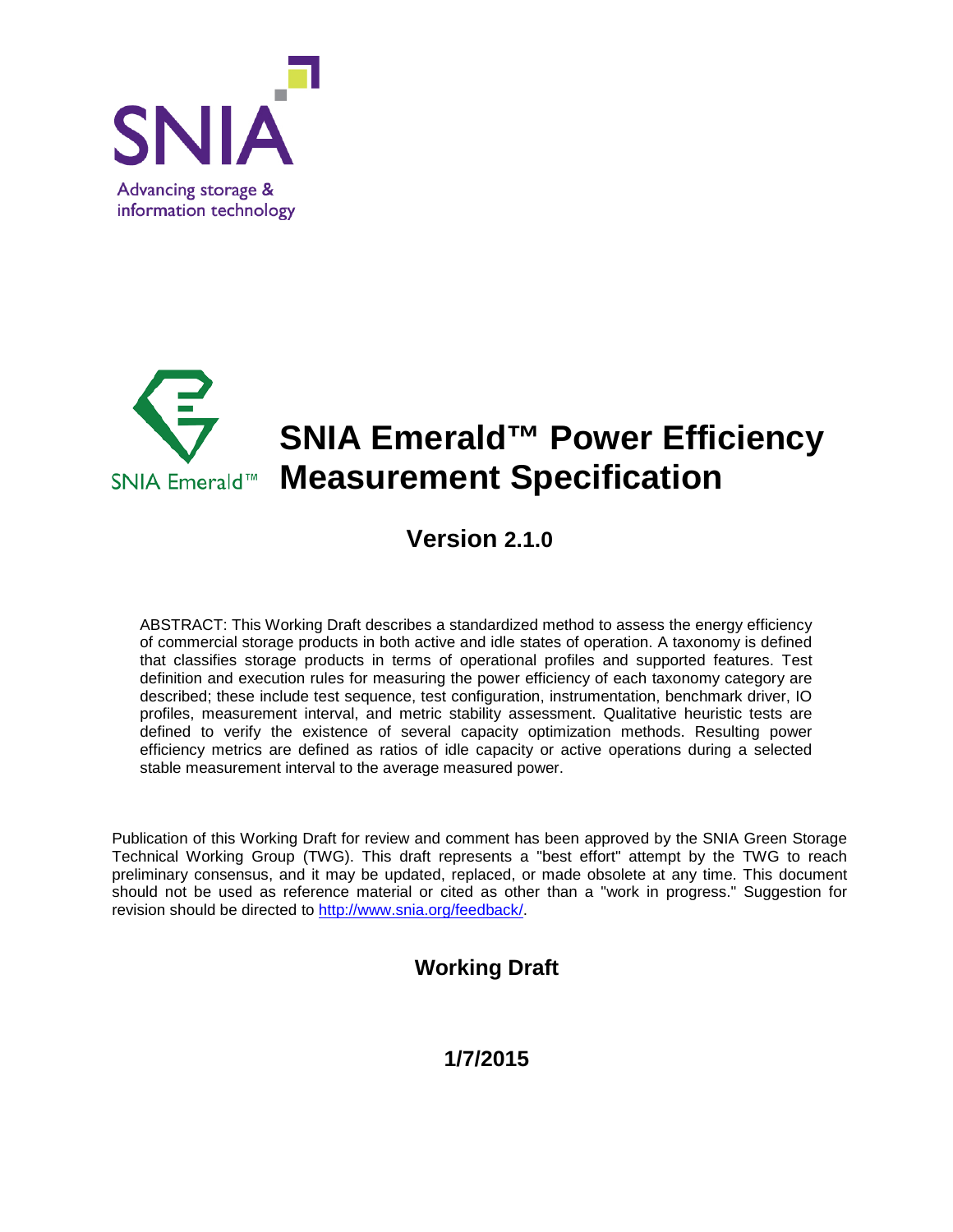## **USAGE**

The SNIA hereby grants permission for individuals to use this document for personal use only, and for corporations and other business entities to use this document for internal use only (including internal copying, distribution, and display) provided that:

- 1. Any text, diagram, chart, table or definition reproduced must be reproduced in its entirety with no alteration, and,
- 2. Any document, printed or electronic, in which material from this document (or any portion hereof) is reproduced must acknowledge the SNIA copyright on that material, and must credit the SNIA for granting permission for its reuse.

Other than as explicitly provided above, you may not make any commercial use of this document, sell any or this entire document, or distribute this document to third parties. All rights not explicitly granted are expressly reserved to SNIA.

Permission to use this document for purposes other than those enumerated above may be requested by emailing [tcmd@snia.org.](mailto:tcmd@snia.org) Please include the identity of the requesting individual and/or company and a brief description of the purpose, nature, and scope of the requested use.

All code fragments, scripts, data tables, and sample code in this SNIA document are made available under the following license:

BSD 3-Clause Software License

Copyright SNIA 2014, 2015, The Storage Networking Industry Association.

Redistribution and use in source and binary forms, with or without modification, are permitted provided that the following conditions are met:

\* Redistributions of source code must retain the above copyright notice, this list of conditions and the following disclaimer.

\* Redistributions in binary form must reproduce the above copyright notice, this list of conditions and the following disclaimer in the documentation and/or other materials provided with the distribution.

\* Neither the name of The Storage Networking Industry Association (SNIA) nor the names of its contributors may be used to endorse or promote products derived from this software without specific prior written permission.

THIS SOFTWARE IS PROVIDED BY THE COPYRIGHT HOLDERS AND CONTRIBUTORS "AS IS" AND ANY EXPRESS OR IMPLIED WARRANTIES, INCLUDING, BUT NOT LIMITED TO, THE IMPLIED WARRANTIES OF MERCHANTABILITY AND FITNESS FOR A PARTICULAR PURPOSE ARE DISCLAIMED. IN NO EVENT SHALL THE COPYRIGHT OWNER OR CONTRIBUTORS BE LIABLE FOR ANY DIRECT, INDIRECT, INCIDENTAL, SPECIAL, EXEMPLARY, OR CONSEQUENTIAL DAMAGES (INCLUDING, BUT NOT LIMITED TO, PROCUREMENT OF SUBSTITUTE GOODS OR SERVICES; LOSS OF USE, DATA, OR PROFITS; OR BUSINESS INTERRUPTION) HOWEVER CAUSED AND ON ANY THEORY OF LIABILITY, WHETHER IN CONTRACT, STRICT LIABILITY, OR TORT (INCLUDING NEGLIGENCE OR OTHERWISE) ARISING IN ANY WAY OUT OF THE USE OF THIS SOFTWARE, EVEN IF ADVISED OF THE POSSIBILITY OF SUCH DAMAGE.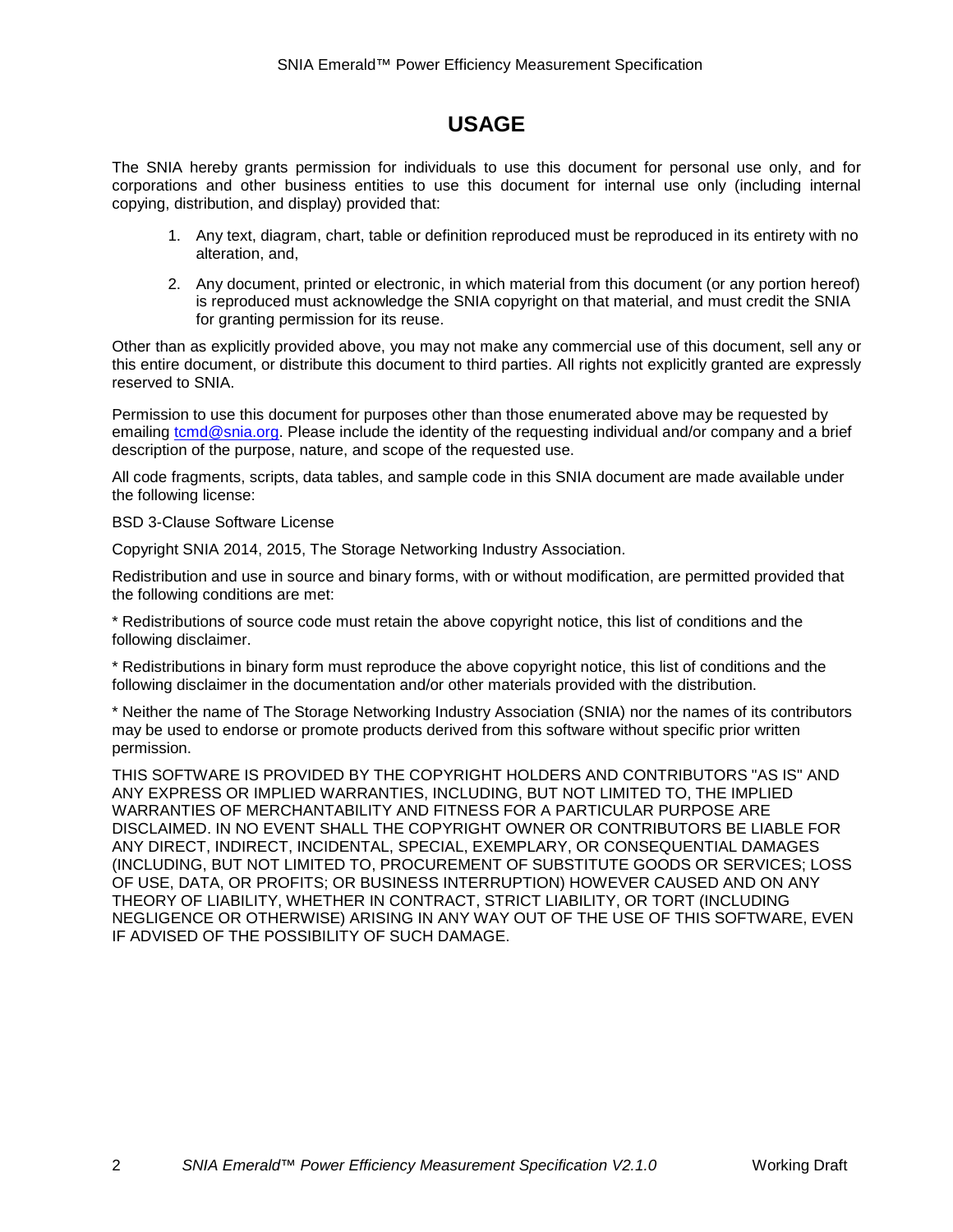## **DISCLAIMER**

The information contained in this publication is subject to change without notice. The SNIA makes no warranty of any kind with regard to this specification, including, but not limited to, the implied warranties of merchantability and fitness for a particular purpose. The SNIA shall not be liable for errors contained herein or for incidental or consequential damages in connection with the furnishing, performance, or use of this specification.

Suggestions for revisions should be directed to [http://www.snia.org/feedback/.](http://www.snia.org/feedback/)

Copyright © 2010-2015 Storage Networking Industry Association.

.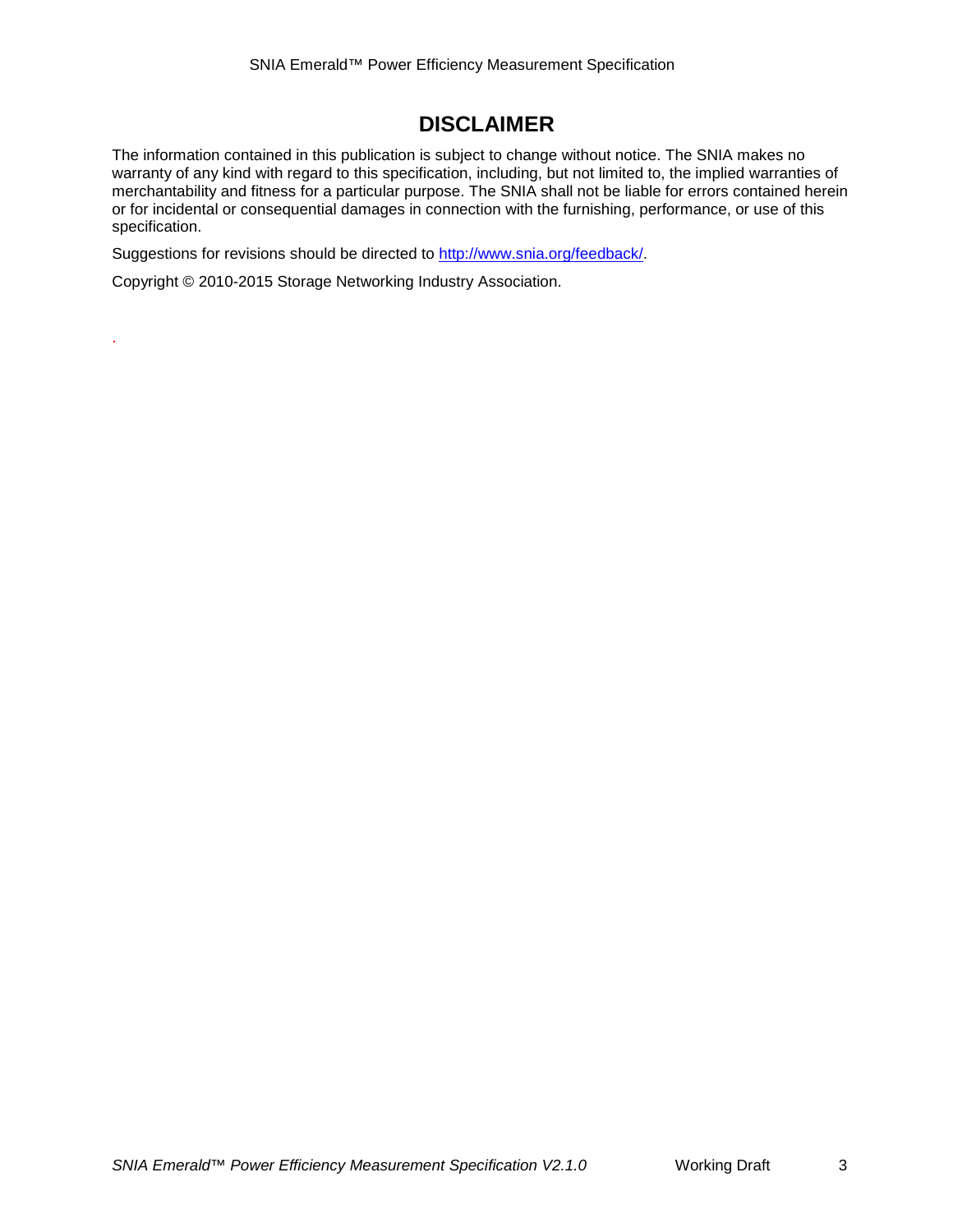## **Revision History**

| <b>Revision</b> | <b>Release Date</b> | Changes                                                                                                                                                                                                                                                                                                                                                                                                                                                                                                                                                                                                                                                                                                                                                                       |
|-----------------|---------------------|-------------------------------------------------------------------------------------------------------------------------------------------------------------------------------------------------------------------------------------------------------------------------------------------------------------------------------------------------------------------------------------------------------------------------------------------------------------------------------------------------------------------------------------------------------------------------------------------------------------------------------------------------------------------------------------------------------------------------------------------------------------------------------|
| 0.0.1           | April 9, 2008       | Initial Document Outline                                                                                                                                                                                                                                                                                                                                                                                                                                                                                                                                                                                                                                                                                                                                                      |
| 0.2.10          | August 19, 2010     | <b>Public Review Draft</b>                                                                                                                                                                                                                                                                                                                                                                                                                                                                                                                                                                                                                                                                                                                                                    |
| 0.3.20          | May 24, 2011        | <b>SNIA Ballot Draft</b>                                                                                                                                                                                                                                                                                                                                                                                                                                                                                                                                                                                                                                                                                                                                                      |
| 0.3.22          | June 7, 2011        | <b>SNIA Ballot Draft</b>                                                                                                                                                                                                                                                                                                                                                                                                                                                                                                                                                                                                                                                                                                                                                      |
| 1.0             | August 23, 2011     | Editorial work to format SNIA Technical Position                                                                                                                                                                                                                                                                                                                                                                                                                                                                                                                                                                                                                                                                                                                              |
| 2.0.0           | Dec 12, 2012        | Added Hot band workload definition, pre-fill, and adjusted test order for Online and<br>Near-online. Add definition of auto tiering. Editorial pass with changes to<br>formatting, headings (division into more subsections), spelling, grammar, usage,<br>check                                                                                                                                                                                                                                                                                                                                                                                                                                                                                                              |
| 2.0.1           | June 13, 2013       | Incorporated changes to become a corrected SNIA Technical Position. (1) In 5.3,<br>5.4, 5.5, 5.56, changed "Max Config" to "Max Supported Config". (2) In 7.3.7,<br>defined "Vdbench 5.04 or greater as the benchmark driver". Also added to B.2. (3)<br>In 7.4.2, added "Tier Monitoring" as part of SUT Conditioning Test and added<br>7.4.2.2.1 as "Tiered Storage Data Migration Phase" as optional. (4) In 7.4.3.5,<br>removed response time req'ts for Sequential loads, and will reduce RT(1800) for<br>Random & Hot band workloads from 30ms to 20ms. Corrected Table 14 Corrected<br>Tables 19, A-1, A-2. Revised details of snapshot heuristics 7.4.5.4.1 through<br>7.4.5.8. Revised Pre-fill Test Sections 7.4.1.1 and 7.4.1.2. Revised App. B Vdbench<br>scripts |
| 2.0.2           | August 12,2013      | Working Draft. Vdbench scripts revised and referenced with URL, validity section<br>revised to give user choice. Added that spec takes precedence over Script,<br>"Example" back into headings re script files, Tables 11 & 12: added mandatory<br>element from the script: skew.                                                                                                                                                                                                                                                                                                                                                                                                                                                                                             |
| 2.1.0           | Nov. 19,2014        | Editorial work throughout the specification. Combined Online and Near-Online test<br>sections. Revised metric stability verification better defined requirements. Clarified<br>the approved power meter list. Moved material from Annex B (Required<br>Benchmark Driver) material to clause 7. Updated Vdbench material. Changed<br>Annex C to Annex B and changed title to normative and updated test duration time.<br>Added the 4KB table to the Variable IO section.                                                                                                                                                                                                                                                                                                      |
| 2.1.0           | Dec. 10, 2014       | Editorial work on all subsections of 7.4.5 Capacity Optimization Test. Added a<br>"container" definition to 7.4.5.2. Added pattern-oriented compressible data to<br>compression data set and updated Table 17 in 7.4.5.3. Editorial changes to<br>7.4.5.4. Changed the Thin Provisioning test in 7.4.5.5. For sections 7.4.5.6 and<br>7.4.5.8 changed container size requirements and allow larger data sets using the<br>irreducible data sets with different "salt" values                                                                                                                                                                                                                                                                                                  |

Suggestion for changes or modifications to this document should be sent to the SNIA Green Storage Technical Working Group at [http://www.snia.org/feedback/.](http://www.snia.org/feedback/)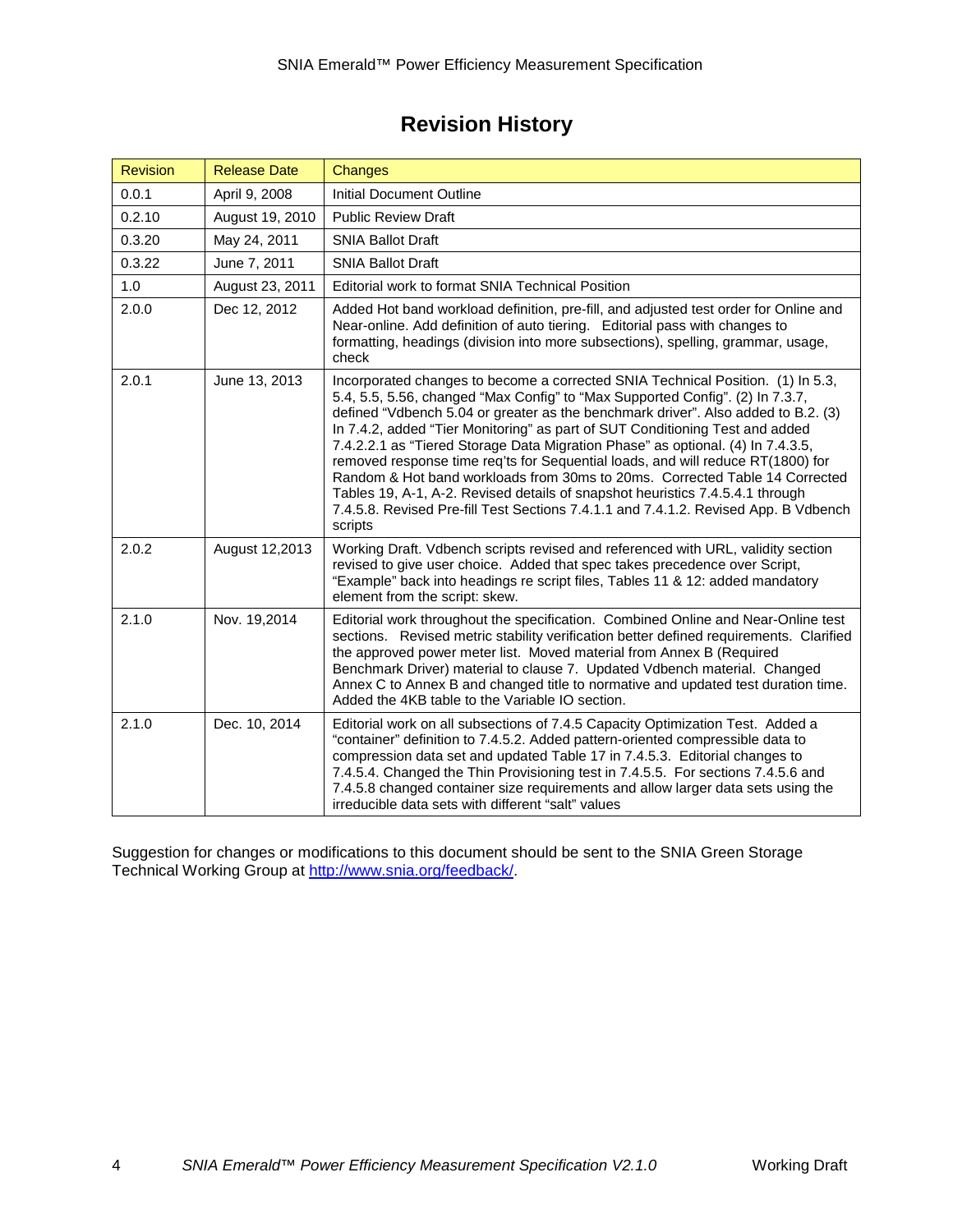## **CONTACTING SNIA**

## **SNIA Web Site**

Current SNIA practice is to make updates and other information available through their web site at http://www.snia.org.

## **SNIA Emerald™ Program Web Site**

The SNIA Emerald™ Program web site is [http://snia.org/emerald.](http://snia.org/emerald) SNIA Emerald™ Program-related downloads are available at [http://snia.org/emerald/download,](http://snia.org/emerald/download) the *Documents and Downloads* web page.

## **SNIA Address**

Requests for interpretation, suggestions for improvement and addenda, or defect reports are welcome. They should be sent via the SNIA Feedback Portal at http://www.snia.org/feedback/ or by mail to the Storage Networking Industry Association, 4360 ArrowsWest Drive, Colorado Springs, Colorado 80907, U.S.A.

## **INTENDED AUDIENCE**

This document is intended for use by individuals and companies engaged in assessing the power utilization of storage products.

## **CHANGES TO THE SPECIFICATION**

Each publication of this specification is uniquely identified by a three-level identifier, comprised of a version number, a release number and an update number. The current identifier for this specification is version 2.1.0. Future publications of this specification are subject to specific constraints on the scope of change that is permissible from one publication to the next and the degree of interoperability and backward compatibility that should be assumed between products designed to different publications of this standard. The SNIA has defined three levels of change to a specification:

- Major Revision: A major revision of the specification represents a substantial change to the underlying scope or architecture of the specification. A major revision results in an increase in the version number of the version identifier (e.g., from version 1.x.x to version 2.x x). There is no assurance of interoperability or backward compatibility between releases with different version numbers.
- Minor Revision: A minor revision of the specification represents a technical change to existing content or an adjustment to the scope of the specification. A minor revision results in an increase in the release number of the specification's identifier (e.g., from x.1.x to x.2.x). Minor revisions with the same version number preserve interoperability and backward compatibility.
- Update: An update to the specification is limited to minor corrections or clarifications of existing specification content. An update will result in an increase in the third component of the release identifier (e.g., from x.x.1 to x.x.2). Updates with the same version and minor release levels preserve interoperability and backward compatibility.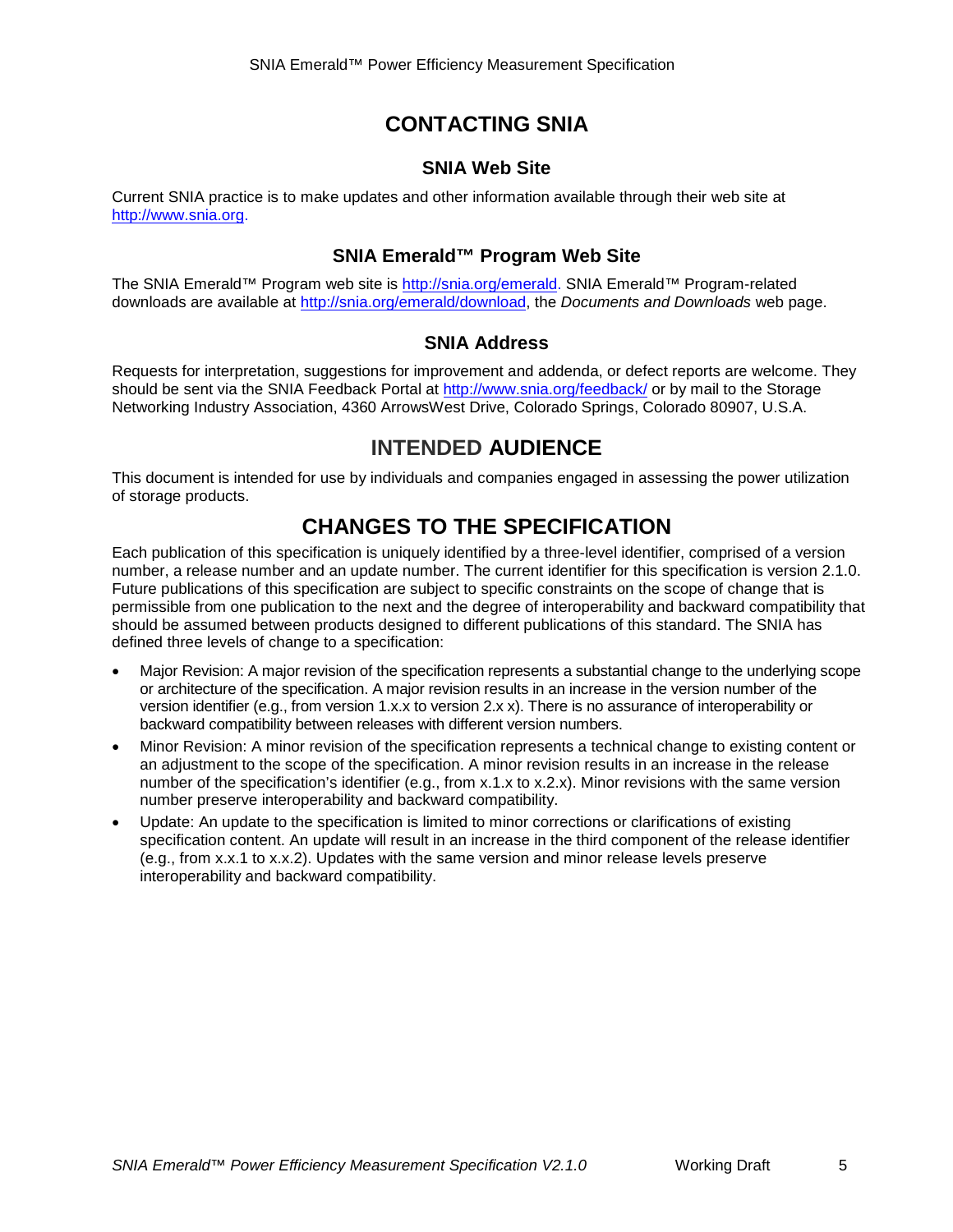## **Acknowledgements**

The SNIA Green Storage Technical Working Group, which developed and reviewed this specification, would like to recognize the significant contributions made by the following members:

| Dave Thiel, Consultant LLC Dave Thiel |  |
|---------------------------------------|--|
|                                       |  |
|                                       |  |
|                                       |  |
|                                       |  |
|                                       |  |
|                                       |  |
|                                       |  |
|                                       |  |
|                                       |  |
|                                       |  |
|                                       |  |
| Hitachi Data Systems Mel Boksenbaum   |  |
|                                       |  |
|                                       |  |
|                                       |  |
|                                       |  |
|                                       |  |
|                                       |  |
|                                       |  |
| Oracle Corporation Hyon Kim           |  |
|                                       |  |
|                                       |  |
| Pillar Data Systems  Paul Boulay      |  |
|                                       |  |
|                                       |  |
|                                       |  |
|                                       |  |
|                                       |  |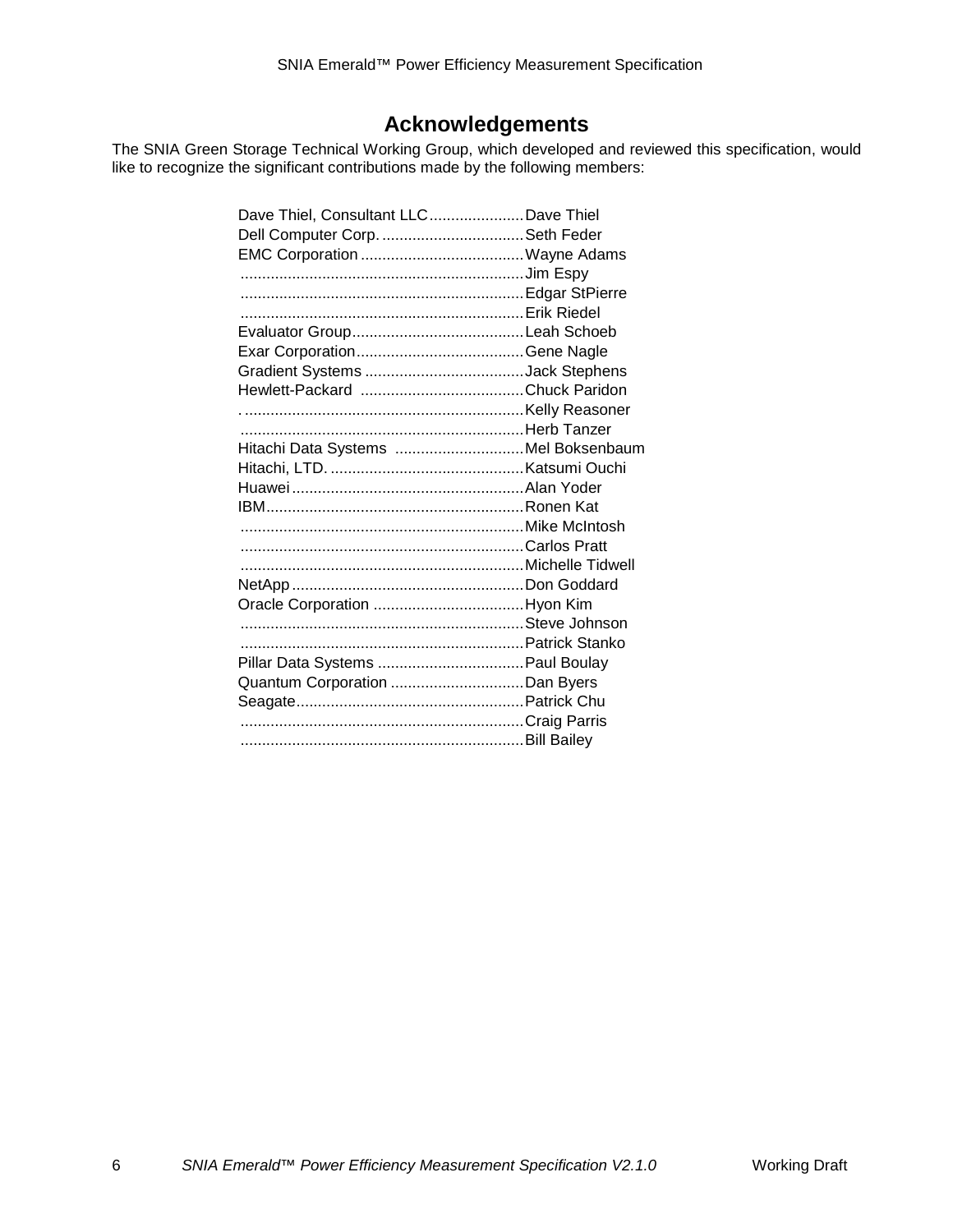## **Contents**

| $\mathbf{1}$ |                  |  |
|--------------|------------------|--|
|              |                  |  |
|              | 1.2 <sub>1</sub> |  |
|              | 1.3              |  |
|              | 1.4              |  |
|              | 1.5              |  |
| 2            |                  |  |
|              | 2.1              |  |
|              |                  |  |
|              | 2.3              |  |
|              |                  |  |
| 3            |                  |  |
|              | 3.1              |  |
|              | 3.2              |  |
|              |                  |  |
| 4            |                  |  |
|              | 4.1              |  |
|              | 4.2              |  |
|              | 4.3              |  |
|              | 4.4              |  |
|              |                  |  |
| 5            |                  |  |
|              | 5.1              |  |
|              | 5.2              |  |
|              | 5.3              |  |
|              |                  |  |
|              | 5.5              |  |
|              | 5.6              |  |
|              | 5.7              |  |
|              | 5.8              |  |
| 6            |                  |  |
|              | 6.1              |  |
|              | 6.2              |  |
|              | 6.3              |  |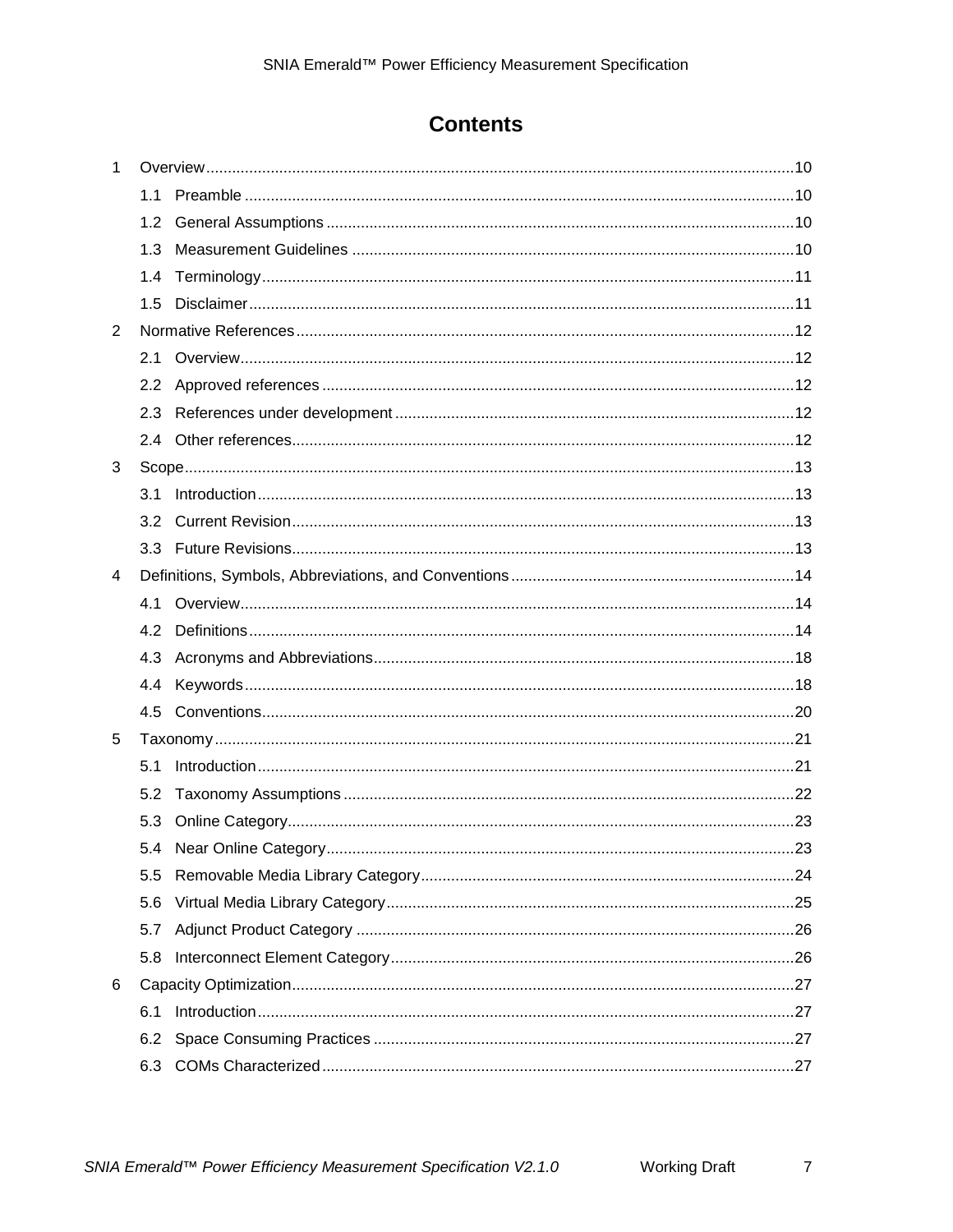## SNIA Emerald™ Power Efficiency Measurement Specification

| 7 |          |  |
|---|----------|--|
|   | 7.1      |  |
|   | 7.2      |  |
|   | 7.3      |  |
|   | 7.4      |  |
|   | 7.5      |  |
|   | 7.6      |  |
|   | 7.7      |  |
|   | 7.8      |  |
| 8 |          |  |
|   | 8.1      |  |
|   | 8.2      |  |
|   |          |  |
|   | 8.4      |  |
|   | 8.5      |  |
|   | 8.6      |  |
|   | Annex A. |  |
|   | Annex B. |  |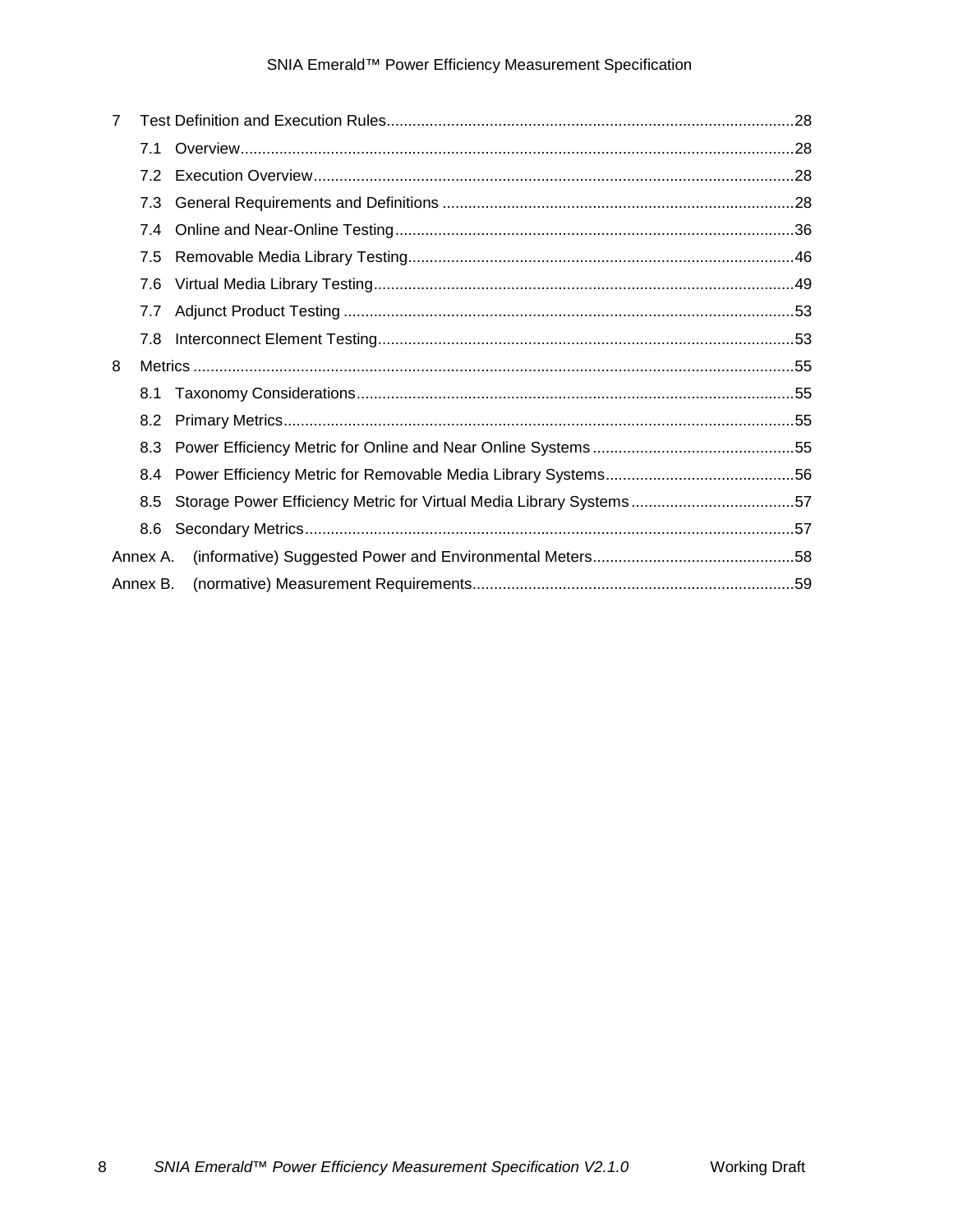## **List of Tables, Figures and Equations**

| Table 12 - IO Transfer Size within the Hot Band IO Profile for 512-Byte Native Devices32 |  |
|------------------------------------------------------------------------------------------|--|
| Table 13 - IO Transfer Size within the Hot Band IO Profile for 4-KB Native Devices 33    |  |
|                                                                                          |  |
|                                                                                          |  |
|                                                                                          |  |
|                                                                                          |  |
|                                                                                          |  |
|                                                                                          |  |
|                                                                                          |  |
|                                                                                          |  |
|                                                                                          |  |
|                                                                                          |  |
| Table 20 - Removable Media Library Testing: SUT Conditioning Test IO Profiles 47         |  |
|                                                                                          |  |
| Table 21 - Removable Media Library Testing: Active Test Phase IO Profiles  48            |  |
| Table 22 - Virtual Media Library Testing: SUT Conditioning Test IO Profiles 50           |  |
|                                                                                          |  |
|                                                                                          |  |
|                                                                                          |  |
|                                                                                          |  |
| Table B-1                                                                                |  |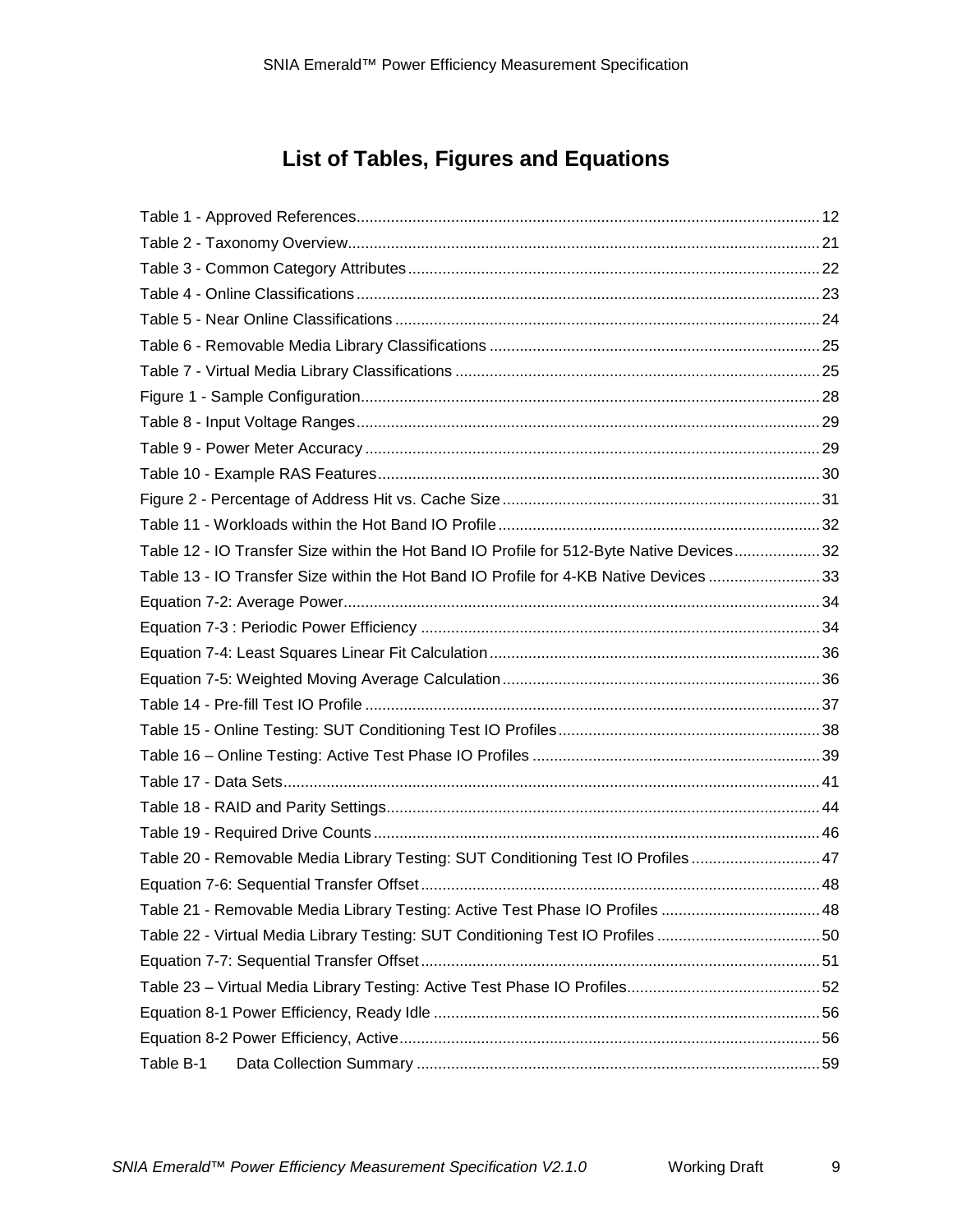## <span id="page-9-0"></span>**1 Overview**

## <span id="page-9-1"></span>**1.1 Preamble**

There is a growing awareness of the environmental impact of IT equipment use. This impact takes several forms: the energy expended in equipment manufacture and distribution; the impact of materials reclamation, and the energy consumed in operation and cooling of the equipment. IT equipment users of all kinds now wish to make their IT operations as energy efficient as possible. This new priority can be driven by one or more of several requirements:

- Rising energy costs have made power and cooling expenses a more significant percentage of total cost of ownership of server and storage equipment.
- Some data centers are physically unable to add more power and cooling load, which means that new applications and data can only be brought on if old ones are retired or consolidated onto new, more efficient configurations.
- Increased regulatory and societal pressures provide incentives for companies to lower their total energy footprints. For many companies, IT is a significant portion of overall energy consumption, and corporate Green goals can only be achieved by reducing IT's energy needs or by making operations more efficient.

IT equipment users will seek advice on the most energy efficient approach to getting their work done. It is not practical for customers to test a wide range of storage products and architectures for themselves. A more effective approach is to create a collection of standard metrics that allow IT architects to objectively compare a range of possible solutions. This objective, metric-based approach has a dual impact:

- Users can select the mode of storage usage that accomplishes their work objectives with the lowest overall energy consumption.
- Companies will be driven to innovate and compete in the development of energy efficient products as measured by the standard yardsticks.

## <span id="page-9-2"></span>**1.2 General Assumptions**

The purpose of a SNIA Emerald™ Power Efficiency Measurement is to provide a reproducible and standardized assessment of the energy efficiency of commercial storage products in both active and idle states. Tested systems shall:

- Be comprised of commercially released products and components.
- Employ settings, parameters, and configurations that would allow end-users to achieve power levels equivalent to the published result.

A SNIA Emerald™ Power Efficiency Measurement is assumed to be a good faith effort to accurately characterize the power requirements of the tested system. The precise configuration used in a SNIA Emerald™ Power Efficiency Measurement is left to the sponsor of a test. Any commercially released components may be used, and a focus on new or emerging components or technologies is encouraged.

## <span id="page-9-3"></span>**1.3 Measurement Guidelines**

SNIA Emerald™ Power Efficiency Measurement Specification results are expected to be accurate and reproducible representations of storage product power efficiency. Therefore, stringent measurement guidelines are defined by this specification. They are intended to integrate with the auditing and reporting guidelines defined in the SNIA Emerald™ Policies and Procedures, to provide the consumers of measurement data with a full, complete, accurate and verifiable assessment of a storage product's energy efficiency.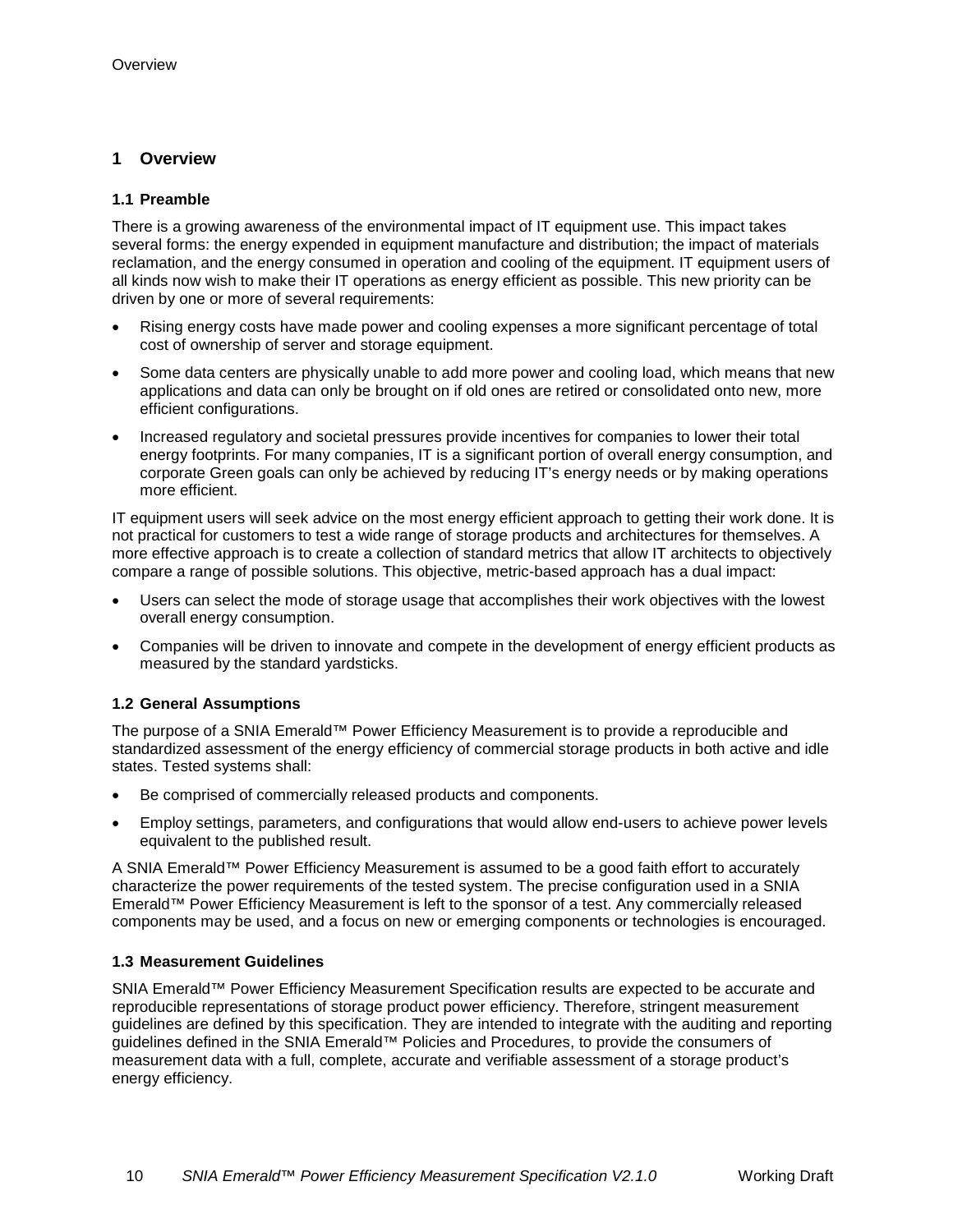### <span id="page-10-0"></span>**1.4 Terminology**

This specification uses the term "efficiency" in two ways:

- The ratio of the energy supplied by a system (such as a power supply) to the energy supplied to it, usually expressed as a percentage (with an implicit maximum of 100%).
- The ratio of useful work to the energy required to do it, not expressed as a percentage.

The first definition is used when the numerator and denominator have the same units. The second definition, sometimes referred to as a productivity ratio, is used when the numerator and denominator have different units. In both cases, a larger value for the resultant ratio indicates higher efficiency.

#### <span id="page-10-1"></span>**1.5 Disclaimer**

A SNIA Emerald™ Power Efficiency Measurement result provides a high-level assessment of the energy efficiency of the tested system in specific idle and active states. It is not an attempt to precisely model or reproduce any specific installation.

Actual performance and energy consumption behavior is highly dependent upon precise workload, environmental and usage parameters. While SNIA Emerald™ Power Efficiency Measurement results are intended to provide a realistic and reproducible assessment of the relative power efficiency of a system across a broad range of configurations and usage patterns, they cannot completely match the precise needs of any one specific installation.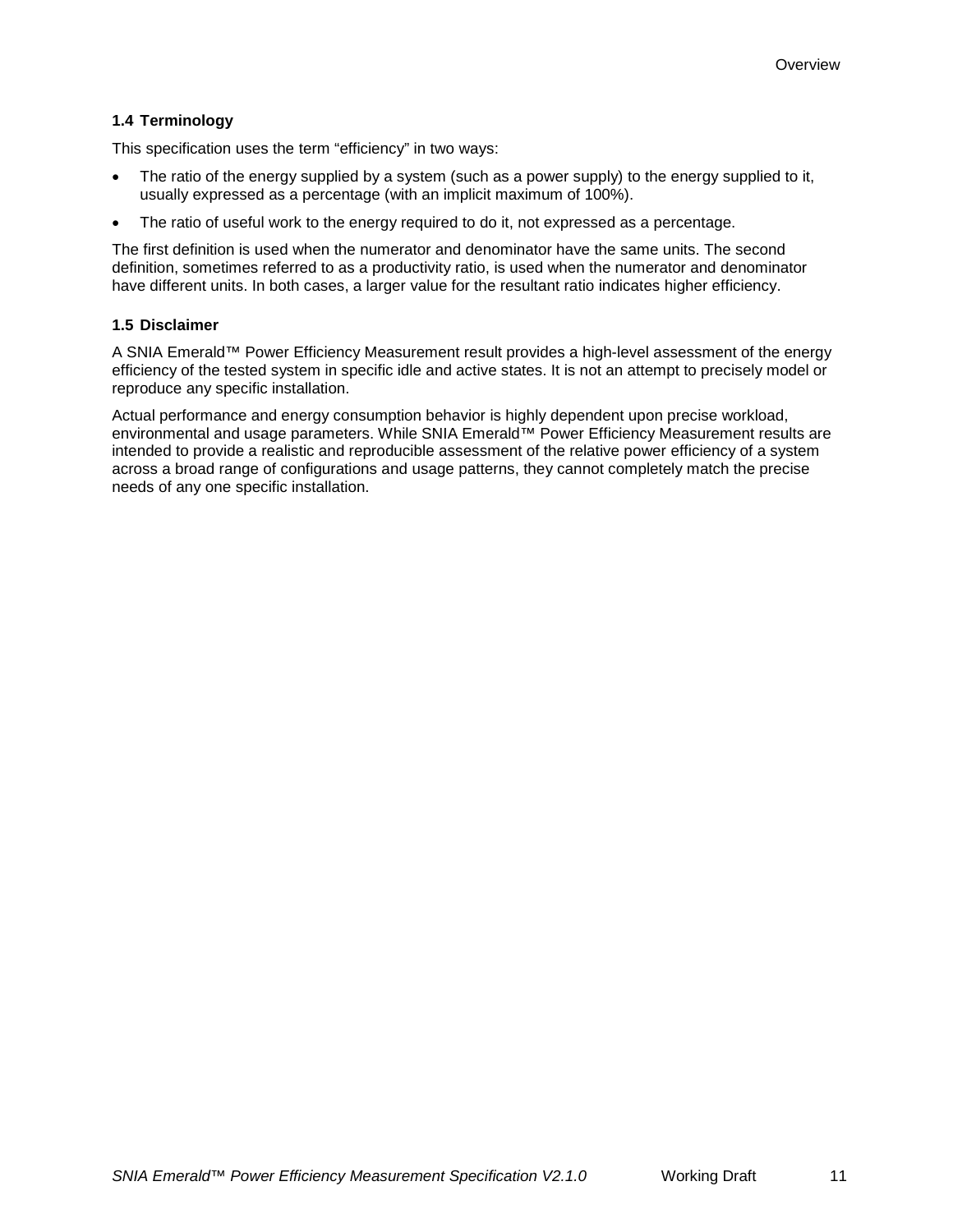## <span id="page-11-0"></span>**2 Normative References**

#### <span id="page-11-1"></span>**2.1 Overview**

The following referenced documents are indispensable for the application of this document. For dated references, only the edition cited applies. For undated references, the latest edition of the referenced document (including any amendments) applies.

#### <span id="page-11-2"></span>**2.2 Approved references**

[Table 1](#page-11-5) lists the standards, specifications and other documents that have been finalized and are referenced in this specification.

<span id="page-11-5"></span>

| Author/Owner                                                                                             | Title                                                            | <b>Revision</b>              | URL                                                                                                  |  |
|----------------------------------------------------------------------------------------------------------|------------------------------------------------------------------|------------------------------|------------------------------------------------------------------------------------------------------|--|
| <b>American Society</b><br>of Heating,<br>Refrigerating and<br>Air-Conditioning<br>Engineers<br>(ASHRAE) | <b>Thermal Guidelines for</b><br>Data Processing<br>Environments | ISBN/ISSN: 1-<br>931862-43-5 | http://www.ashrae.org/publication<br>s/page/1900#thermalguidelines                                   |  |
| <b>Storage Networking</b><br>Industry<br>Association (SNIA)                                              | <b>Understanding Data</b><br><b>Deduplication ratios</b>         |                              | http://www.snia.org/sites/default/f<br>iles/Understanding Data Dedupl<br>ication Ratios-20080718.pdf |  |

## **Table 1 - Approved References**

## <span id="page-11-3"></span>**2.3 References under development**

None defined in this specification.

#### <span id="page-11-4"></span>**2.4 Other references**

gzip, a compression utility, can be downloaded at this website: **<http://www.gzip.org/>**.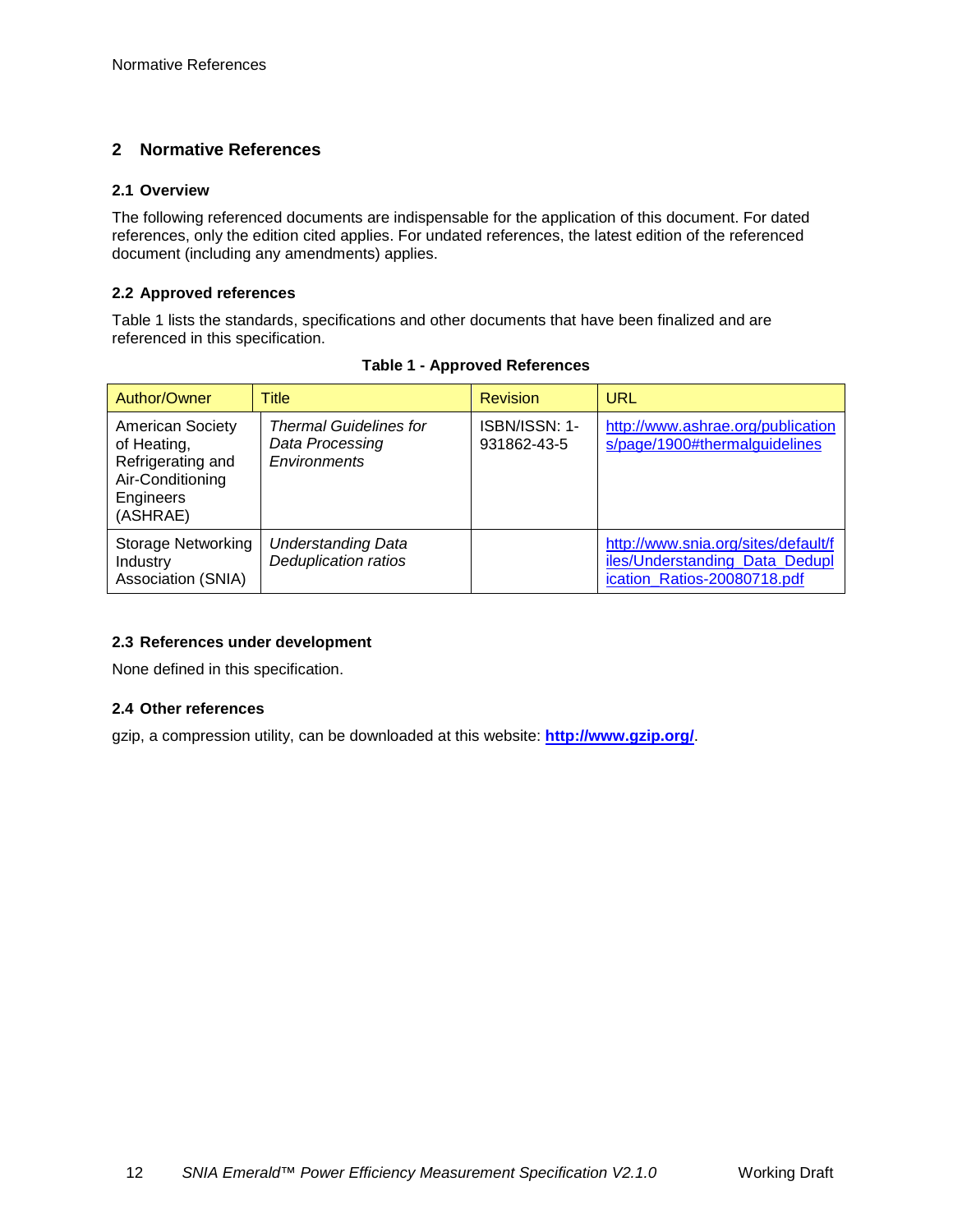## <span id="page-12-0"></span>**3 Scope**

## <span id="page-12-1"></span>**3.1 Introduction**

This specification defines methodologies and metrics for the evaluation of the related performance and energy consumption of storage products in specific active and idle states.

Storage products and components are said to be in an "active" state when they are processing externally initiated, application-level requests for data transfer between host(s) and the storage product(s). For purposes of this specification, idle is defined as "ready idle", in which storage systems and components are configured, powered up, connected to one or more hosts and capable of satisfying externally initiated, application-level initiated IO requests within normal response time constraints, but no such IO requests are being submitted.

#### <span id="page-12-2"></span>**3.2 Current Revision**

This specification addresses block-mode access only. It is not appropriate to use this specification to ascertain power efficiency for anything other than block-mode access functionality. This specification includes:

- A generalized taxonomy for storage products (Section [5 \)](#page-20-0);
- An assessment mechanism for software-based Capacity Optimization Methods (Section [6 \)](#page-26-0);
- Measurement and data collection guidelines for assessing the power efficiency of block-oriented storage products in both active and ready idle states (Section [7 \)](#page-27-0);
- Metrics describing storage product power efficiency (Section 8).

## <span id="page-12-3"></span>**3.3 Future Revisions**

The SNIA has identified opportunities for refinement of existing material and expansion of scope that may be addressed in future revisions of the specification, including:

- Measurement, data collection guidelines and metrics for adjunct products and interconnect elements;
- Consideration of additional operational states (e.g., deep idle);
- Characterization of power supply efficiency;
- Revision and expansion of taxonomy to address additional products and market segments (e.g., filebased or object-oriented storage systems that provide interfaces other than block-mode access);
- Virtual media libraries that provide interfaces other than tape emulation;
- Assessment of power-related system functionalities and features;
- Measurement protocol for removable media mounts.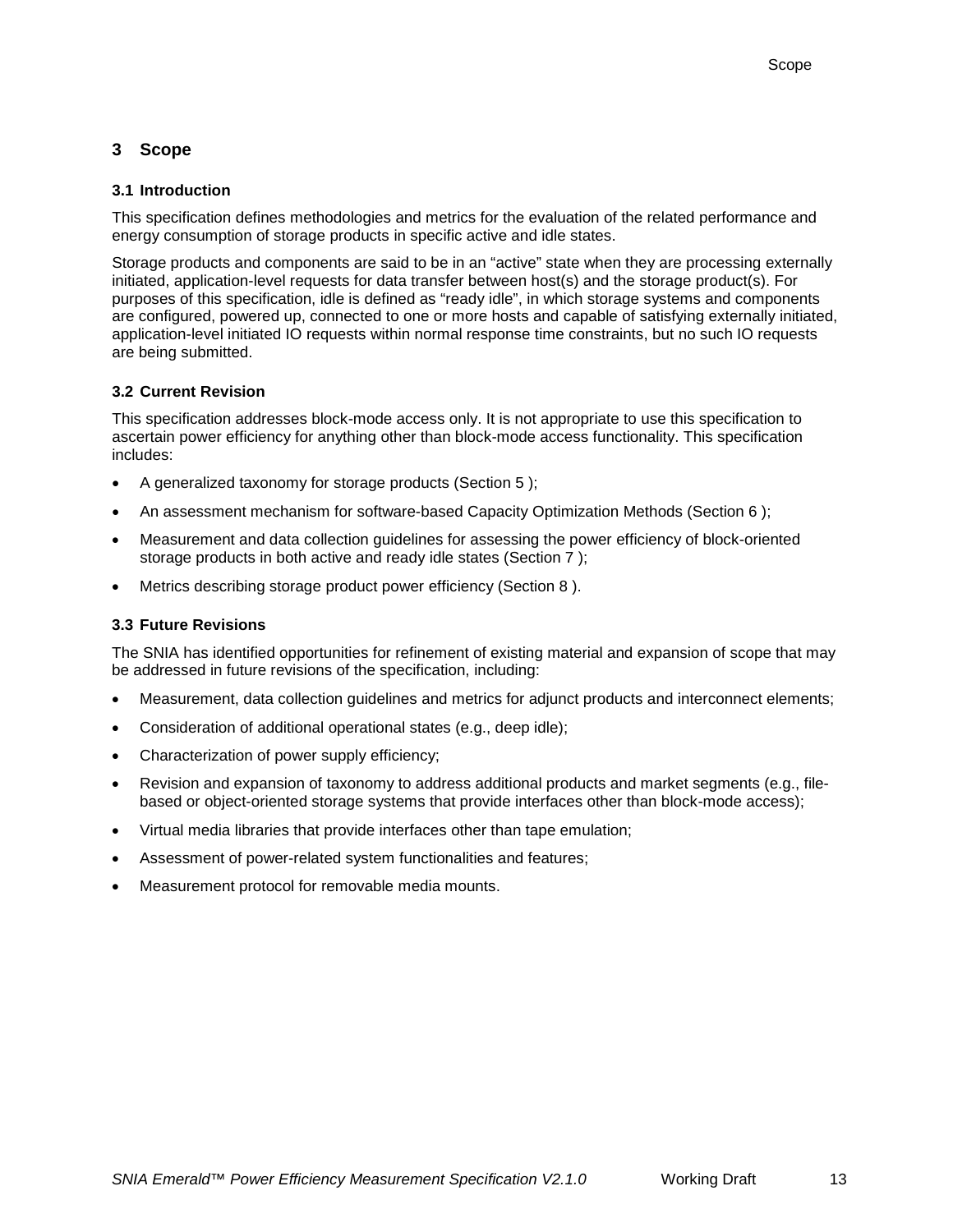## <span id="page-13-0"></span>**4 Definitions, Symbols, Abbreviations, and Conventions**

#### <span id="page-13-1"></span>**4.1 Overview**

The terms and definitions used in this specification are based on those found in the SNIA dictionary [\(www.snia.org/education/dictionary\)](http://www.snia.org/education/dictionary). They have been extended, as needed, for use in this specification. In cases where the current definitions in the SNIA dictionary conflict with those presented in this document, the definitions in this document shall be assumed to be correct.

#### <span id="page-13-2"></span>**4.2 Definitions**

## **4.2.1**

#### **auto-tiering**

Policy-based system that automatically places and moves data across tiers to optimize performance service levels, cost targets, and overall energy consumption.

Each storage tier may comprise different storage technologies, offering varying performance, cost, and energy consumption characteristics.

#### **4.2.2**

#### **cache**

Temporary storage used to transparently store data for expedited access to or from slower media, and not directly addressable by end-user applications.

### **4.2.3**

#### **capacity optimizing method (COM)**

Any subsystem, whether implemented in hardware or software, which reduces the consumption of space required to store a data set.

## **4.2.4**

#### **capacity optimizing system (COS)**

Any system that employs two or more COMs.

## **4.2.5**

#### **compression**

The process of encoding data to reduce its size.

#### **4.2.6**

#### **count-key-data (CKD)**

A disk data organization model in which the disk is assumed to consist of a fixed number of tracks, each having a maximum data capacity.

The CKD architecture derives its name from the record format, which consists of a field containing the number of bytes of data and a record address, an optional key field by which particular records can be easily recognized, and the data itself.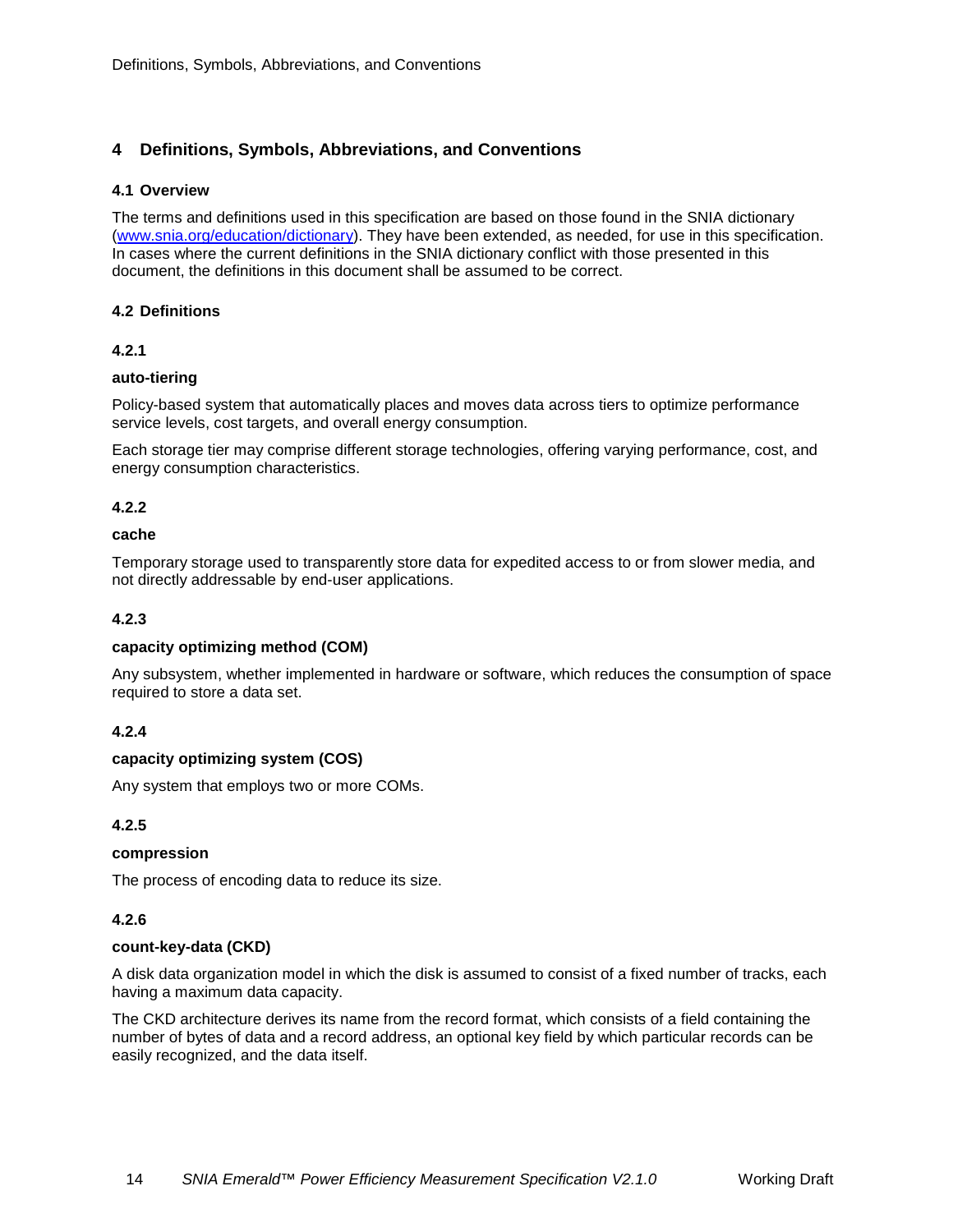## **4.2.7**

#### **data deduplication**

The replacement of multiple copies of data—at variable levels of granularity—with references to a shared copy in order to save storage space and/or bandwidth.

## **4.2.8**

#### **delta snapshot**

A type of point in time copy that preserves the state of data at an instant in time, by storing only those blocks that are different from an already existing full copy of the data.

## **4.2.9**

#### **direct-connected**

Storage designed to be under the control of a single host, or multiple hosts in a non-shared environment.

#### **4.2.10**

#### **file**

An abstract data object made up of (a.) an ordered sequence of data bytes stored on a disk or tape, (b.) a symbolic name by which the object can be uniquely identified, and (c.) a set of properties, such as ownership and access permissions that allow the object to be managed by a file system or backup manager.

## **4.2.11**

#### **file system**

A software component that imposes structure on the address space of one or more physical or virtual disks so that applications may deal more conveniently with abstract named data objects of variable size (files).

## **4.2.12**

#### **fixed block architecture (FBA)**

A model of disks in which storage space is organized as linear, dense address spaces of blocks of a fixed size. Fixed block architecture is the disk model on which SCSI is predicated.

## **4.2.13**

#### **fixed content addressable Storage (FCAS)**

Storage optimized to manage content addressable data that is not expected to change during its lifetime.

#### **4.2.14**

#### **formatted capacity**

The total amount of bytes available to be written after a system or device has been formatted for use, e.g., by an object store, file system or block services manager.

Formatted capacity, also called usable capacity, is less than or equal to raw capacity. It does not include areas set aside for system use, spares, RAID parity areas, checksum space, host- or file system-level remapping, "right sizing" of disks, disk labeling and so on. However, it may include areas that are normally reserved—such as snapshot set-asides—if they can alternatively be configured for ordinary data storage by the storage administrator.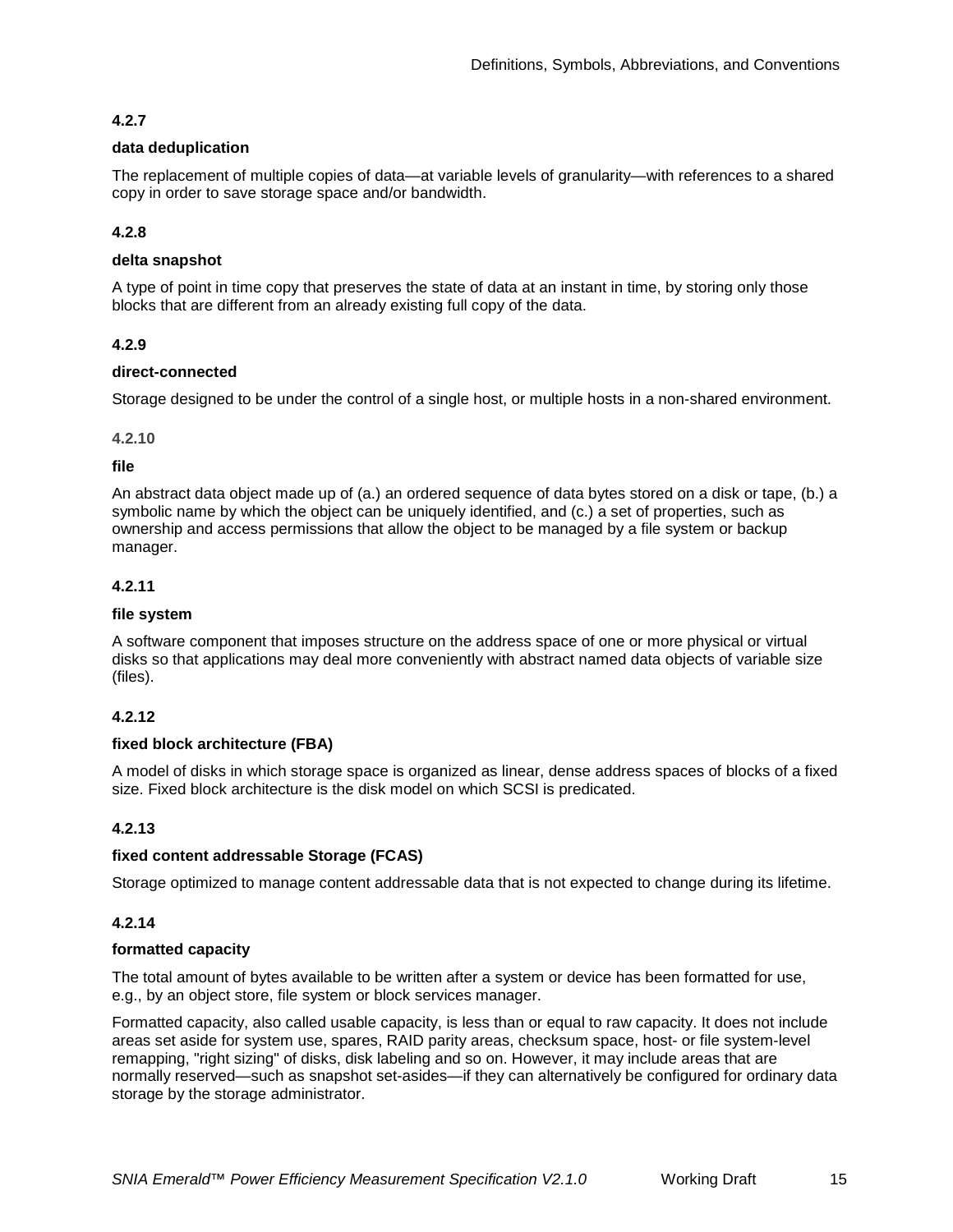[Definitions, Symbols, Abbreviations, and](#page-13-0) Conventions

## **4.2.15**

#### **hot band**

Simulation of naturally occurring hot spots.

## **4.2.16**

#### **hot spot**

An area more frequently accessed across the addressable space of the storage product.

#### **4.2.17**

#### **IO intensity**

A measure of the number of IOPS requested by a benchmark driver.

IO intensity is phrased as a percentage of selected maximum IOPS level that satisfies the timing requirement(s) for a SUT's taxonomy category.

## **4.2.18**

#### **Logical Unit (LU)**

The entity within a SCSI target that executes IO commands.

#### **4.2.19**

#### **Logical Unit Number (LUN)**

The logical unit indicated by the logical unit number.

#### **4.2.20**

#### **Maximum Time to First Data (MaxTTFD)**

The maximum time required to start receiving data from a storage system to satisfy a read request for arbitrary data.

#### **4.2.21**

#### **network-connected**

Storage designed to be connected to a host via a network protocol (e.g., TCP/IP, IB, and FC).

#### **4.2.22**

#### **non-disruptive serviceability**

Support for continued availability of data during all FRU service operations, including break/fix, code patches, software/firmware upgrades, configuration changes, data migrations, and system expansion.

Service operations may result in performance impacts to data availability, but shall not result in a loss of access.

#### **4.2.23**

#### **parity RAID**

A collective term used to refer to Berkeley RAID Levels 3, 4, 5 and 6.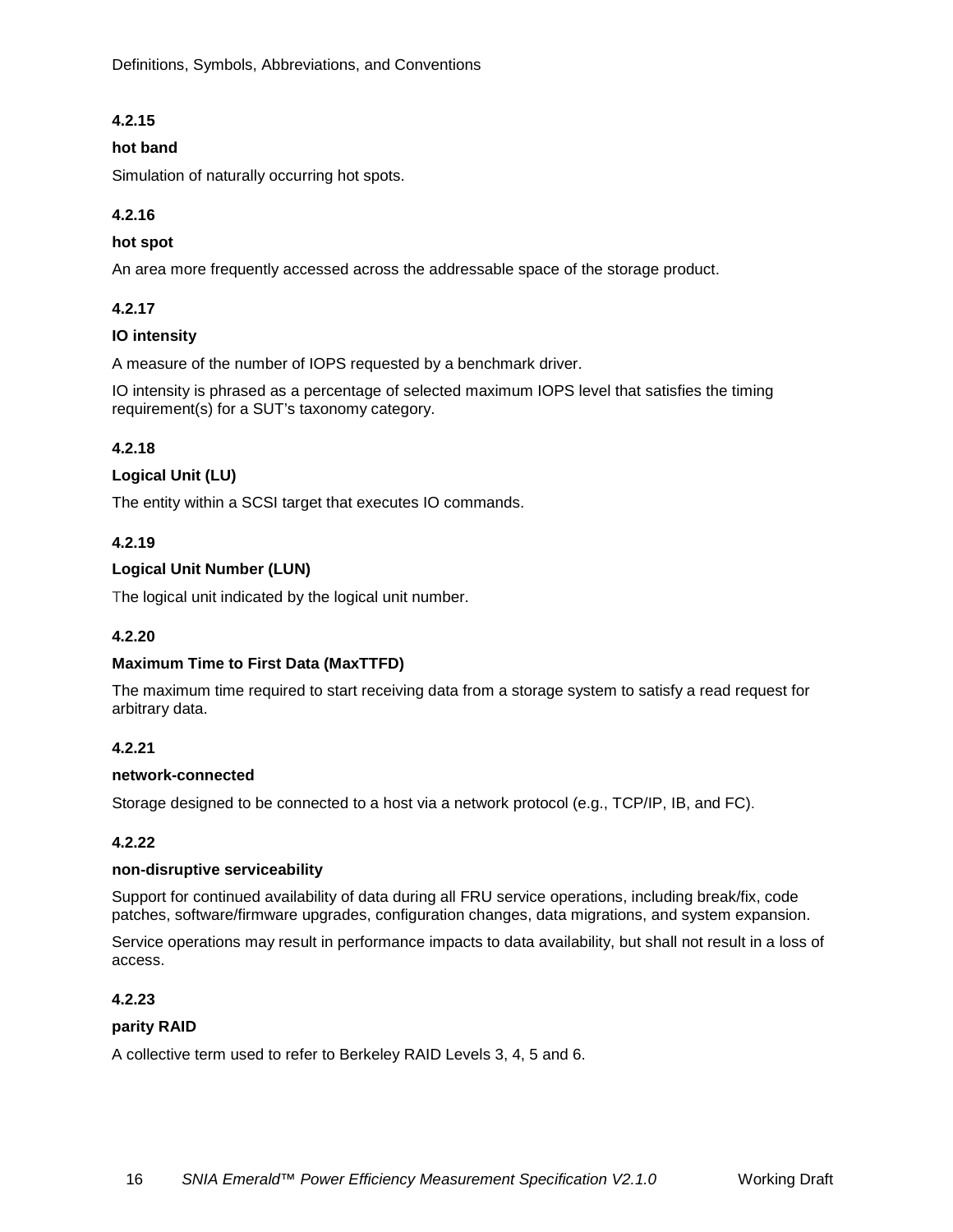#### <span id="page-16-0"></span>**4.2.24**

#### **raw capacity**

The sum of the raw, unformatted, uncompressed capacity of each storage device in the SUT.

#### **4.2.25**

#### **ready idle**

An operational state in which a system is capable of satisfying an arbitrary IO request within the response time and MaxTTFD constraints of its selected taxonomy category, but no user-initiated IO requests are being submitted to the system.

#### **4.2.26**

#### **sequential write**

An IO load consisting of consecutively issued write requests to logically adjacent data.

#### **4.2.27**

#### **Single Point of Failure (SPOF)**

One component or path in a system, the failure of which would make the system inoperable or data inaccessible.

#### **4.2.28**

#### **storage controller**

A device for handling storage requests that includes a processor or sequencer programmed to autonomously process a substantial portion of IO requests directed to storage devices.

#### **4.2.29**

#### **storage device**

A collective term for disk drives, tapes cartridges, and any other mechanisms providing non-volatile data storage.

This definition is specifically intended to exclude aggregating storage elements such as RAID array subsystems, robotic tape libraries, filers, and file servers. Also excluded are storage devices which are not directly accessible by end-user application programs, and are instead employed as a form of internal cache.

#### **4.2.30**

#### **storage product**

The customer-orderable system or component that is the focal point of a SNIA Emerald™ Power Efficiency Measurement; a central component of the SUT.

## **4.2.31**

#### **storage protection**

Any combination of hardware and software (e.g., RAID, NVRAM, disk sparing and background disk scrubbing or media scan) that assures that all IO operations will be preserved in the event of power loss or storage device failure.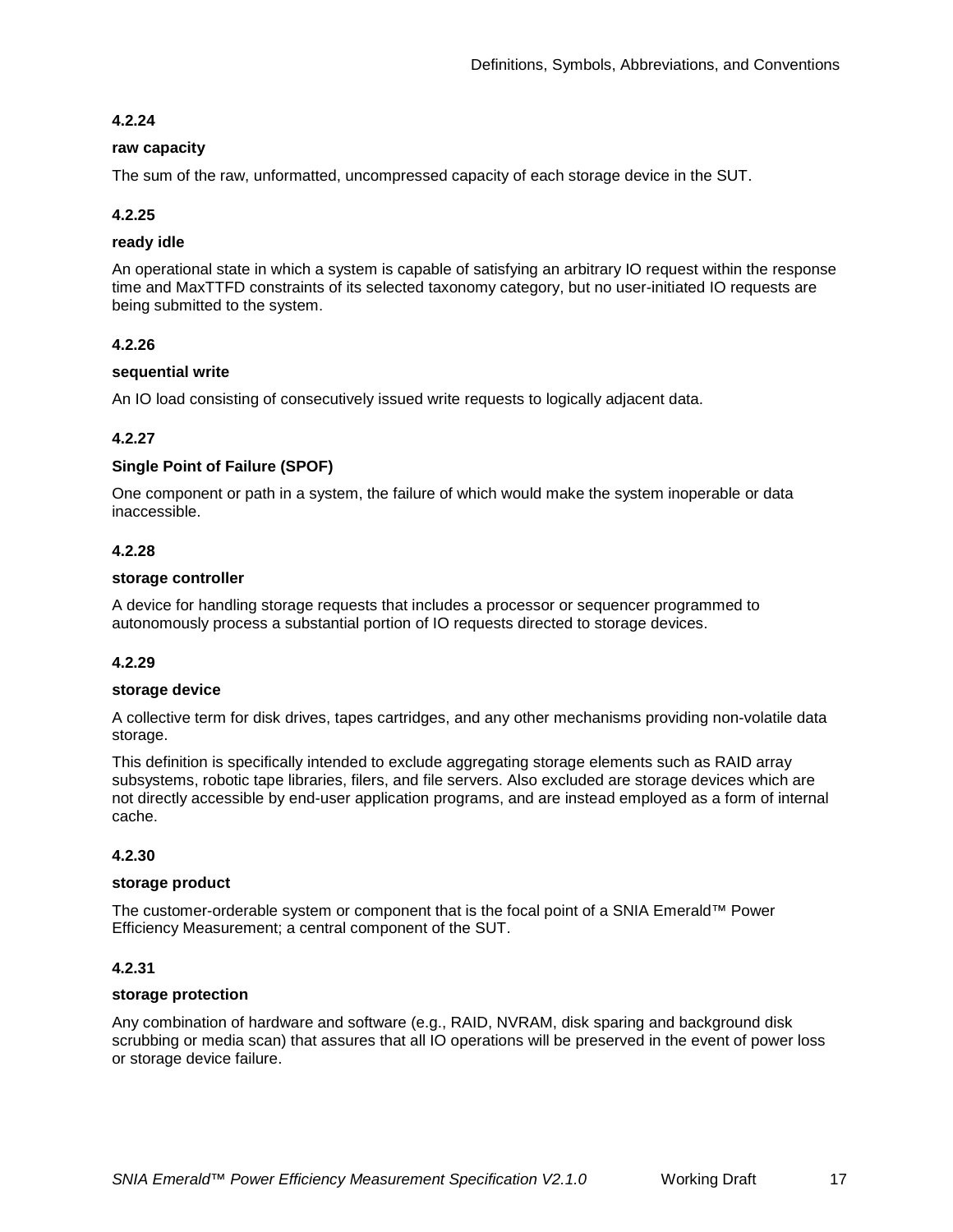## **4.2.32**

#### **system under test (SUT)**

The specific configuration of hardware and software used during a given SNIA Emerald™ Power Efficiency Measurement.

#### **4.2.33**

#### **test sponsor**

The individual, company, or agent that submits a SNIA Emerald™ Power Efficiency Measurement to SNIA.

#### **4.2.34**

#### **thin provisioning**

A technology that allocates the physical capacity of a volume or file system as applications write data, rather than pre-allocating all the physical capacity at the time of provisioning.

#### **4.2.35**

#### **unused capacity**

raw capacity that neither contributes to formatted capacity nor is set aside for system use, spares, RAID parity areas, checksum space, host- or file system-level remapping, "right sizing" of disks, disk labeling and so on.

#### **4.2.36**

#### **virtual drive**

A fixed, random access storage device that is emulating a removable media storage device (e.g., tape drive).

#### <span id="page-17-0"></span>**4.3 Acronyms and Abbreviations**

| FRU                                                     | Field-Replaceable Unit                        |
|---------------------------------------------------------|-----------------------------------------------|
| IΤ                                                      | Information Technology                        |
| MAID                                                    | Massive Array of Idle Disks                   |
| RAS                                                     | Reliability, Availability, and Serviceability |
| SCSI                                                    | <b>Small Computer System Interface</b>        |
| SNIA                                                    | <b>Storage Network Industry Association</b>   |
| SUT                                                     | System under test                             |
| UPS                                                     | Uninterruptible Power Supply                  |
| $\overline{A}$ $\overline{A}$ $\overline{V}$ averaged a |                                               |

### <span id="page-17-1"></span>**4.4 Keywords**

## **4.4.1**

#### **expected**

A keyword used to describe the behavior of the hardware or software in the design models presumed by this standard. Other hardware and software design models may also be implemented.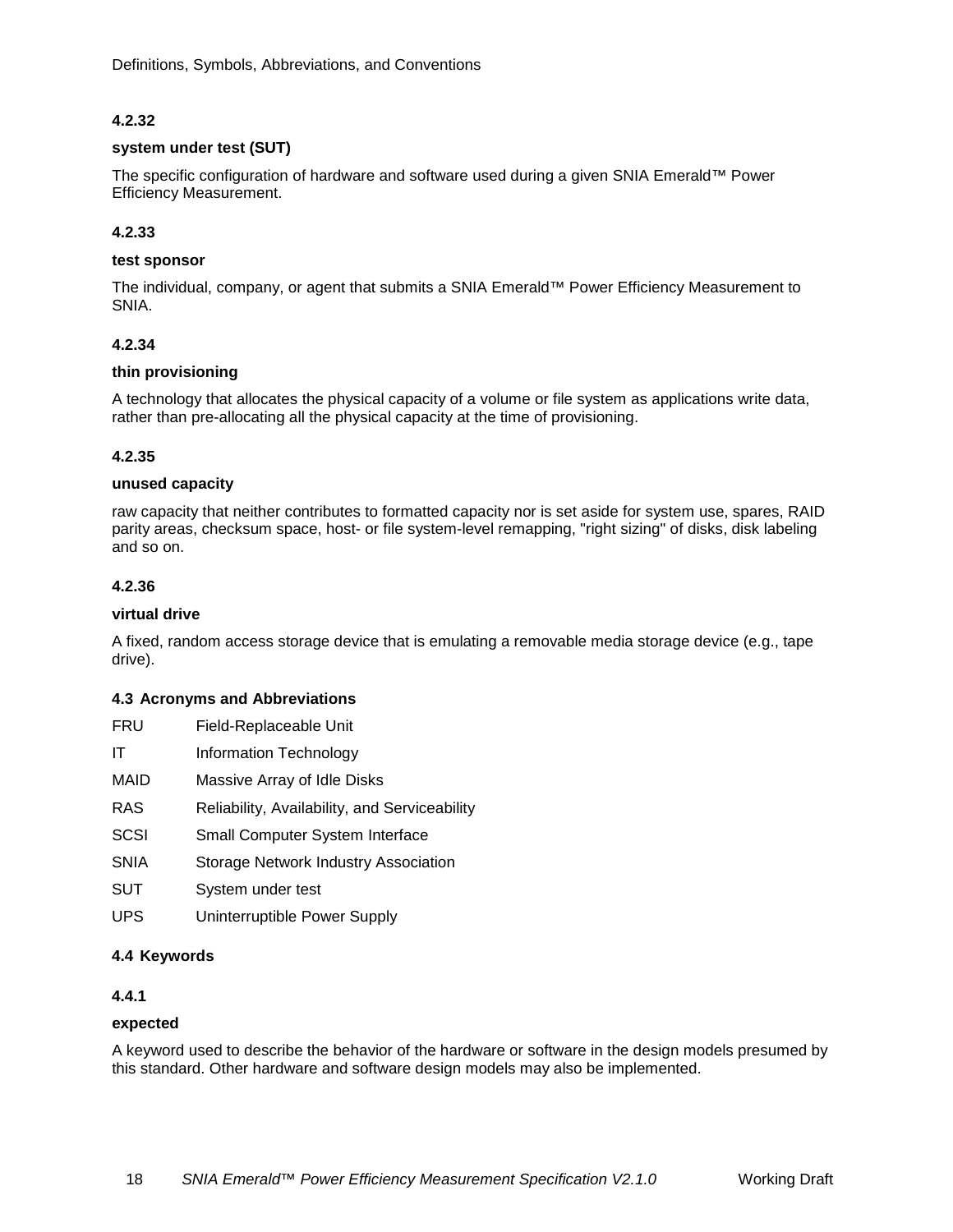## **4.4.2**

## **mandatory**

A keyword indicating an item that is required to be implemented as defined in this specification to claim compliance with this specification.

## **4.4.3**

## **may**

A keyword that indicates flexibility of choice with no implied preference.

## **4.4.4**

## **may not**

Keywords that indicate flexibility of choice with no implied preference.

## **4.4.5**

## **obsolete**

A keyword indicating that an item was defined in prior revisions to this specification but has been removed from this revision.

## **4.4.6**

## **optional**

A keyword that describes features that are not required to be operational during the test. However, if any optional feature is operational during the test, it shall be implemented as defined in this specification.

## **4.4.7**

## **prohibited**

A keyword used to describe a feature or behavior that is not allowed to be present in the SUT.

## **4.4.8**

## **required**

A keyword used to describe a behavior that shall be operational during of the test.

## **4.4.9**

## **shall**

A keyword indicating a mandatory requirement. Test sponsors are required to implement all such requirements.

## **4.4.10**

## **should**

A keyword indicating flexibility of choice with a preferred alternative; equivalent to the phrase "it is recommended".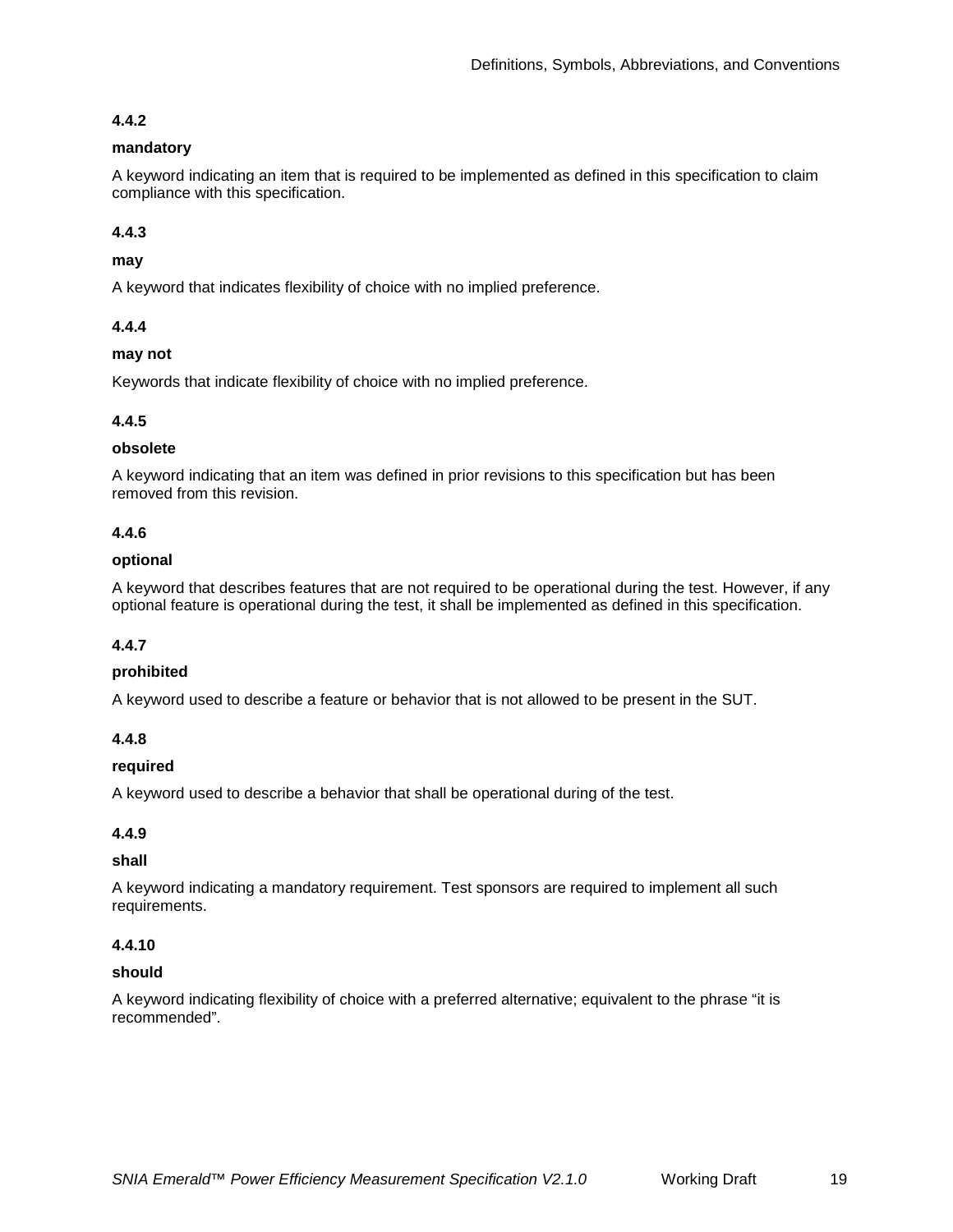## <span id="page-19-0"></span>**4.5 Conventions**

Certain words and terms used in this specification have a specific meaning beyond their normal English meaning. These words and terms are defined either in [4.2](#page-13-2) or in the text where they first appear.

Numbers that are not immediately followed by lower-case b or h are decimal values.

Numbers immediately followed by lower-case b (xxb) are binary values.

Numbers immediately followed by lower-case h (xxh) are hexadecimal values.

Hexadecimal digits that are alphabetic characters are upper case (i.e., ABCDEF, not abcdef).

Hexadecimal numbers may be separated into groups of four digits by spaces. If the number is not a multiple of four digits, the first group may have fewer than four digits (e.g., AB CDEF 1234 5678h)

Storage capacities shall be reported in base-10. IO transfer sizes and offsets shall be reported in base-2. The associated units and abbreviations used in this specification are:

- A kilobyte (KB) is equal to 1,000  $(10^3)$  bytes.
- A megabyte (MB) is equal to 1,000,000 (10 $^6$ ) bytes.
- A gigabyte (GB) is equal to 1,000,000,000 (10<sup>9</sup>) bytes.
- A terabyte (TB) is equal to 1,000,000,000,000 (10<sup>12</sup>) bytes.
- A petabyte (PB) is equal to  $1,000,000,000,000,000$  (10<sup>15</sup>) bytes.
- An exabyte (EB) is equal to  $1,000,000,000,000,000,000$  ( $10^{18}$ ) bytes.
- A kibibyte (KiB) is equal to  $2^{10}$  bytes.
- A mebibyte (MiB) is equal to  $2^{20}$  bytes.
- A gibibyte (GiB) is equal to  $2^{30}$  bytes.
- A tebibyte (TiB) is equal to  $2^{40}$  bytes.
- A pebibyte (PiB) is equal to  $2^{50}$  bytes.
- An exibyte (EiB) is equal to  $2^{60}$  bytes.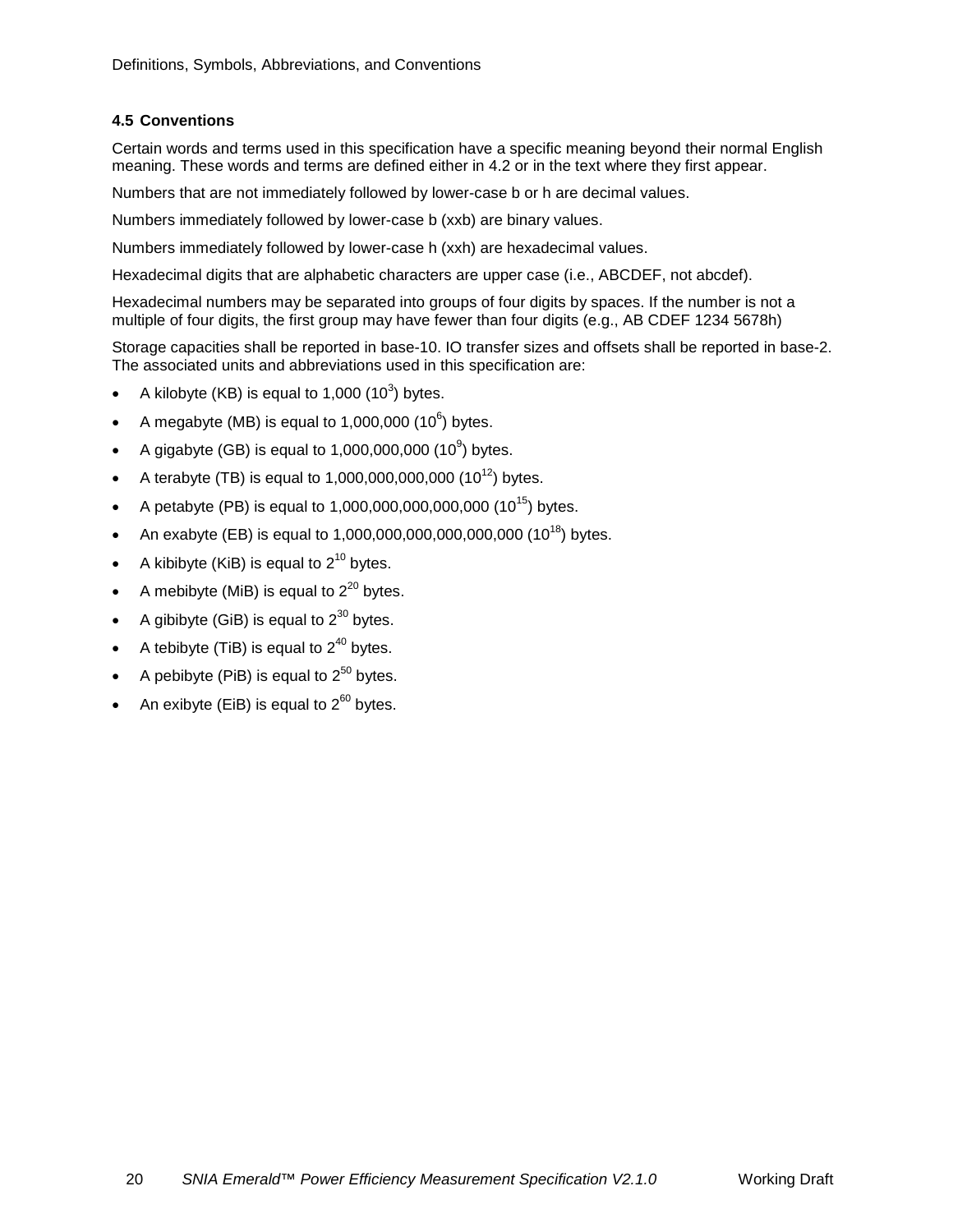## <span id="page-20-0"></span>**5 Taxonomy**

### <span id="page-20-1"></span>**5.1 Introduction**

This clause defines a market taxonomy that classifies storage products or subsystems in terms of operational profile and supported features.

While this taxonomy is broad, and defines a framework for products that range from consumer solutions to enterprise installations, it is not intended to address all storage devices. For example, this taxonomy does not address storage devices that rely on a Universal Serial Bus (USB) connection for their power.

Further, while this document includes definitions for its entire taxonomy, it does not include testing methodologies for the entire taxonomy. Both individual sections of the taxonomy (e.g., Near Online-1) and broader and more general groups of sections (e.g., Adjunct Product and Interconnect Element) are not addressed beyond taxonomy definition in this specification. Their cells in [Table 2](#page-20-2) are shaded to make it clear that this omission in intentional. The intent is to expand the specification to address these areas in detail in a later revision.

<span id="page-20-2"></span>

| Category<br>Level                   | <b>Online</b><br>(see 5.3)                                                                               | <b>Near</b><br><b>Online</b><br>(see 5.4) | <b>Removable</b><br><b>Media</b><br>Library<br>(see 5.5) | <b>Virtual</b><br><b>Media</b><br><b>Library</b><br>(see 5.6) | <b>Adjunct</b><br><b>Product</b><br>(see 5.7) | <b>Interconnect</b><br><b>Element</b><br>(see 5.8) |  |  |  |
|-------------------------------------|----------------------------------------------------------------------------------------------------------|-------------------------------------------|----------------------------------------------------------|---------------------------------------------------------------|-----------------------------------------------|----------------------------------------------------|--|--|--|
| Consumer/<br>Component <sup>a</sup> | Online 1                                                                                                 | Near<br>Online 1                          | Removable<br>1                                           | Virtual 1                                                     | Not defined<br>in this<br>specification       | Not defined in<br>this                             |  |  |  |
| Low-end                             | Online 2                                                                                                 | Near<br>Online 2                          | Removable<br>2                                           | Virtual 2                                                     |                                               | specification                                      |  |  |  |
| Mid-range                           | Online 3                                                                                                 | Near<br>Online 3                          | Removable<br>3                                           | Virtual 3                                                     |                                               |                                                    |  |  |  |
|                                     | Online 4                                                                                                 |                                           |                                                          |                                                               |                                               |                                                    |  |  |  |
| High-end                            | Online 5                                                                                                 | Near<br>Online 5                          | Removable<br>5                                           | Virtual 5                                                     |                                               |                                                    |  |  |  |
| Mainframe                           | Online 6                                                                                                 | Near<br>Online 6                          | Removable<br>6                                           | Virtual 6                                                     |                                               |                                                    |  |  |  |
|                                     | <sup>a</sup> Entrice in this lovel of taxonomy include both consumer products and data-center components |                                           |                                                          |                                                               |                                               |                                                    |  |  |  |

**Table 2 - Taxonomy Overview**

<sup>a</sup> Entries in this level of taxonomy include both consumer products and data-center components (e.g., stand-alone tape drives)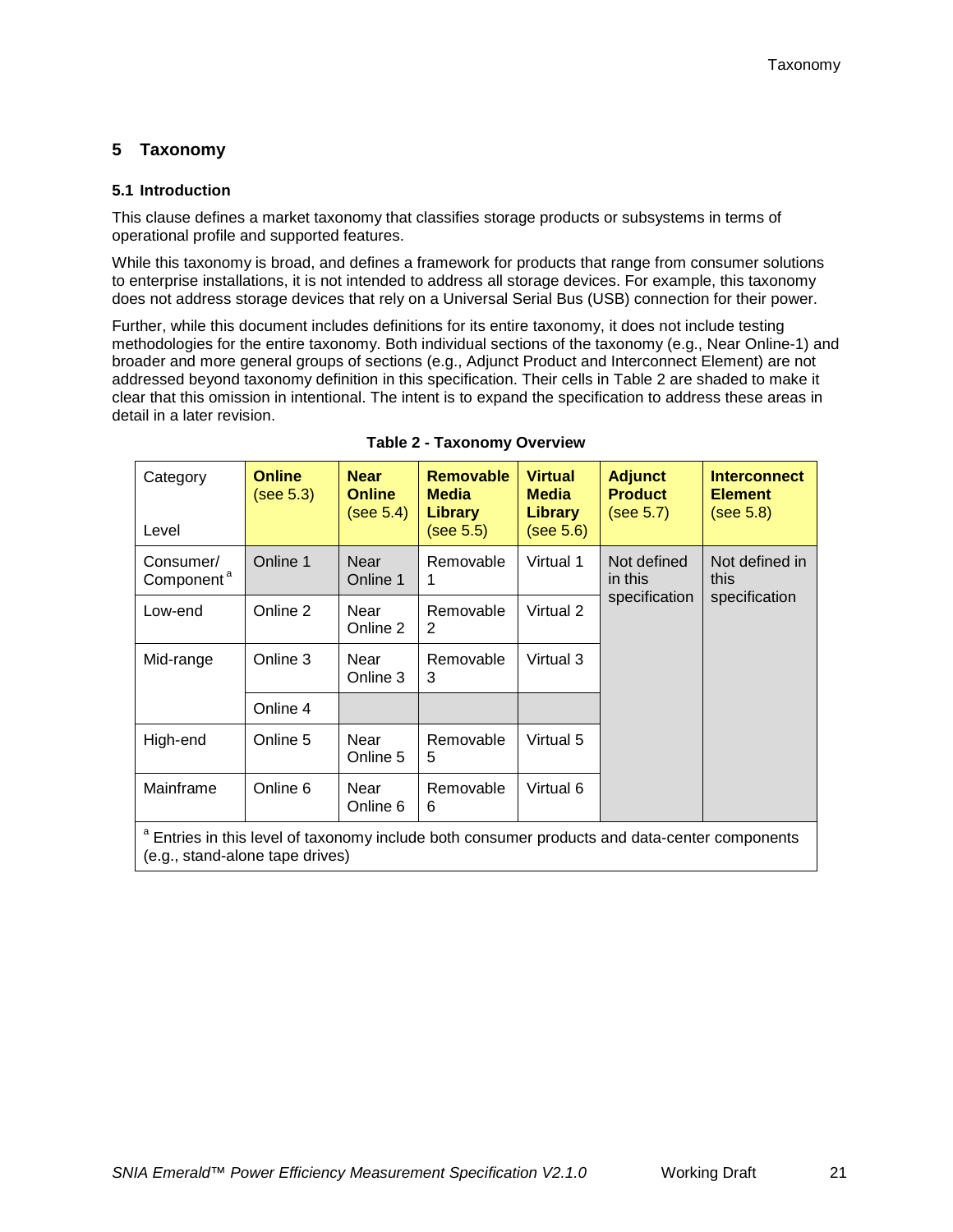## <span id="page-21-0"></span>**5.2 Taxonomy Assumptions**

## **5.2.1 Taxonomy Categories**

Taxonomy categories define broad market segments that can be used to group products that share common functionality or performance requirements, and within which meaningful product comparison can be undertaken. This specification defines six broad taxonomy categories (summarized in [Table 2\)](#page-20-2):

- Online, defined in [5.3;](#page-22-0)
- Near Online, defined in [5.4;](#page-22-1)
- Removable Media Library, defined in [5.5;](#page-23-0)
- Virtual Media Library, defined in [5.6;](#page-24-0)
- Adjunct Product, defined in [5.7;](#page-25-0)
- Interconnect Element, defined in [5.8.](#page-25-1)

Within a taxonomy category, a specific model or release of a product will support different feature sets, whether focused on capacity, reliability, performance, functionality or another differentiator. Feature and functionality differences within a category are addressed with attributes. Each taxonomy category defines a set of attributes that are common to all products within the category.

## **5.2.2 Category Attributes**

Where a taxonomy category requires a specific, fixed setting or range for a given attribute, that setting is summarized in [Table 3](#page-21-1) to assist a test sponsor in initial category selection. The full set of attributes for each category is provided in Sections [5.3](#page-22-0) through [5.8.](#page-25-1)

<span id="page-21-1"></span>

| <b>Attribute</b>           | Category              |                       |                               |                                 |                    |                         |  |  |  |
|----------------------------|-----------------------|-----------------------|-------------------------------|---------------------------------|--------------------|-------------------------|--|--|--|
|                            | Online                | <b>Near</b><br>Online | Removable<br>Media<br>Library | <b>Virtual Media</b><br>Library | Adjunct<br>Product | Interconnect<br>Element |  |  |  |
| <b>Access Pattern</b>      | Random/<br>Sequential | Random/<br>Sequential | Sequential                    | Sequential                      |                    |                         |  |  |  |
| MaxTTFD $(t)$ <sup>a</sup> | $t < 80$ ms           | $t > 80$ ms           | $t > 80$ ms<br>$t < 5$ min    | $t < 80$ ms                     | $t < 80$ ms        | $t < 80$ ms             |  |  |  |
| User Accessible<br>Data    | Required              | Required              | Required                      | Required                        | Prohibited         | Prohibited              |  |  |  |
| <u>-</u>                   |                       |                       |                               |                                 |                    |                         |  |  |  |

**Table 3 - Common Category Attributes**

<sup>a</sup> For the Adjunct Product and Interconnect Element categories, MaxTTFD measures the maximum additional latency introduced by the product.

Classifications define combinations of settings or values for the attributes within a category.

A product shall satisfy all the attributes for its designated category and designated classification. In cases where storage devices within a SUT fall within more than one category or classification, the SUT is defined to be a member of the category and classification whose requirements can be met by all of its storage devices.

Maximum Configuration bounds the number of storage devices that the product is capable of supporting.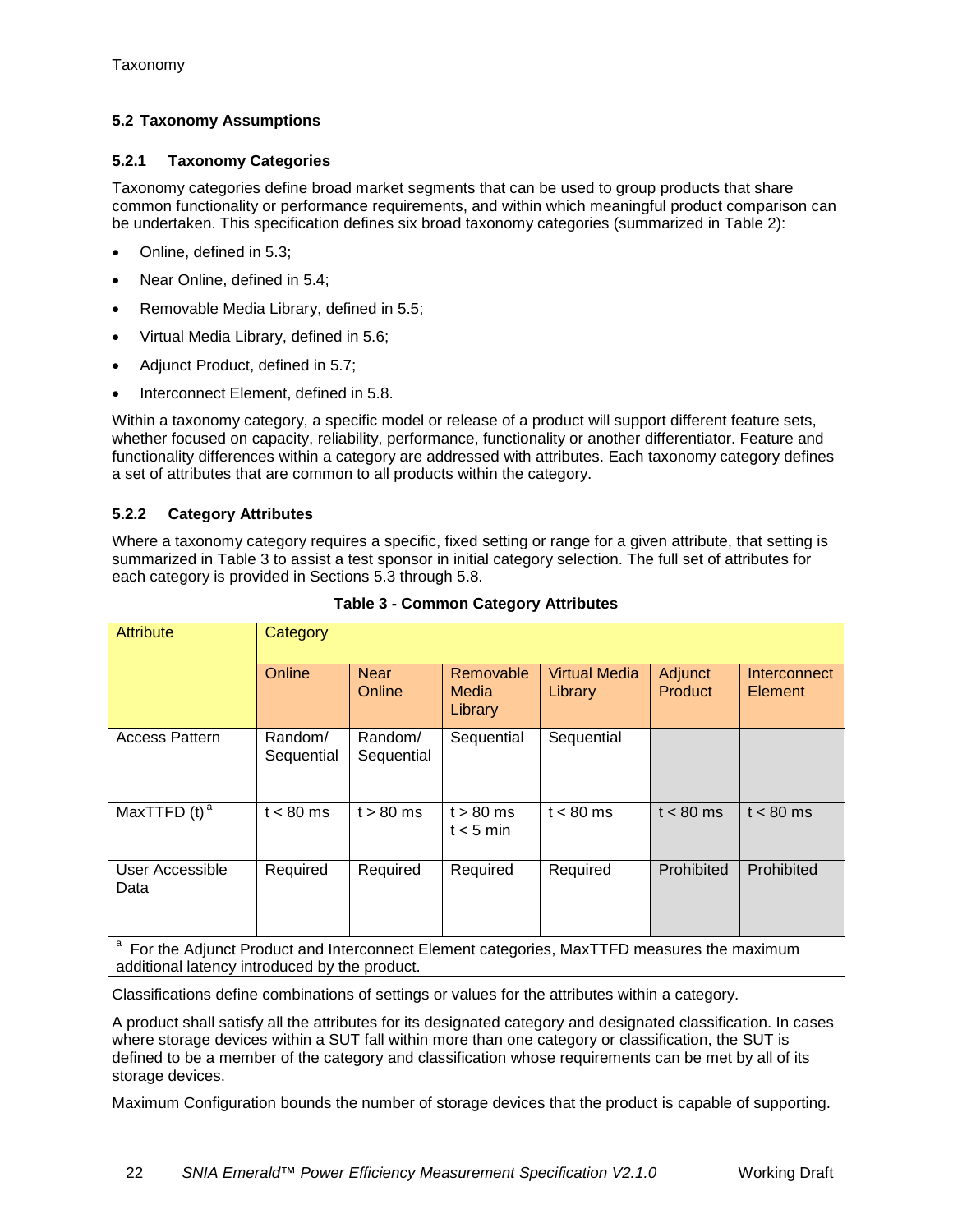## <span id="page-22-0"></span>**5.3 Online Category**

This category defines the features and functionalities for an online, random-access storage product. Products in this profile may provide any combination of block, file or object interfaces. [Table 4](#page-22-2) defines the requirements for the taxonomy classifications defined in this category.

<span id="page-22-2"></span>

|                                       | <b>Classification</b>   |                                             |                       |                       |                       |                       |  |  |  |
|---------------------------------------|-------------------------|---------------------------------------------|-----------------------|-----------------------|-----------------------|-----------------------|--|--|--|
| <b>Attribute</b>                      | Online 1                | Online 2                                    | Online 3              | Online <sub>4</sub>   | Online 5              | Online 6              |  |  |  |
| <b>Access Pattern</b>                 | Random/<br>Sequential   | Random/<br>Sequential                       | Random/<br>Sequential | Random/<br>Sequential | Random/<br>Sequential | Random/<br>Sequential |  |  |  |
| MaxTTFD (t)                           | $t < 80$ ms             | $t < 80$ ms                                 | $t < 80$ ms           | $t < 80$ ms           | $t < 80$ ms           | $t < 80$ ms           |  |  |  |
| User-Accessible<br>Data               | Required                | Required                                    | Required              | Required              | Required              | Required              |  |  |  |
| Connectivity                          | <b>Not</b><br>specified | Connected to<br>single or<br>multiple hosts | Network-<br>connected | Network-<br>connected | Network-<br>connected | Network-<br>connected |  |  |  |
| Consumer/<br>Component                | Yes                     | <b>No</b>                                   | No                    | No                    | No                    | <b>No</b>             |  |  |  |
| Integrated<br>Storage<br>Controller   | Optional                | Optional                                    | Required              | Required              | Required              | Required              |  |  |  |
| Storage<br>Protection                 | Optional                | Optional                                    | Required              | Required              | Required              | Required              |  |  |  |
| No SPOF                               | Optional                | Optional                                    | Optional              | Required              | Required              | Required              |  |  |  |
| Non-Disruptive<br>Serviceability      | Optional                | Optional                                    | Optional              | Optional              | Required              | Required              |  |  |  |
| <b>FBA/CKD</b><br>Support             | Optional                | Optional                                    | Optional              | Optional              | Optional              | Required              |  |  |  |
| Maximum<br>Supported<br>Configuration | $\geq$ 1                | $\geq 4$                                    | $\geq 12$             | >100                  | >400                  | >400                  |  |  |  |

#### **Table 4 - Online Classifications**

## <span id="page-22-1"></span>**5.4 Near Online Category**

This category defines the features and functionalities for a near online, random-access storage product. Products in this profile employ MAID or FCAS architectures as well as any combination of block, file or object interfaces. [Table 5](#page-23-1) defines the requirements for this taxonomy classifications defined in this category.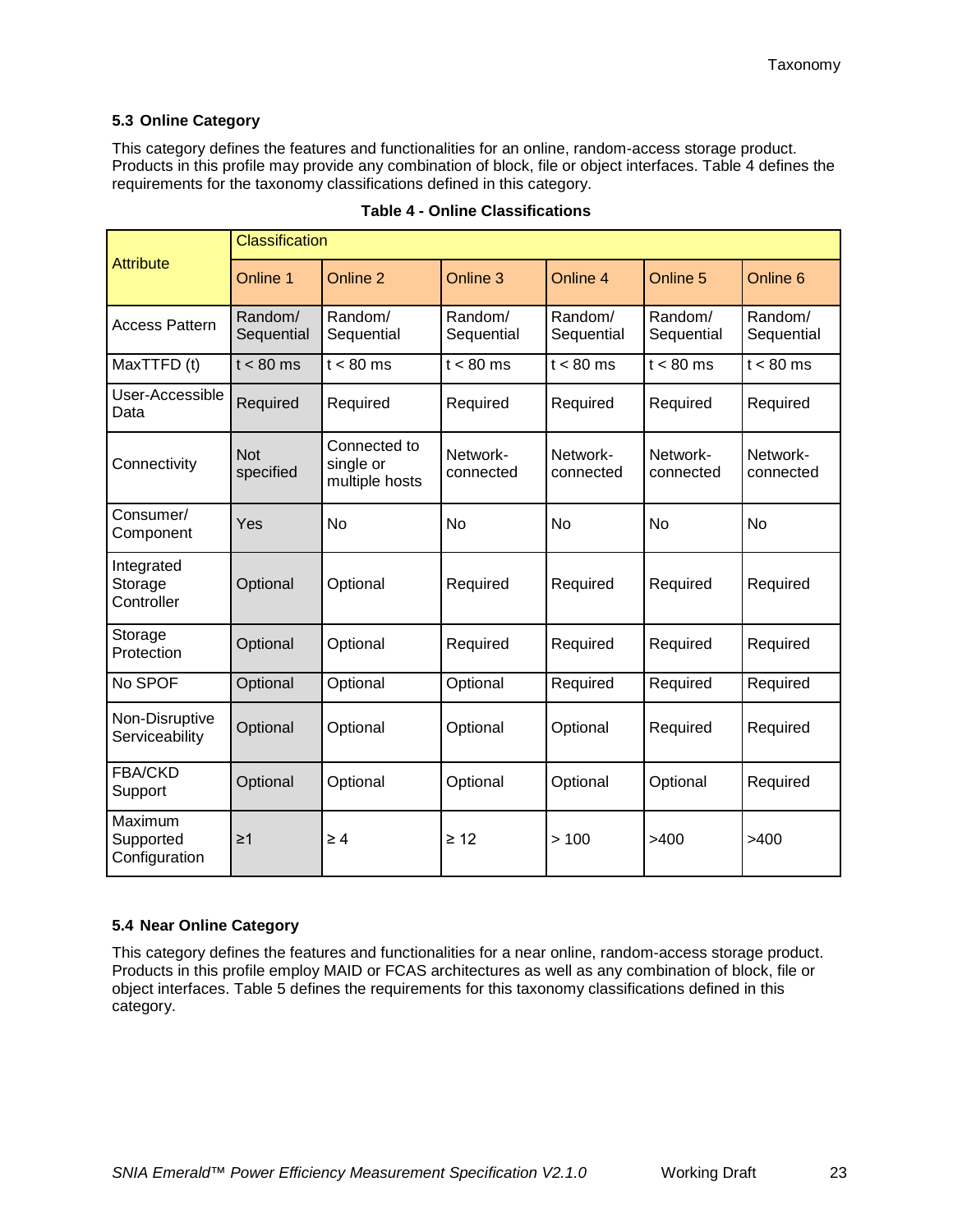<span id="page-23-1"></span>

| <b>Attribute</b>                      | Classification          |                             |                             |                         |                             |                             |  |  |  |
|---------------------------------------|-------------------------|-----------------------------|-----------------------------|-------------------------|-----------------------------|-----------------------------|--|--|--|
|                                       | <b>Near</b><br>Online 1 | <b>Near</b><br>Online 2     | <b>Near</b><br>Online 3     | <b>Near</b><br>Online 4 | <b>Near</b><br>Online 5     | <b>Near</b><br>Online 6     |  |  |  |
| <b>Access Pattern</b>                 | Random/<br>Sequential   | Random/<br>Sequential       | Random/<br>Sequential       |                         | Random/<br>Sequential       | Random/<br>Sequential       |  |  |  |
| MaxTTFD (t)                           | $t > 80$ ms             | $t > 80$ ms                 | $t > 80$ ms                 |                         | $t > 80$ ms                 | $t > 80$ ms                 |  |  |  |
| User-accessible<br>Data               | Required                | Required                    | Required                    |                         | Required                    | Required                    |  |  |  |
| Connectivity                          | <b>Not</b><br>specified | <b>Network</b><br>connected | <b>Network</b><br>connected |                         | <b>Network</b><br>connected | <b>Network</b><br>connected |  |  |  |
| Consumer/<br>Component                | Yes                     | No                          | No                          |                         | No                          | No                          |  |  |  |
| Integrated<br>Storage<br>Controller   | Optional                | Optional                    | Required                    |                         | Required                    | Required                    |  |  |  |
| Storage<br>Protection                 | Optional                | Optional                    | Required                    |                         | Required                    | Required                    |  |  |  |
| No SPOF                               | Optional                | Optional                    | Optional                    |                         | Optional                    | Required                    |  |  |  |
| Non-Disruptive<br>Serviceability      | Optional                | Optional                    | Optional                    |                         | Optional                    | Required                    |  |  |  |
| FBA/CKD<br>Support                    | Optional                | Optional                    | Optional                    |                         | Optional                    | Optional                    |  |  |  |
| Maximum<br>Supported<br>Configuration | $\geq 1$                | $\geq 4$                    | $\geq 12$                   |                         | >100                        | >1000                       |  |  |  |

## **Table 5 - Near Online Classifications**

## <span id="page-23-0"></span>**5.5 Removable Media Library Category**

This category defines the features and functionalities for storage products that rely on automated or manual media loaders (e.g., tape or optical libraries). [Table 6](#page-24-1) defines the requirements for the taxonomy classifications defined in this category.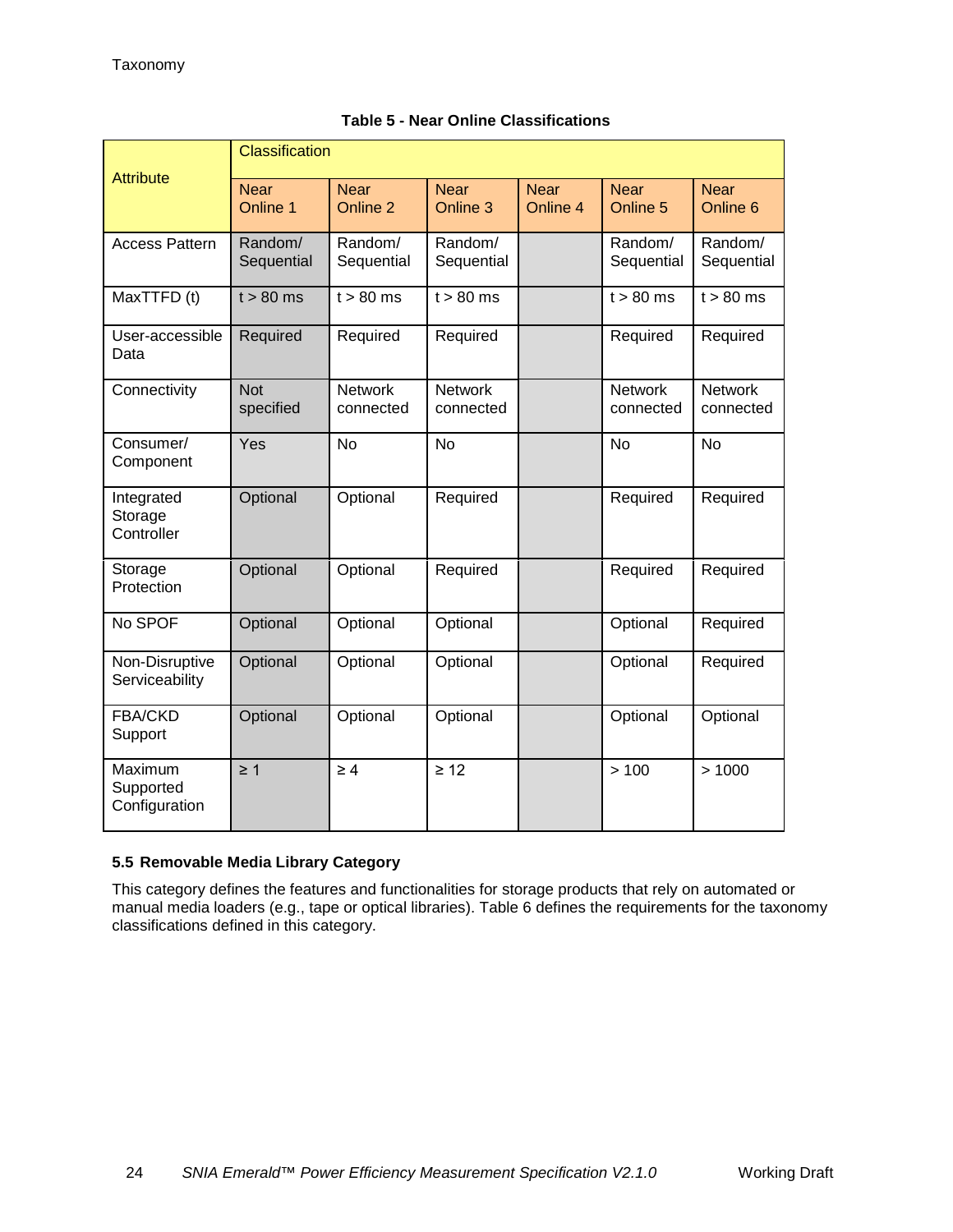<span id="page-24-1"></span>

| <b>Attribute</b>                           | <b>Classification</b> |                    |                    |                    |                    |                    |  |  |  |
|--------------------------------------------|-----------------------|--------------------|--------------------|--------------------|--------------------|--------------------|--|--|--|
|                                            | <b>Removable 1</b>    | <b>Removable 2</b> | <b>Removable 3</b> | <b>Removable 4</b> | <b>Removable 5</b> | <b>Removable 6</b> |  |  |  |
| <b>Access Pattern</b>                      | Sequential            | Sequential         | Sequential         |                    | Sequential         | Sequential         |  |  |  |
| MaxTTFD (t)                                | 80ms < t < 5m         | 80ms < t < 5m      | 80ms < t < 5m      |                    | 80ms < t < 5m      | 80ms < t < 5m      |  |  |  |
| User-Accessible<br>Data                    | Required              | Required           | Required           |                    | Required           | Required           |  |  |  |
| Robotics                                   | Prohibited            | Required           | Required           |                    | Required           | Required           |  |  |  |
| No SPOF                                    | Optional              | Optional           | Optional           |                    | Optional           | Required           |  |  |  |
| Non-disruptive<br>Serviceability           | Optional              | Optional           | Optional           |                    | Optional           | Required           |  |  |  |
| <b>Maximum</b><br>Supported Drive<br>Count | Not specified         | $\overline{4}$     | $\geq 5$           |                    | $\geq 25$          | $\geq 25$          |  |  |  |

**Table 6 - Removable Media Library Classifications**

## <span id="page-24-0"></span>**5.6 Virtual Media Library Category**

This operational profile defines the features and functionalities for sequential-access storage products that rely on non-removable storage media to provide a Virtual Media Library. [Table 7](#page-24-2) defines the requirements for the taxonomy classifications defined in this category.

| <b>Table 7 - Virtual Media Library Classifications</b> |  |  |
|--------------------------------------------------------|--|--|
|--------------------------------------------------------|--|--|

<span id="page-24-2"></span>

| <b>Attribute</b>                      | <b>Classification</b> |                  |                  |                  |                  |                  |
|---------------------------------------|-----------------------|------------------|------------------|------------------|------------------|------------------|
|                                       | <b>Virtual 1</b>      | <b>Virtual 2</b> | <b>Virtual 3</b> | <b>Virtual 4</b> | <b>Virtual 5</b> | <b>Virtual 6</b> |
| <b>Access Pattern</b>                 | Sequential            | Sequential       | Sequential       |                  | Sequential       | Sequential       |
| MaxTTFD (t)                           | $t < 80$ ms           | $t < 80$ ms      | $t < 80$ ms      |                  | $t < 80$ ms      | $t < 80$ ms      |
| User-<br>accessible<br>Data           | Required              | Required         | Required         |                  | Required         | Required         |
| Storage<br>Protection                 | Optional              | Optional         | Required         |                  | Required         | Required         |
| No SPOF                               | Optional              | Optional         | Optional         |                  | Optional         | Required         |
| Non-Disruptive<br>Serviceability      | Optional              | Optional         | Optional         |                  | Optional         | Required         |
| Maximum<br>Supported<br>Configuration | 12                    | >12              | >48              |                  | >96              | >96              |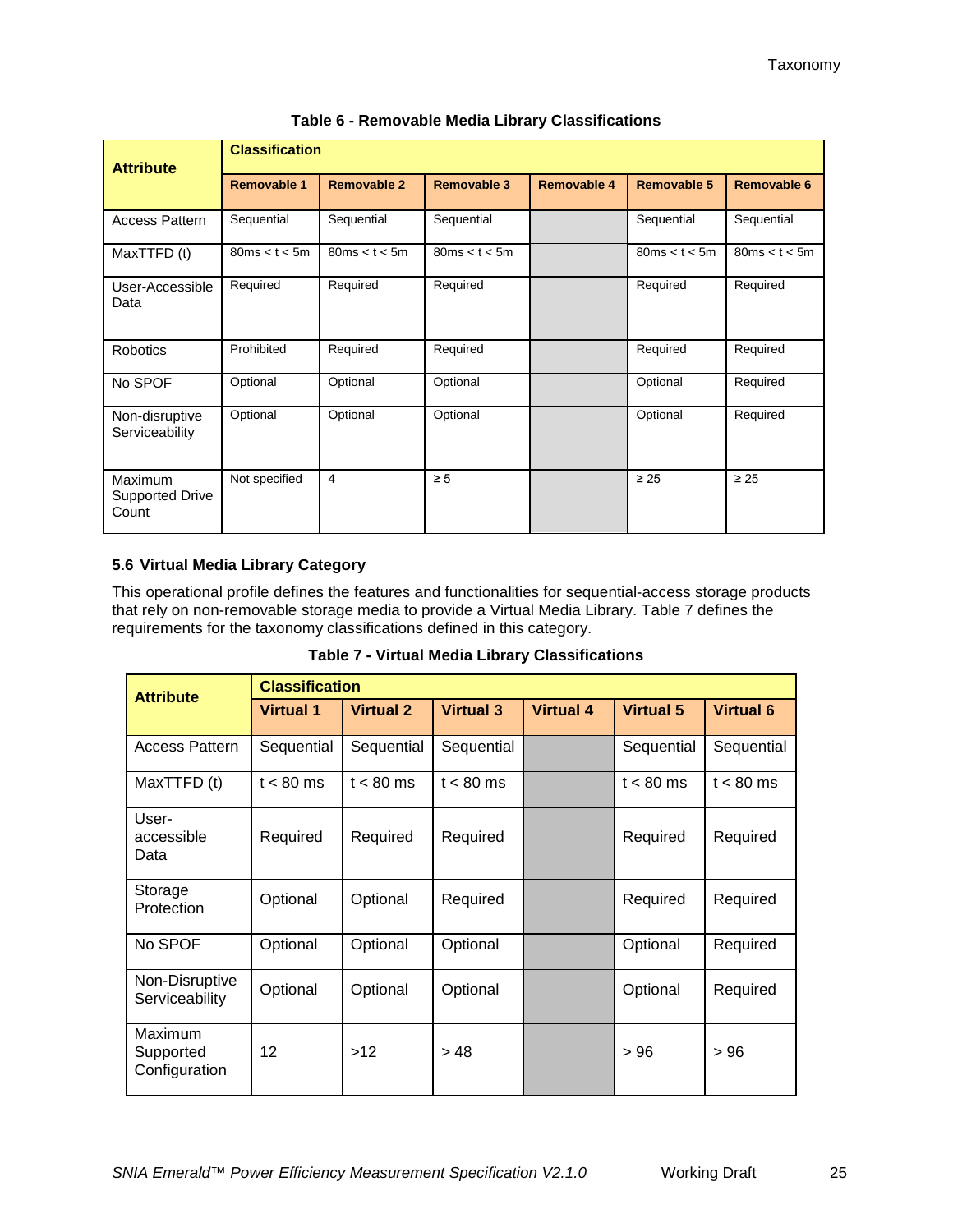## <span id="page-25-0"></span>**5.7 Adjunct Product Category**

This operational profile defines the features and functionalities for products that support a storage area network and provide advanced management capabilities. Products in this category rely on a closed environment to typically support a single-purpose, dedicated storage-oriented service or application (e.g., virtualization, deduplication, NAS gateways). No end-user-accessible data is stored in the product across power cycles (though some data may be cached during a given operational period). Devices in this category are part of the data path from a host to a storage device, and are responding to IO requests in real time. Products that are outside the data path (e.g., backup servers) are not addressed by this category.

## <span id="page-25-1"></span>**5.8 Interconnect Element Category**

This operational profile defines the features and functionalities for managed inter-connect elements within a storage area network (e.g., switches, extenders).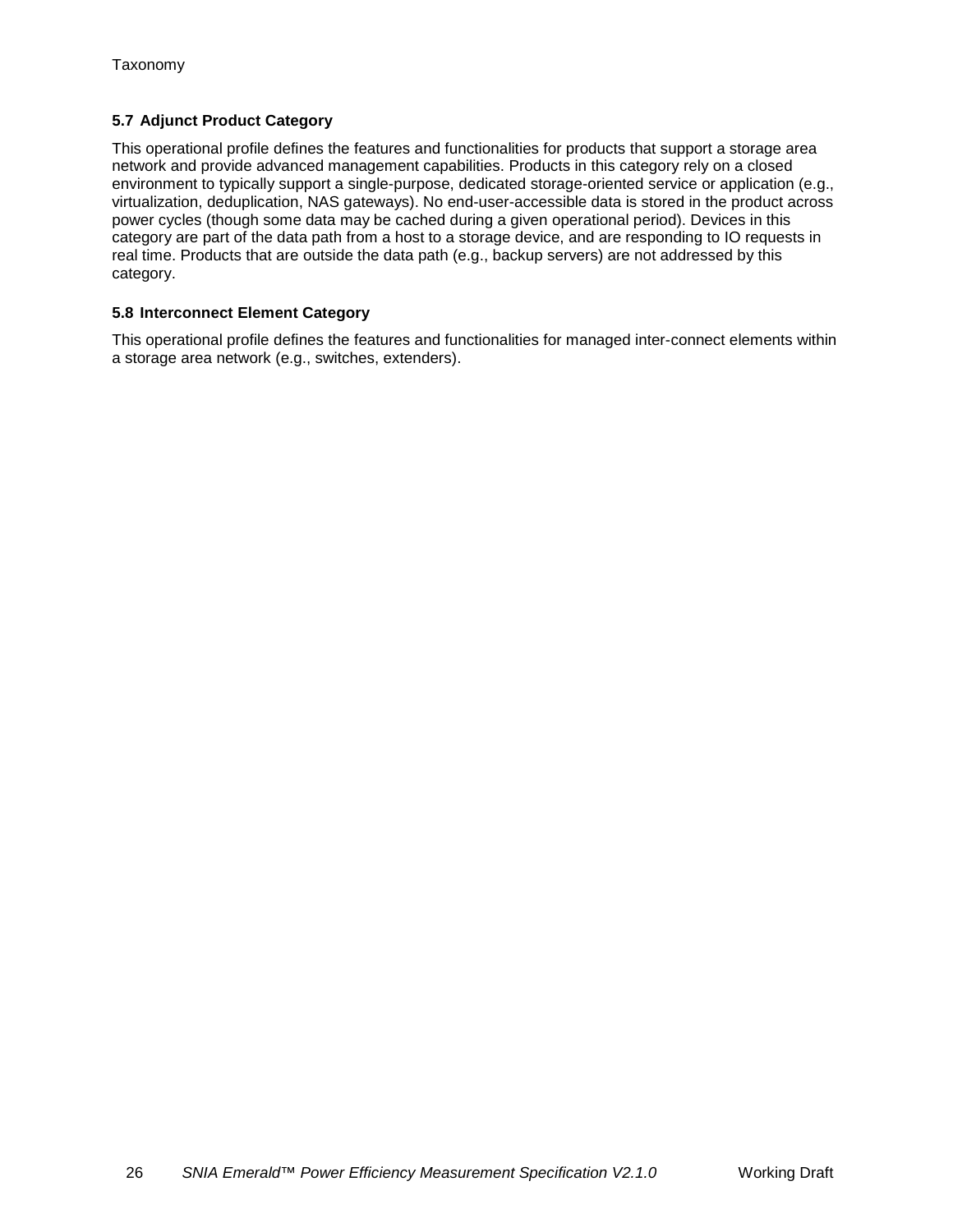## <span id="page-26-0"></span>**6 Capacity Optimization**

## <span id="page-26-1"></span>**6.1 Introduction**

Hardware efficiencies are essential for reducing the amount of power used by storage, but equally real savings are obtained by capacity optimization. Capacity optimization refers to a set of techniques which collectively reduce the amount of storage necessary to meet storage objectives. Reduced use of storage (or increased utilization of raw storage) will result in less energy usage for a given task or objective.

Each of these techniques is known as a capacity optimizing method (COM). The COMs are largely, though not completely, independent. In other words, they provide benefit in any combination, though their combined effect may not precisely equal the sum of their individual impacts. Nonetheless, since data sets vary greatly, a hybrid approach using as many techniques as possible is more likely to minimize the capacity requirements of any given data set, and therefore is also likely to achieve the best results over the universe of data sets. In addition, the space savings achievable through the different COMs are sufficiently close to one another that they may be considered roughly equivalent in storage capacity impact.

## <span id="page-26-2"></span>**6.2 Space Consuming Practices**

A central assumption of this arena is that certain space consuming practices are essential to the storage of data at a data center class service level:

- Disk-based redundancy. When one or more drives (or other storage devices) fail—the number depending on service level—no interruption in service or loss of data may occur;
- Sufficient space. An application shall have enough space provisioned for it, so that no downtime shall be incurred during normal operation;
- Point-In-Time (PIT) copy availability. Data center applications under test need access to PIT copies of data sets that they can manipulate without fear of interference with live data;
- Disaster recovery. When data corruption or loss does occur, good copies of the data must be available to restore service.

## <span id="page-26-3"></span>**6.3 COMs Characterized**

In this specification, the following COMs are characterized:

- **Delta Snapshots**: applicable to backup, PIT copy availability and disaster recovery. Both read-only and writeable delta snapshots are featured in shipping systems, but there are fundamental technical differences between them, and some systems implement only the read-only version.
- **Thin Provisioning**: primarily addresses over-provisioning caused by the requirement for a guarantee of no out-of-space errors.
- **Data Deduplication:** addresses issues caused by multiple backups of the same data sets, and the tendency of large data sets, due to human usage patterns, to contain many copies of the same data (not necessarily on file boundaries).
- **Parity RAID:** addresses the need for disk-based redundancy. In this document the term *Parity RAID* simply means any RAID system that achieves better efficiency than RAID 1.
- **Compression**: takes advantage of the inherent compressibility of many data sets.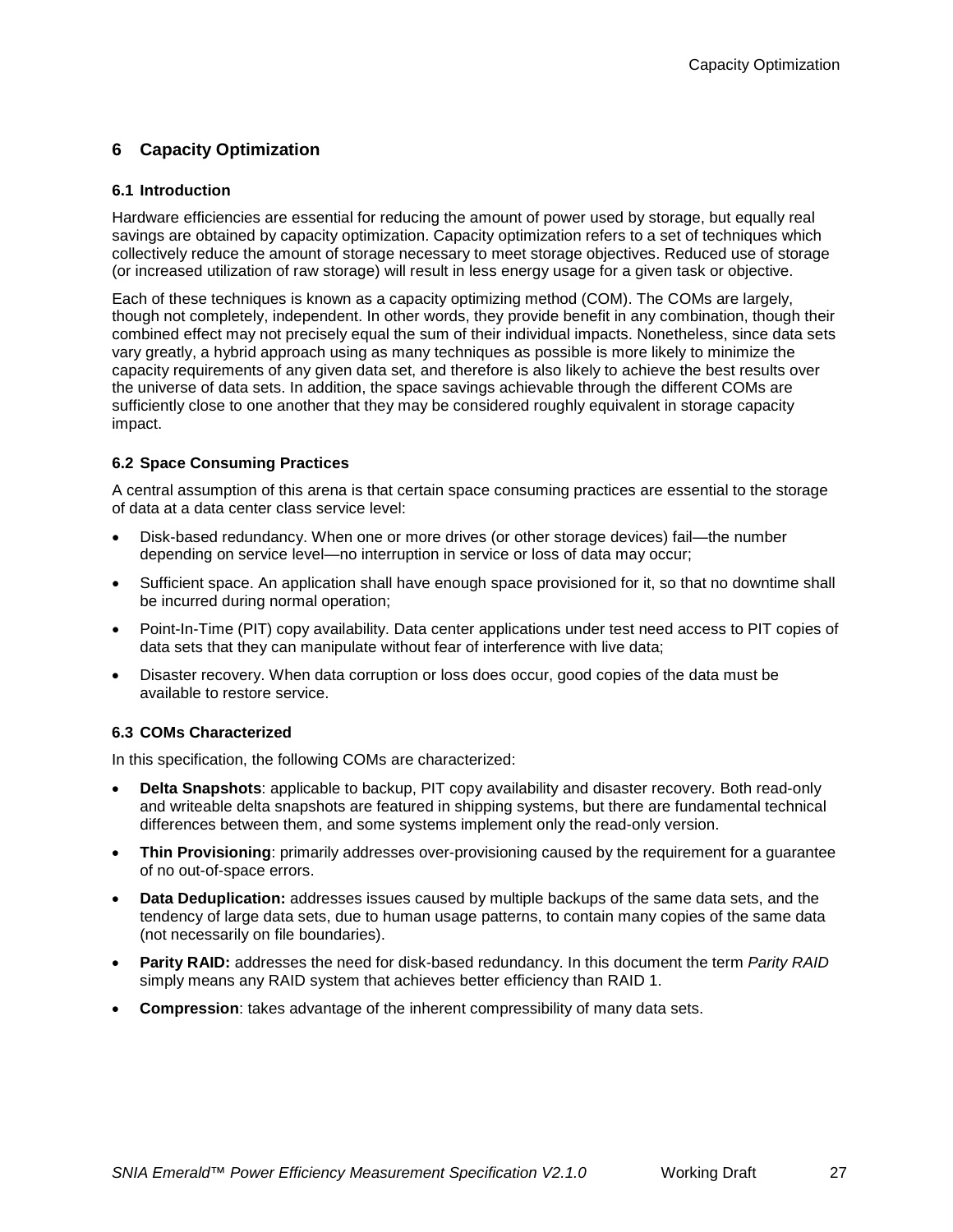## <span id="page-27-0"></span>**7 Test Definition and Execution Rules**

#### <span id="page-27-1"></span>**7.1 Overview**

This clause defines the data collection and testing methodology used to produce a valid SNIA Emerald™ Power Efficiency Measurement. The data collected using the procedures defined in this clause becomes the basis for the metrics defined in Clause [8 .](#page-54-0)

#### <span id="page-27-2"></span>**7.2 Execution Overview**

A SNIA Emerald™ Power Efficiency Measurement consists of a sequence of tests:

- 1. Pre-fill test, which puts data on the SUT;
- 2. SUT conditioning test, which assures accurate and reproducible measurements;
- 3. Active test, the basis for the active metrics;
- 4. Ready idle test, the basis of the idle metric;
- 5. Capacity optimization test (if defined), the basis of the secondary, capacity optimization metrics.

Some tests involve a timed sequence of defined measurements taken over defined intervals. Tests may have subordinate test phases as well. Sections [7.4,](#page-35-0) [7.5,](#page-45-0) [7.6,](#page-48-0) [7.7,](#page-52-0) and [7.8](#page-52-1) detail the precise requirements for completing a given test for each taxonomy category, as well as any subordinate test phases defined within a given test. A valid measurement shall adhere to all requirements that are specific to the taxonomy category selected for the result (see [7.3.2\)](#page-28-2) as well as any general requirements for test execution (see [7.3\)](#page-27-3).

## <span id="page-27-3"></span>**7.3 General Requirements and Definitions**

#### **7.3.1 Configuration Guidelines**

This specification does not constrain the precise configuration and interconnection of the hardware necessary to complete a SNIA Emerald™ Power Efficiency Measurement. [Figure 1](#page-27-4) is provided as a guideline, but test sponsors are free to modify their configuration to suit their particular needs and equipment, provided no other requirement of this specification is violated.



<span id="page-27-4"></span>**Figure 1 - Sample Configuration**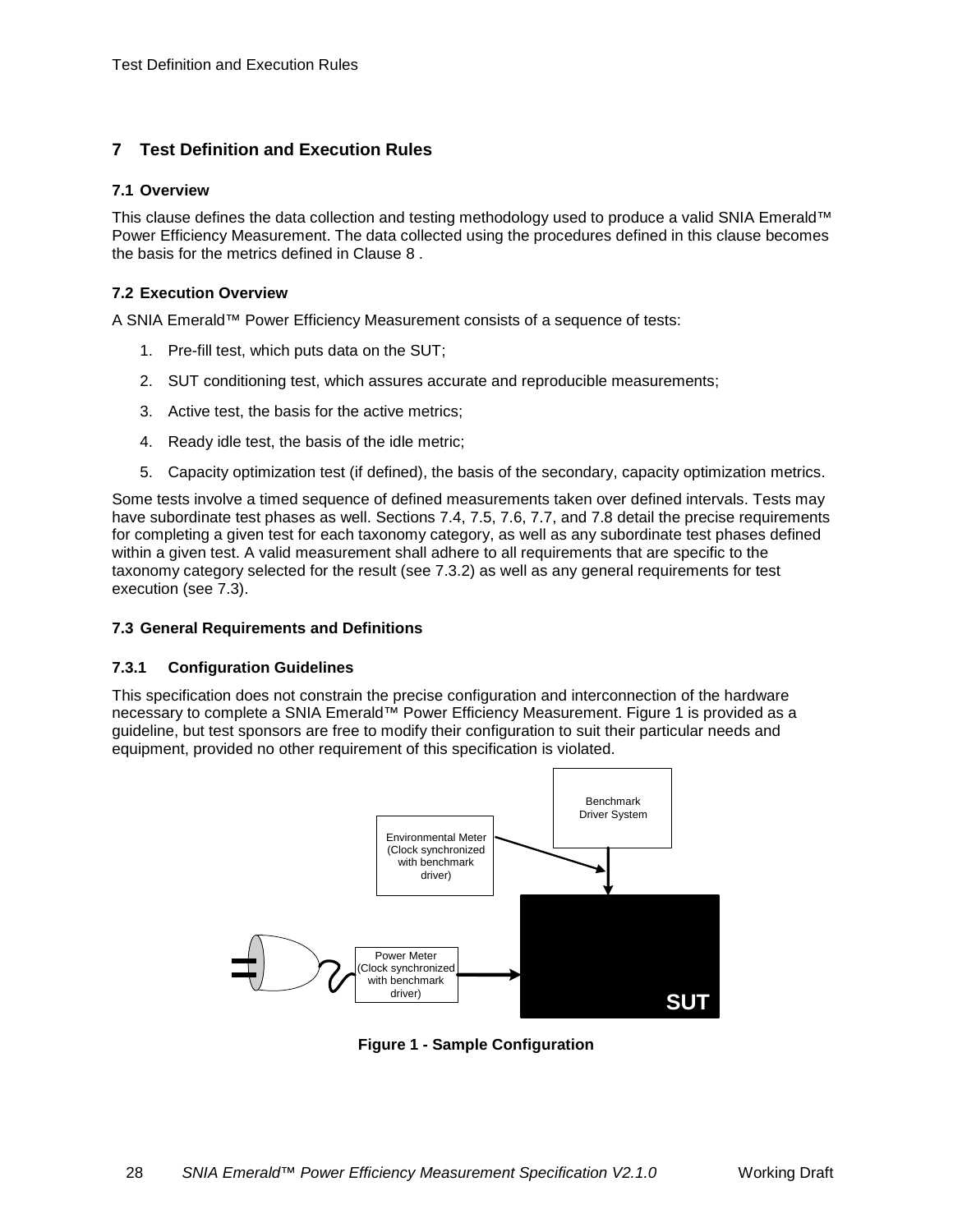## <span id="page-28-2"></span>**7.3.2 SUT Configuration**

The test sponsor shall identify one taxonomy classification for the SUT.

The SUT shall be configured to satisfy the requirements of the selected taxonomy classification.

The SUT shall represent a customer orderable configuration whose use within the selected taxonomy category is supported by the test sponsor.

For a SUT in the Removable Media Library category, all drives must provide the same stated maximum data rate.

#### **7.3.3 Power**

<span id="page-28-0"></span>The power supplied to the SUT shall match one of the power profiles outlined in [Table 8,](#page-28-0) differing from the stated voltage boundaries by not more than 10%.

| <b>NOMINAL INPUT</b><br><b>VOLTAGE RANGE</b> | <b>Phases</b> | <b>AC INPUT</b><br><b>FREQUENCY</b><br><b>RANGE</b> |
|----------------------------------------------|---------------|-----------------------------------------------------|
| 100-120 VAC RMS                              |               | $47 - 63$ Hz                                        |
| 200 - 240 VAC RMS                            |               | $47 - 63$ Hz                                        |
| 200 - 480 VAC RMS                            | 3             | $47 - 63$ Hz                                        |

**Table 8 - Input Voltage Ranges**

The power supplied to the SUT shall conform to the selected profile throughout test execution.

Any batteries present in the SUT shall be fully charged at the start of testing.

#### **7.3.4 Environmental**

All measurements shall be conducted in a climate-controlled facility.

Environmental conditions that satisfy ASHRAE Class I standards for data centers (as described in *Thermal Guidelines for Data Processing Environments)* shall be maintained throughout test execution.

#### <span id="page-28-3"></span>**7.3.5 Instrumentation**

The benchmark configuration shall include a recommended power meter (sometimes called an *analyzer*). If the selected power meter does not gather environmental data, the benchmark configuration shall include an environmental meter. See [Annex A](#page-57-0) for information regarding recommended meters.

The power meter shall be active throughout all tests and test phases of the benchmark and shall record:

- Input voltage to the SUT, to an accuracy of 1%;
- Power consumption by the SUT, to the accuracy summarized in [Table 9.](#page-28-1)

<span id="page-28-1"></span>The power and voltage measurements shall be recorded to durable media using a period of not more than 5 seconds and shall use a timestamp that is synchronized with the other components of the SUT to a resolution of at least 1 second.

| Power Consumption (p) | <b>Minimum Accuracy</b> |
|-----------------------|-------------------------|
| $p \le 10$ W          | $\pm$ 0.01 W            |
| $10 < p \le 100$ W    | $\pm$ 0.1 W             |
| p > 100 W             | ± 1.0 W                 |

|  | <b>Table 9 - Power Meter Accuracy</b> |
|--|---------------------------------------|
|--|---------------------------------------|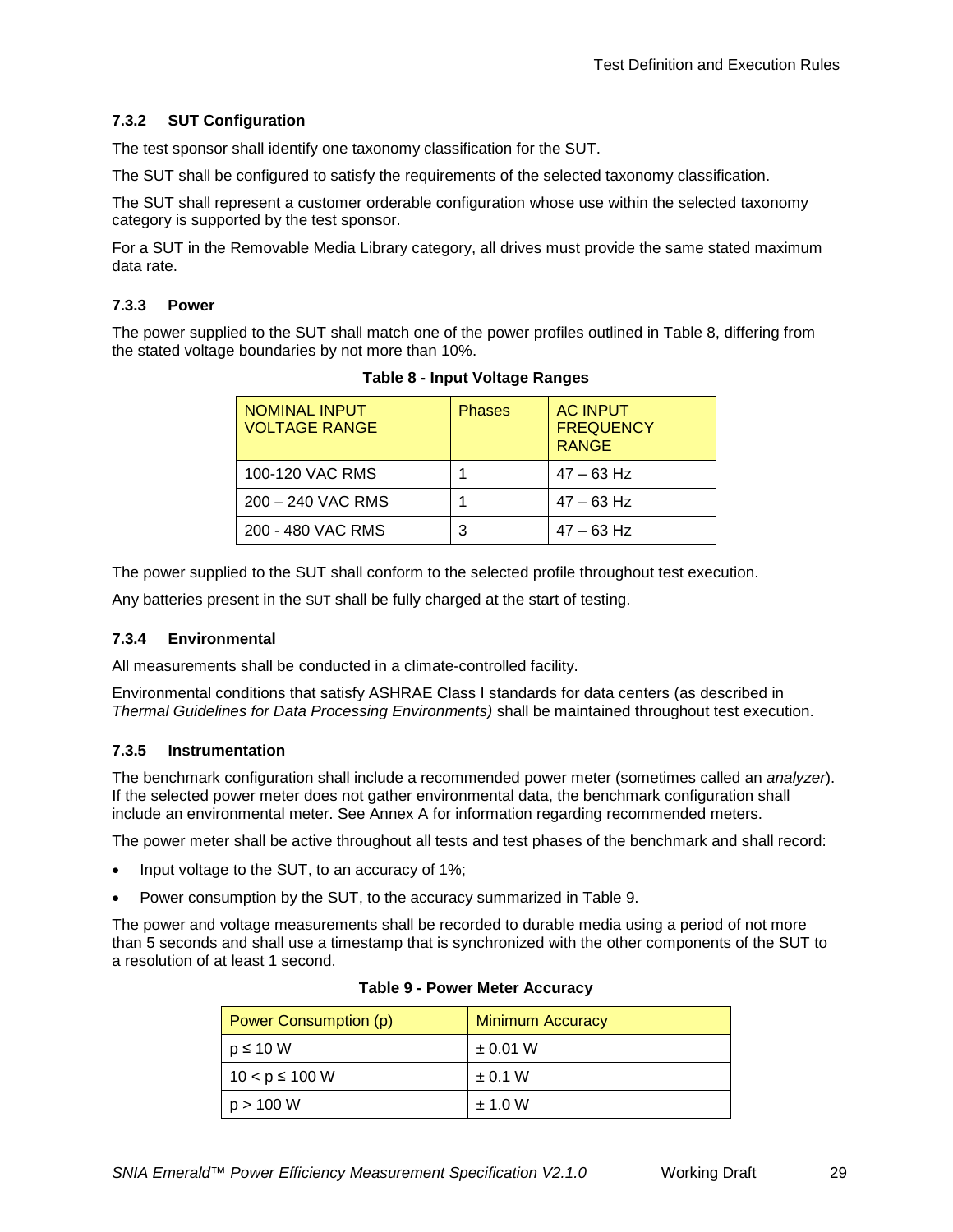The temperature, measured in degrees C, to a resolution of 0.1 degree, as measured at the primary air inlet port for the SUT, shall be recorded to durable media using a period of not more than one minute.

### **7.3.6 RAS**

<span id="page-29-0"></span>RAS features can have a significant impact on the power consumption of the SUT. Typical RAS features are summarized in [Table 10.](#page-29-0)

| <b>Example RAS Features</b>                |
|--------------------------------------------|
| Dual Controller (No SPOF Controller)       |
| Mirroring (Local or remote, sync or async) |
| RAID 1, 4/5, 6                             |
| Snapshots (Full or Delta)                  |
| Disk Scrubbing                             |
| Multi-pathing                              |
| Disk Sparing                               |
| Dual Robotics                              |
| Drive-level Maintenance                    |
| Dual Power Supply                          |
| Variable-speed Fans                        |

#### **Table 10 - Example RAS Features**

Any RAS features required to satisfy the requirements of the selected taxonomy category shall be enabled. The choice of what additional RAS features to enable in a SUT is left to the test sponsor.

If the SUT includes RAS features that are enabled for any test or test phase, then they shall be enabled for all tests and test phase, unless disabling of RAS features is explicitly allowed in the definition of a given test or test phase.

#### **7.3.7 Benchmark Driver**

The required benchmark driver for use in SNIA Emerald™ Power Efficiency Measurement Specification measurements is Vdbench 5.04 or later, available at the SNIA website, [http://sniaemerald.com/download.](http://sniaemerald.com/download)

Test sponsors shall use the Vdbench script located at [http://sniaemerald.com/download.](http://sniaemerald.com/download) The script contains user adjustable parameters.

This specification takes precedence over any script if there is a conflict.

## **7.3.8 IO Profiles**

#### **7.3.8.1 Overview**

The particular IO stimuli required during a test or test phase are specified in terms of an IO profile (a.k.a. workload) made up of seven attributes:

- Name: the name of the IO pattern for this stimulus. The identifier for the associated test phase is included parenthetically, when appropriate;
- IO Size: the number of bytes requested by a given read or write operation;
- Read/Write Percentage: the mixture of read/write IO requests within an IO profile;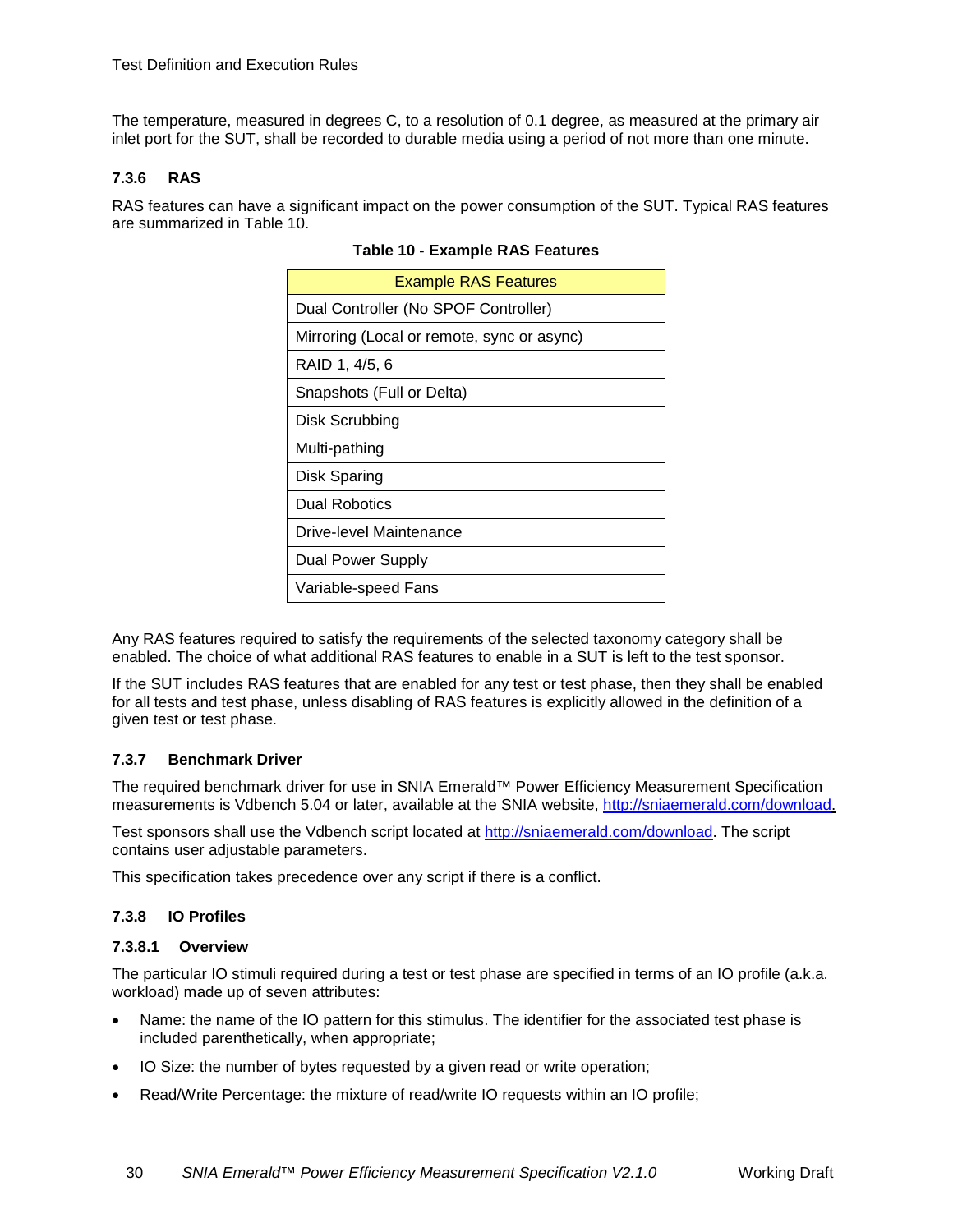- Transfer Alignment: Minimum granularity of IO transfer addresses. All transfer addresses within an IO stream shall be a multiple of this value.
- Access Pattern: one of
	- Random: Randomly distributed throughout the formatted capacity of the SUT, and rounded down to satisfy the Transfer Alignment requirement;
	- **Sequential, as defined in [4.2.](#page-13-2)**

#### **7.3.8.2 Sequential Access**

<span id="page-30-1"></span>The first IO within an IO Stream with a sequential access pattern shall use an offset randomly distributed throughout the address range provided to the benchmark driver, and rounded down to satisfy the Transfer Alignment requirement. Each subsequent IO request shall be sent to and satisfied by the SUT in sequence using an offset that satisfies [Equation 7-1.](#page-30-1)

#### **Equation 7-1: Sequential Transfer Offset**

$$
O_{n+1} = \left(O_n + S\right) \text{ MOD } R
$$

Where:

- $O_n$  is an IO offset;
- S is the IO size;
- R is the formatted capacity of the SUT.

#### **7.3.8.3 Hot Band IO Profile**

#### **7.3.8.3.1 Overview**

The goal of the hot band IO profile is to provide a workload that considers the contribution of tiering mechanisms, e.g., read caching. This workload consists of a mix of different IO sizes and access patterns with a skewed access across a range of blocks. For example, this skewed access tends to hold data in cache and creates "cache hits" for improved throughput and reduced power consumption.

#### **7.3.8.3.2 Exponential Access Pattern**

Within a hot band, the probability of block access is skewed. Not all blocks are accessed equally. For example, this can result in an access pattern that creates a cache-friendly workload. The larger the cache size, the better the cache hit rate, as shown in [Figure 2.](#page-30-0)



Cache size

<span id="page-30-0"></span>**Figure 2 - Percentage of Address Hit vs. Cache Size**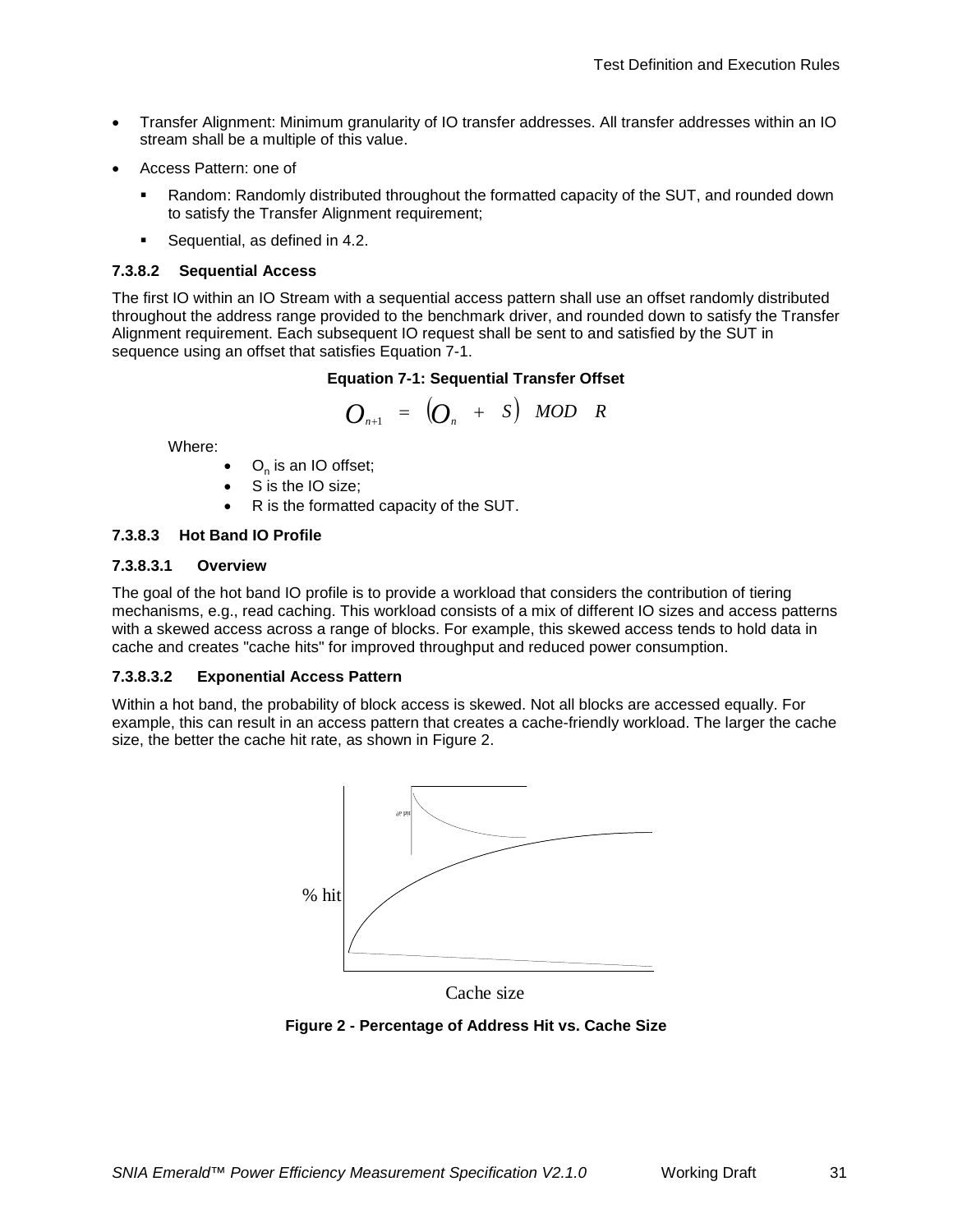## **7.3.8.3.3 Workloads within the Hot Band IO Profile**

[Table 11](#page-31-0) shows information concerning workloads within the hot band IO profile.

<span id="page-31-0"></span>

| <b>IO Profile</b>                                                             | % of workload<br>(Vdbench<br>skew) | Read/Write<br>Percentage | <b>IO Size</b><br>(KiB) | <b>Access</b><br><b>Pattern</b> | <b>Usable</b><br><b>Address</b><br>Range |
|-------------------------------------------------------------------------------|------------------------------------|--------------------------|-------------------------|---------------------------------|------------------------------------------|
| <b>Write Stream 1</b>                                                         | 5                                  | 0/100                    | See Table 12            | Sequential                      | 0-100%                                   |
| Write Stream 2                                                                | 5                                  | 0/100                    | See Table 12            | Sequential                      | $0-100%$                                 |
| Write Stream 3                                                                | 5                                  | 0/100                    | See Table 12            | Sequential                      | $0-100%$                                 |
| Read Stream 1                                                                 | 5                                  | 100/0                    | See Table 12            | Sequential                      | 0-100%                                   |
| Read Stream 2                                                                 | 5                                  | 100/0                    | See Table 12            | Sequential                      | $0-100%$                                 |
| Read Stream 3                                                                 | 5                                  | 100/0                    | See Table 12            | Sequential                      | $0-100%$                                 |
| Read Stream 4                                                                 | 5                                  | 100/0                    | See Table 12            | Sequential                      | $0-100%$                                 |
| Read Stream 5                                                                 | 5                                  | 100/0                    | See Table 12            | Sequential                      | $0-100%$                                 |
| Uniform Random                                                                | 6                                  | 50/50                    | See Table 12            | Random                          | $0-100%$                                 |
| Hot Band 1                                                                    | 28                                 | 70/30                    | See Table 12            | Random                          | 10 - 18%                                 |
| Hot Band 2                                                                    | 14                                 | 70/30                    | See Table 12            | Random                          | 32-40 %                                  |
| Hot Band 3                                                                    | $\overline{7}$                     | 70/30                    | See Table 12            | Random                          | 55-63 %                                  |
| Hot Band 4                                                                    | 5                                  | 70/30                    | See Table 12            | Random                          | 80-88%                                   |
| <b>NOTE</b><br>"% of workload" is synonymous with Vdbench "skew" terminology. |                                    |                          |                         |                                 |                                          |

**Table 11 - Workloads within the Hot Band IO Profile**

## **7.3.8.3.4 Variable IO**

<span id="page-31-1"></span>The IO transfer (xfer) size used within the hot band IO profile is listed in [Table 12](#page-31-1) and [Table 13.](#page-32-0)

**Table 12 - IO Transfer Size within the Hot Band IO Profile for 512-Byte Native Devices**

| <b>Xfer in KiB</b> | <b>Streaming Write</b> | <b>Streaming Read</b> | <b>Uniform</b> | <b>Hot Band</b> |
|--------------------|------------------------|-----------------------|----------------|-----------------|
| 0.5                |                        |                       | 2%             | 2%              |
| $\mathbf 1$        |                        |                       | 2%             | 2%              |
| 4                  | 29%                    | 29%                   | 27%            | 27%             |
| 8                  | 33%                    | 33%                   | 31%            | 31%             |
| 16                 | 6%                     | 6%                    | 5%             | 5%              |
| 32                 | 5%                     | 5%                    | 5%             | 5%              |
| 48                 |                        |                       | 1%             | $1\%$           |
| 56                 |                        |                       | 1%             | $1\%$           |
| 60                 |                        |                       | 2%             | 2%              |
| 64                 | 22%                    | 22%                   | 20%            | 20%             |
| 128                | 3%                     | 3%                    | 2%             | 2%              |
| 256                | 2%                     | 2%                    | 2%             | 2%              |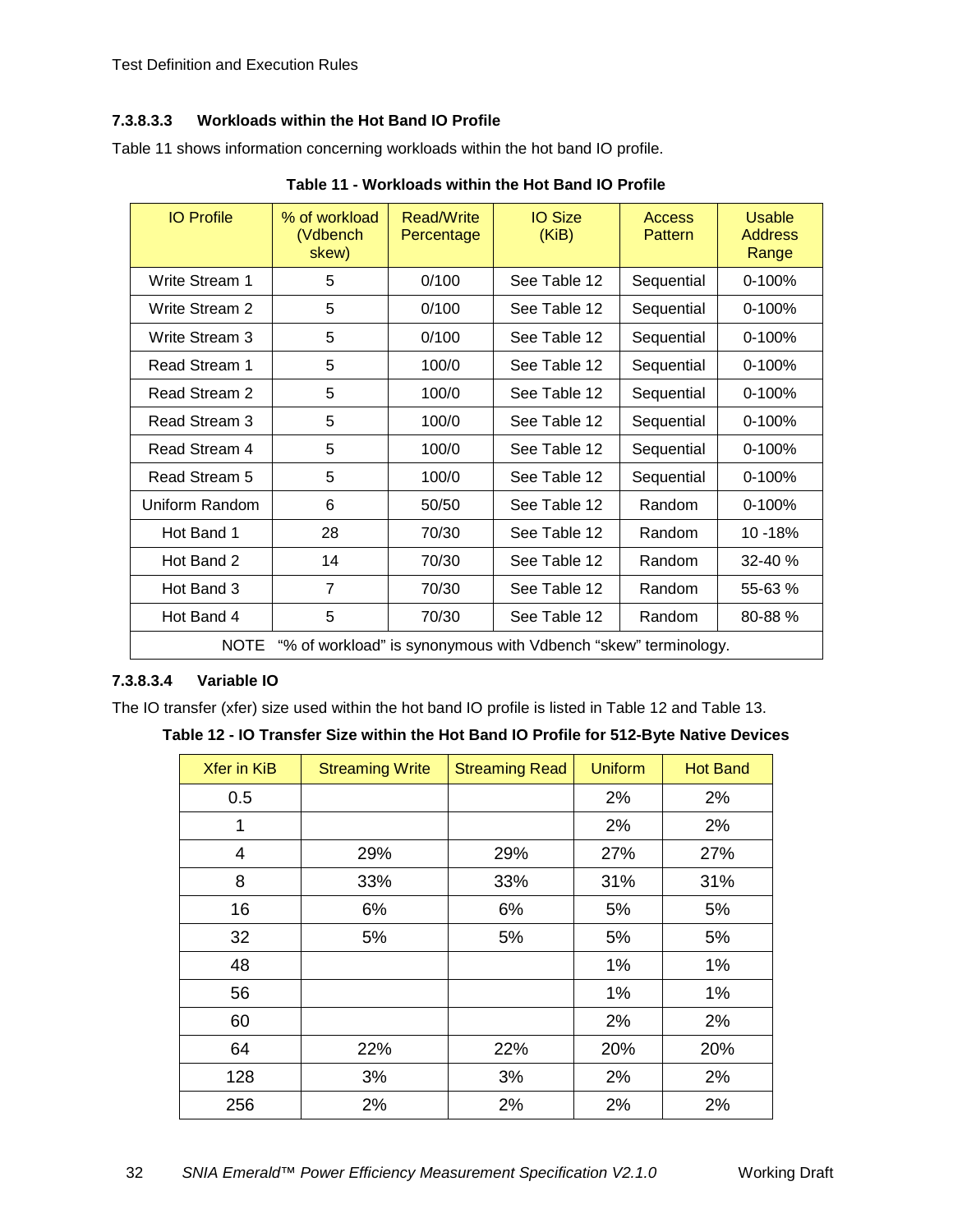| <b>Xfer in KiB</b> | <b>Streaming Write</b> | <b>Streaming Read</b> | <b>Uniform</b> | <b>Hot Band</b> |
|--------------------|------------------------|-----------------------|----------------|-----------------|
| 0.5                |                        |                       |                |                 |
| 1                  |                        |                       |                |                 |
| 4                  | 29%                    | 29%                   | 31%            | 31%             |
| 8                  | 33%                    | 33%                   | 31%            | 31%             |
| 16                 | 6%                     | 6%                    | 5%             | 5%              |
| 32                 | 5%                     | 5%                    | 5%             | 5%              |
| 48                 |                        |                       | 1%             | 1%              |
| 56                 |                        |                       | 1%             | 1%              |
| 60                 |                        |                       | 2%             | 2%              |
| 64                 | 22%                    | 22%                   | 20%            | 20%             |
| 128                | 3%                     | 3%                    | 2%             | 2%              |
| 256                | 2%                     | 2%                    | 2%             | 2%              |

<span id="page-32-0"></span>**Table 13 - IO Transfer Size within the Hot Band IO Profile for 4-KB Native Devices**

#### **7.3.9 Test Sequence**

All tests defined for a given taxonomy category shall be executed as an uninterrupted sequence, except as explicitly allowed by the execution requirements defined for a given test or test phase.

## **7.3.10 SUT Consistency**

The physical and logical configuration of the SUT, including its configuration and tuning parameters, shall not be changed between or during a test or test phase unless explicitly allowed in the definition of the test or test phase.

#### **7.3.11 No Non-Test Activity**

Other than booting/starting the SUT and any test equipment employed during the benchmark, no substantive work shall be performed on the SUT between the tests or test phases defined in this specification, unless explicitly allowed in the definition of the test or test phase.

## **7.3.12 IO Modes**

All IO requests on a SUT shall be classified as either:

- Foreground IO, an externally-initiated, application-level request for data transfer between the benchmark driver and the SUT, or;
- Background IO, a system-initiated request for data transfer within the SUT.

#### <span id="page-32-1"></span>**7.3.13 Average Response Time**

The average response time for a test or test phase *i*, RTA<sub>i</sub>(T), is calculated over a specified time interval T in seconds.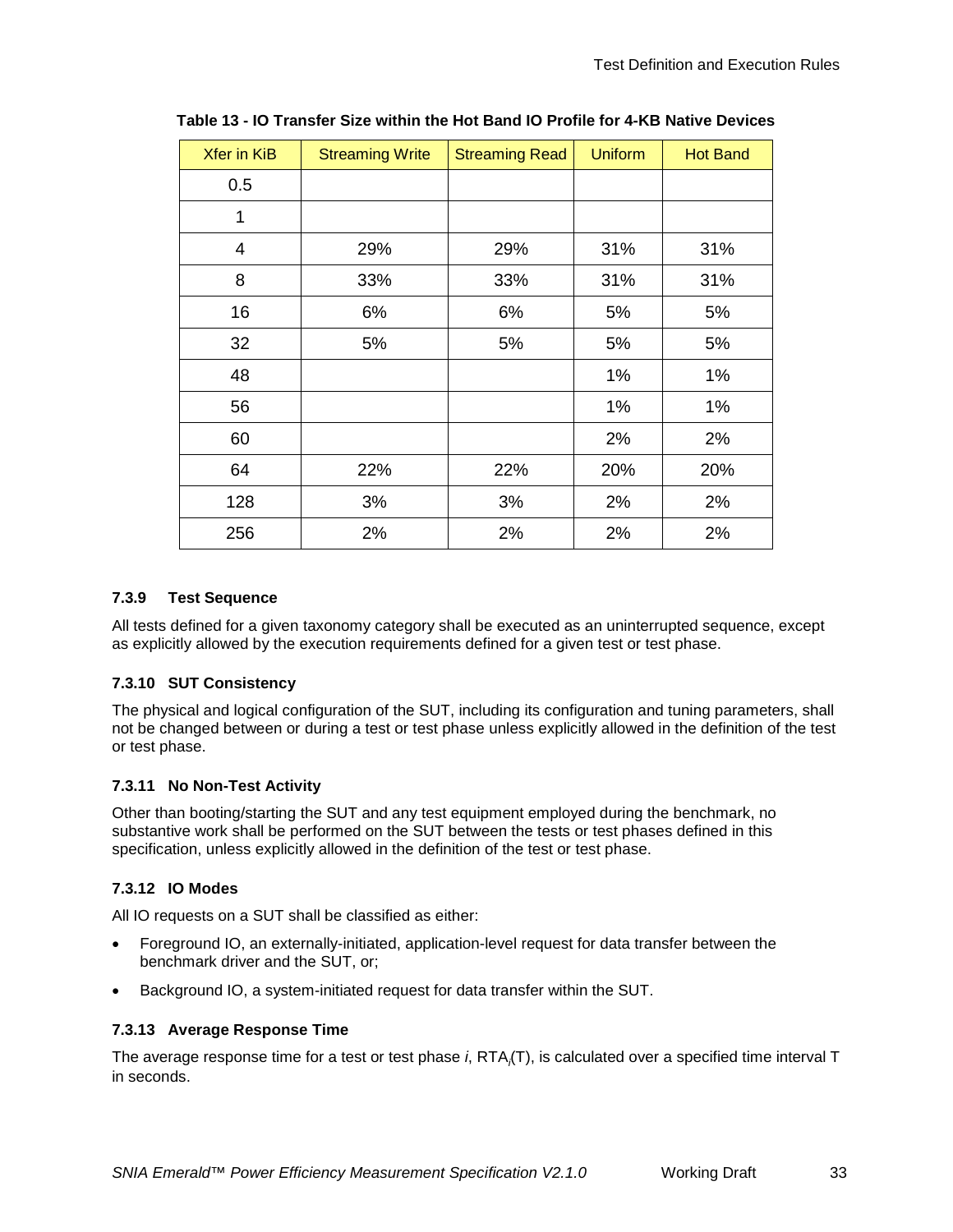## <span id="page-33-4"></span>**7.3.14 Average Power**

<span id="page-33-0"></span>The average power for a test or test phase *i*, PA<sub>i</sub>(T), is the arithmetic average of sampled power measurements taken over a specified time interval T in seconds, as illustrated in [Equation 7-2.](#page-33-0)

### **Equation 7-2: Average Power**

$$
PA_i(T) = \frac{\sum W_s}{n}
$$

Where:

- PA<sub>i</sub>(T) is the average power during test or test phase *i*, taken over a time interval of T seconds;
- W<sub>s</sub> is power in watts measured at each sampling interval *s* taken during the time interval T;
- *n* is the number of samples gathered by the power meter during the time interval T.

## <span id="page-33-5"></span>**7.3.15 Operations Rate**

The operations rate for a test or test phase *i*, O<sub>i</sub>(T), is a measure of the average rate of completed work over a specified time interval T. It is different for random workloads and sequential workloads. For random workloads (i.e., random read, random write and a mix of random read and random write), the operations rate is the average rate of IO operation completions during time interval T. For sequential workloads (i.e., sequential read or sequential write), the operations rate is the average rate of data transfer in MiB per second within time interval T. To provide a uniform basis for the metrics of a SNIA Emerald™ Power Efficiency Measurement, these two different measures of operations rate are both represented by O*<sup>i</sup>* (T)).

## <span id="page-33-3"></span>**7.3.16 Periodic Power Efficiency**

<span id="page-33-1"></span>The periodic power efficiency for a test or test phase *i*, EPP<sub>i</sub>(T), is the ratio of operations rate over a specified time interval T and the average power during the same time interval T as illustrated by [Equation](#page-33-1)  [7-3.](#page-33-1)

## **Equation 7-3 : Periodic Power Efficiency**

$$
EPP_i(T) = \frac{O_i(T)}{PA_i(T)}
$$

Where:

- EPP*<sup>i</sup>* (T) is the periodic power efficiency during test or test phase *i*, taken over a time interval of T seconds;
- O*<sup>i</sup>* (T) is the operations rate during test or test phase i, taken over the same time interval of T seconds;
- PA*<sup>i</sup>* (T) is the average power during test or test phase *i*, taken over the same time interval of T seconds.

## <span id="page-33-2"></span>**7.3.17 Measurement Interval**

All tests and test phases state a minimum duration for their measurement interval. A measurement interval is a subset of a test or test phase during which the data underlying a specific metric or calculation is gathered.

A test sponsor shall ensure that a test's metric is stable throughout the measurement interval by analyzing the test output as specified in [7.3.18,](#page-34-0) and may have to extend some or all of SUT conditioning, tests or test phases to achieve stability of that test's metric.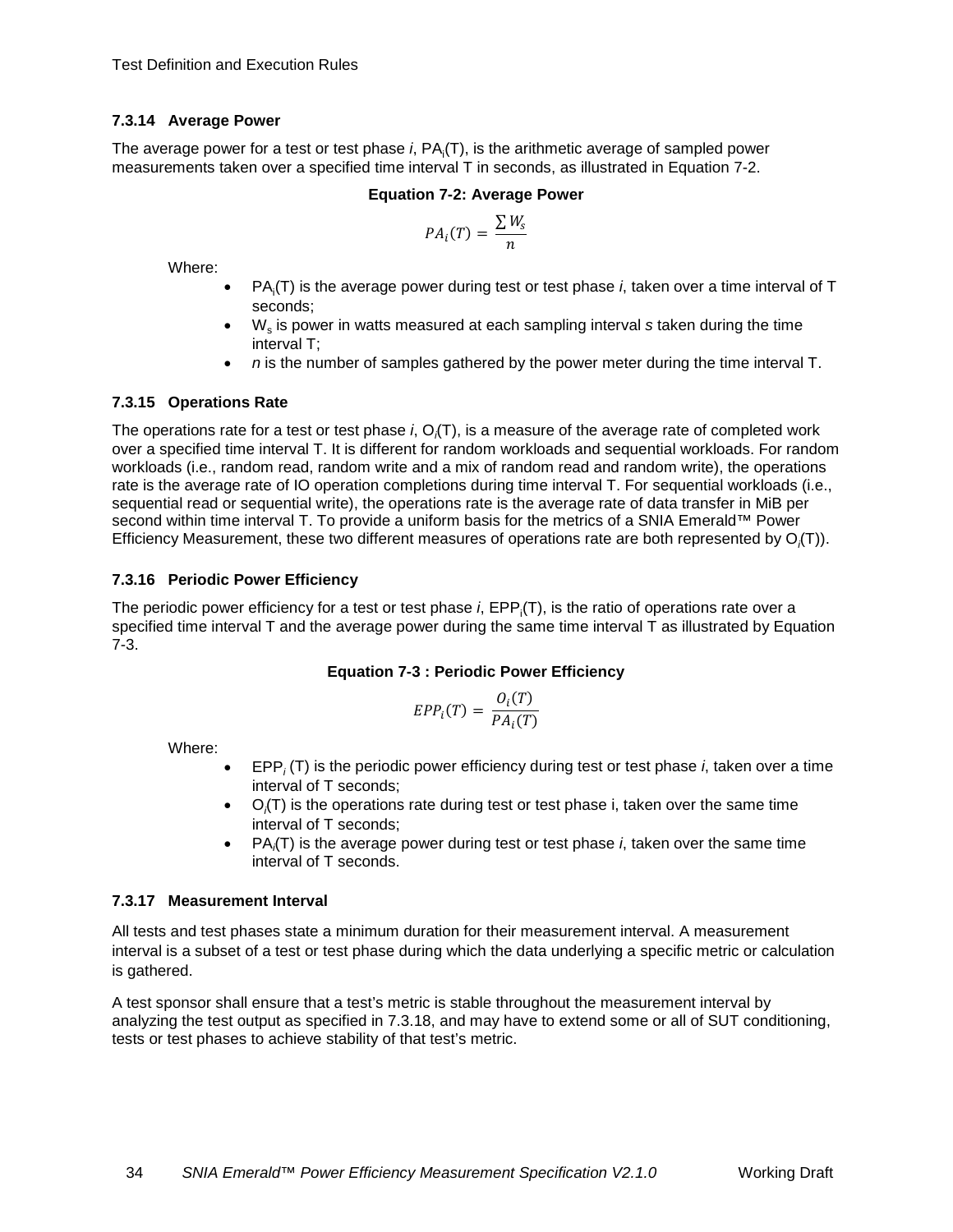## <span id="page-34-0"></span>**7.3.18 Metric Stability Assessment**

SUT metric M stability is assessed over the specified measurement interval defined in [7.3.17,](#page-33-2) where M represents a selected performance/watt metric (e.g., periodic power efficiency *EPPi (T)*; see [7.3.16.](#page-33-3) Particular SUT test phases result in the generation of a continuous sequence of J fixed period samples of metric M values beginning after a specified warm-up period. The stability assessment evaluates a candidate sequence of K consecutive samples of metric M values where  $K \le J$ . The metric M sample period T is fixed by the SUT test; hence the measurement interval is equal to K  $*$  T (e.g. T = 60 seconds and K = 30 yielding a 30 minute measurement interval producing 30 samples of metric *EPPi(60)*). Each stability assessment must supply a value for K.

The stability of metric M is assessed by testing the flatness of the selected candidate sequence of K metric M values. It is recognized that this sequence, while otherwise flat, could have amplitude dispersal. Hence, the stability assessment is comprised of two tests:

- 1. A maximum allowed slope of a linear approximation of the K metric M values;
- 2. A smoothing function applied to the same K metric M values followed by comparison to a defined base reference value and a specified validity range.

The slope in (1) is determined from a least squares linear fit of the K metric M values.

The smoothing function in (2) consists of a weighted moving average S(M) of the same K metric M values. S(M) is based on a weighted average of present M and prior S(M) values.

The sequence of K metric M values must meet the stability requirements of both tests to be considered stable.

## **7.3.18.1 Assessment Method**

Assessing the stability of metric M values consists of the following test flow:

- 1. Select the first sample immediately after the warm-up period and set this point as  $N = 0$ . There must be at least  $J = K$  metric M samples after this point.
- 2. Perform both the least squares linear fit test on the  $(M<sub>M+1</sub>, M<sub>N+K</sub>)$  sequence as described in [7.3.18.2](#page-34-1) and the weighted moving average test on the same  $(M_{N+1}..M_{N+K})$  sequence as described in [7.3.18.3.](#page-35-3)
- 3. If either test fails, N is incremented and start again at (2) above as long as incremented N + K  $\leq$ J.
- 4. If full range J is exhausted without both tests passing, the metric M is deemed not stable.
- 5. If both tests pass, the metric M is deemed stable.

Once a stable sequence has been found, the assessment may optionally continue looking for more stable sequences by continuing to increment N until incremented  $N + K = J$ .

## <span id="page-34-1"></span>**7.3.18.2 Least Squares Linear Fit Test**

The least squares linear fit test is performed over the K metric M values (*MN+1*..*MN+K*). The least squares linear fit calculation over this sequence returns a fitted line slope value and an intercept value as shown in [Equation 7-4.](#page-35-1)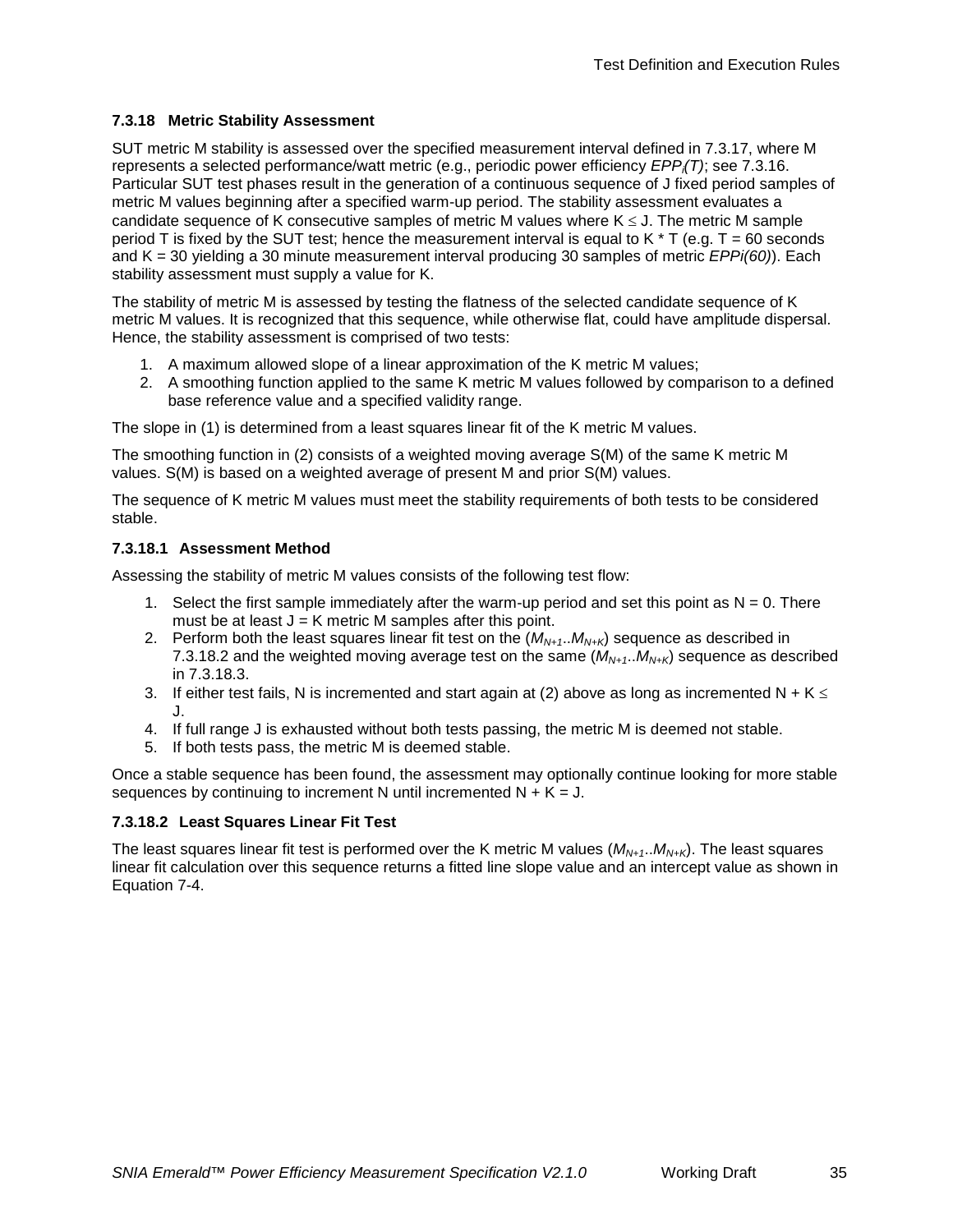#### **Equation 7-4: Least Squares Linear Fit Calculation**

<span id="page-35-1"></span>Slope(M) = 
$$
(\sum_{n=1}^{K} M_{N+n}(12n - 6K - 6))/(K(K - 1)(K + 1))
$$
  
\n $Int(M) = (\sum_{n=1}^{K} M_{N+n})/K - Slope(M)(K + 1)/2$   
\n $Y = n * Slope(M) + Int(M)$ 

Where:

- Slope(M) is the slope of the least squares fit line;
- Int(M) is the intercept of the least squares fit line;
- $M_{N+n}$  is the *N+n*-th sample value of metric M.

To be stable, the value Y in [Equation 7-4](#page-35-1) of the least squares fit line at sample point  $n = K$  shall not be more than 5% different than the value Y in [Equation 7-4](#page-35-1) of the least squares fit line at sample point  $n = 1$ .

## <span id="page-35-3"></span>**7.3.18.3 Weighted Moving Average Test**

<span id="page-35-2"></span>The weighted moving average test is performed over the K metric M values  $(M_{N+1}..M_{N+K})$ , as defined in [Equation 7-5.](#page-35-2)

#### **Equation 7-5: Weighted Moving Average Calculation**

$$
Base(M) = (\sum_{n=1}^{K} M_{N+n})/K
$$

$$
S_n(M) = wM_{N+n} + (1 - w)S_{n-1}(M)
$$
 for  $n = 1..K$ 

$$
S_0(M)=Base(M)
$$

Where:

- Base(M) is the base reference value used to establish stability;
- $M_{N+n}$  is the *N+n*-th sample value of metric M;
- S<sub>n</sub>(M) is the *n*-th value of the weighted moving average of metric M;
- w is the factor that determines how much weight a new sample has in the moving average  $S_n(M)$  - each stability assessment must supply a value for w;
- $S_0(M)$  is the initial value of the weighted moving average equation.

To be stable, each value of  $Sn(M)$  for  $n = 1..K$  shall differ from base reference Base(M) by no more than +/-5%.

## <span id="page-35-0"></span>**7.4 Online and Near-Online Testing**

## **7.4.1 Pre-fill Test**

## **7.4.1.1 Overview**

The SUT pre-fill test is intended to provide a working data set on the storage system to be used with the other testing sets.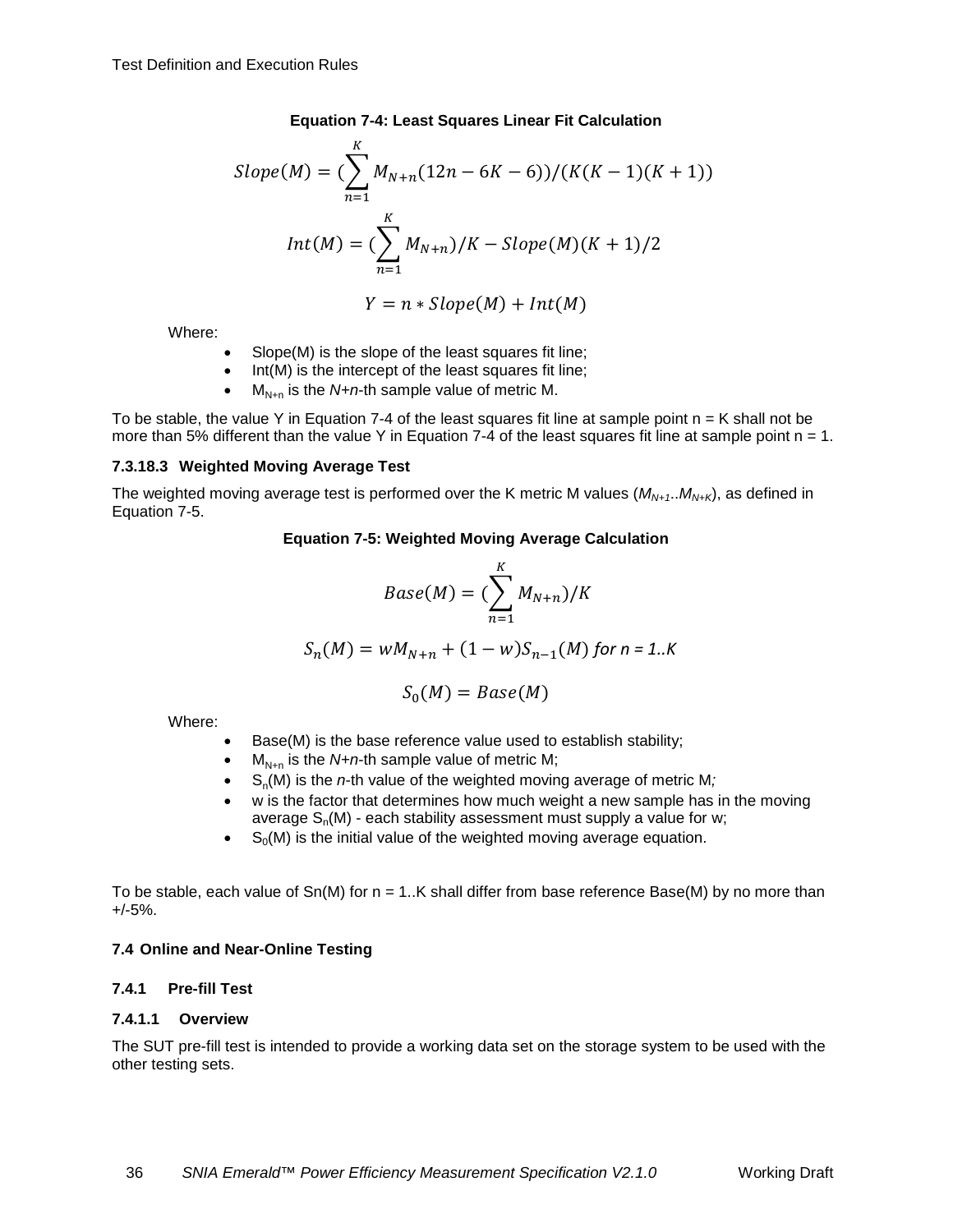## **7.4.1.2 Procedure**

- The SUT shall have a minimum of 50% of the physical formatted storage pre-filled with the IO pattern described in [Table 14](#page-36-0) before continuing to the SUT Conditioning Test;
- The data used to pre-fill the SUT shall be a 2:1 compression pattern, when compressed by gzip (use the latest version and compression algorithm level 6--available at [http://www.gzip.org/\)](http://www.gzip.org/);
- Each IO stream shall issue each IO request synchronously, with each subsequent IO request issued immediately following the completion of its predecessor;
- The SUT pre-fill shall begin when the first request from the IO streams is issued by the benchmark driver;
- IO transfer size and alignment is picked by the test sponsor;
- The SUT pre-fill test shall last for at least the amount of time required to reach the pre-fill requirements of the SUT;
- The following test phases shall only access the allocated storage space that has pre-filled data.

<span id="page-36-0"></span>

| <b>IO</b> Profile       | Read/Write<br>Percentage | <b>IO</b> Intensity | <b>Access</b><br>Pattern | Data Pattern       |
|-------------------------|--------------------------|---------------------|--------------------------|--------------------|
| <b>Sequential Write</b> | 0/100                    | 100                 | Sequential               | 2:1<br>compression |

## **Table 14 - Pre-fill Test IO Profile**

## **7.4.2 SUT Conditioning Test**

#### <span id="page-36-1"></span>**7.4.2.1 Overview**

The SUT conditioning test is intended to provide a uniform initial condition for subsequent measurement(s) and to:

- Demonstrate the SUT's ability to process IO requests;
- Ensure that each storage device in the SUT is fully operational and capable of satisfying all supported requests within the constraints of the taxonomy classification identified for the SUT;
- Achieve typical operating temperature;
- Optionally, to provide a time period to allow the SUT to monitor/learn the characteristics of the workload and subsequent tiered storage data migration.

The limitations of timely benchmark execution make it impossible to remove all variability between results, or to provide complete pre-testing stability. Test sponsors are encouraged to minimize the impact of certain long-duration or infrequent changes to the SUT that can impact test results, including:

- Cache stability;
- Maintenance cycles.

## **7.4.2.2 Procedure**

The SUT conditioning test shall begin when the first request from the IO streams is issued by the benchmark driver.

Each IO stream shall issue each IO request synchronously, with each subsequent IO request issued immediately following the completion of its predecessor.

The benchmark driver shall initiate a number of independent IO streams equal to or greater than the number of LUNS made available to the benchmark driver by the SUT.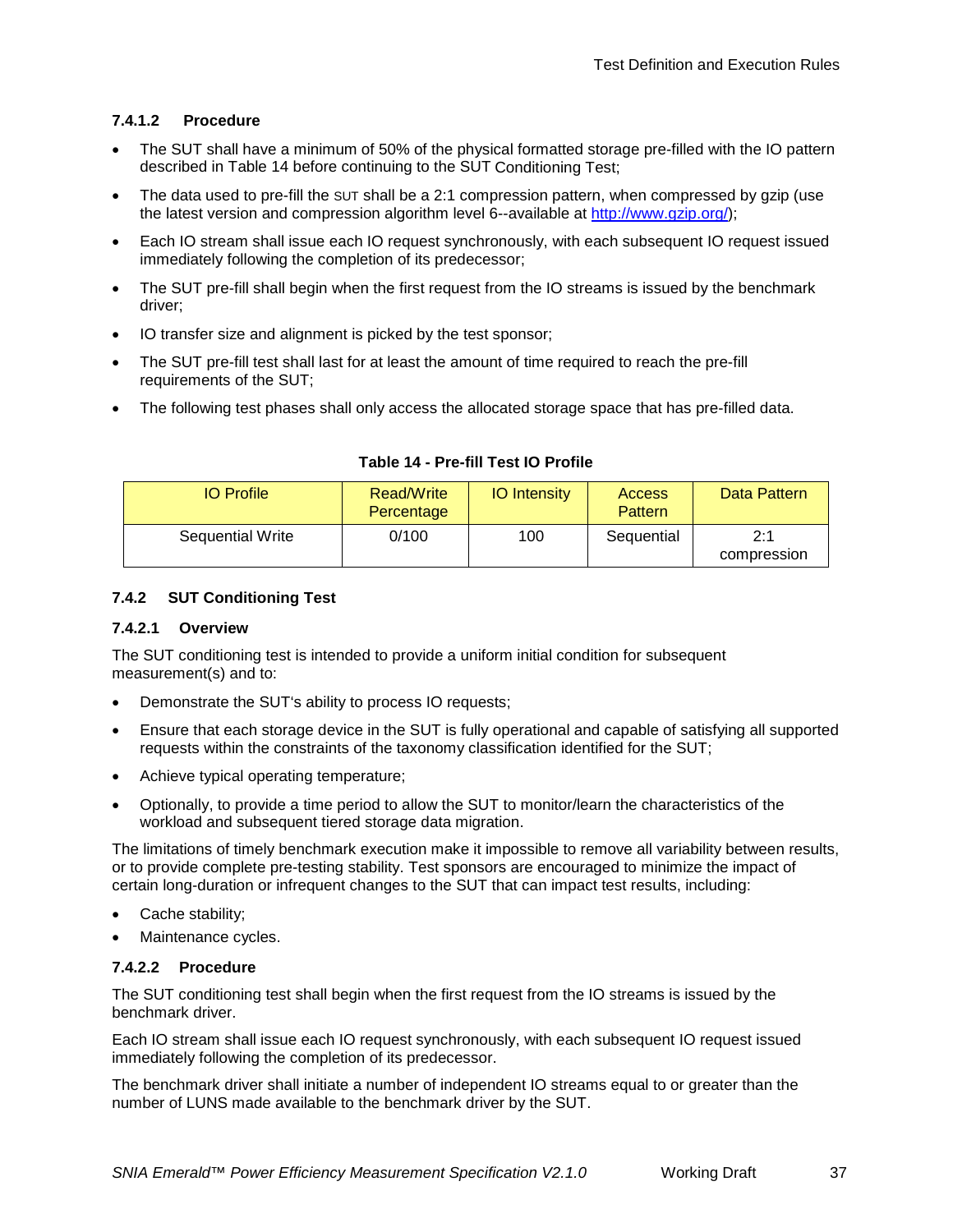<span id="page-37-0"></span>Each IO stream shall issue a sequence of IO requests with the IO profile shown in [Table 15.](#page-37-0)

| <b>IO</b> Profile | Read/Write<br>Percentage |     | <b>IO Intensity   Access Pattern</b> |
|-------------------|--------------------------|-----|--------------------------------------|
| Hot banding       | See Table 11             | 100 | See Table 11                         |

**Table 15 - Online Testing: SUT Conditioning Test IO Profiles**

If the SUT includes functionality that requires changes to the IO profile defined in [Table 15](#page-37-0) in order to meet the intent stated in [7.4.2.1,](#page-36-1) the changes shall be disclosed.

The SUT conditioning test shall last for a minimum of 12 hours, any part of which may be optionally used for workload monitoring/learning of a tiered configuration.

#### **7.4.2.2.1 Tiered Storage Configuration Data Migration Phase**

If tiered storage is deployed, an optional migration phase may be included immediately following the monitoring/learning phase to allow data relocation into the appropriate tiers. The IO intensity during the migration phase shall be at least 25% per the IO profile defined in [Table 15.](#page-37-0) If tiering is deployed, it shall be disclosed.

## **7.4.2.3 Data to be Collected**

During the SUT conditioning test, the following data shall be collected at successive 1-minute intervals:

- Number of IOs issued;
- Average response time to complete an IO,  $RTA_{sc}(60)$  (see [7.3.13\)](#page-32-1) reported to a precision of 1ms;
- The size in bytes of each IO issued;
- Average power,  $PA_{sc}(60)$  (see [7.3.14\)](#page-33-4).

## **7.4.2.4 Validity**

The SUT conditioning test shall satisfy the following conditions in order to be considered valid:

- All IOs issued shall complete successfully;
- During the final four hours of the SUT conditioning test, RTA<sub>sc</sub>(14400) shall not exceed 20ms. This requirement does not apply to Near-Online systems.

#### **7.4.3 Active Test**

#### **7.4.3.1 Overview**

The active test collects data for test phases defined below.

The active test shall begin immediately following the SUT conditioning test.

#### **7.4.3.2 Test Phases**

[Table 16](#page-38-0) defines the sequence of test phases, and their associated IO profiles, for this test.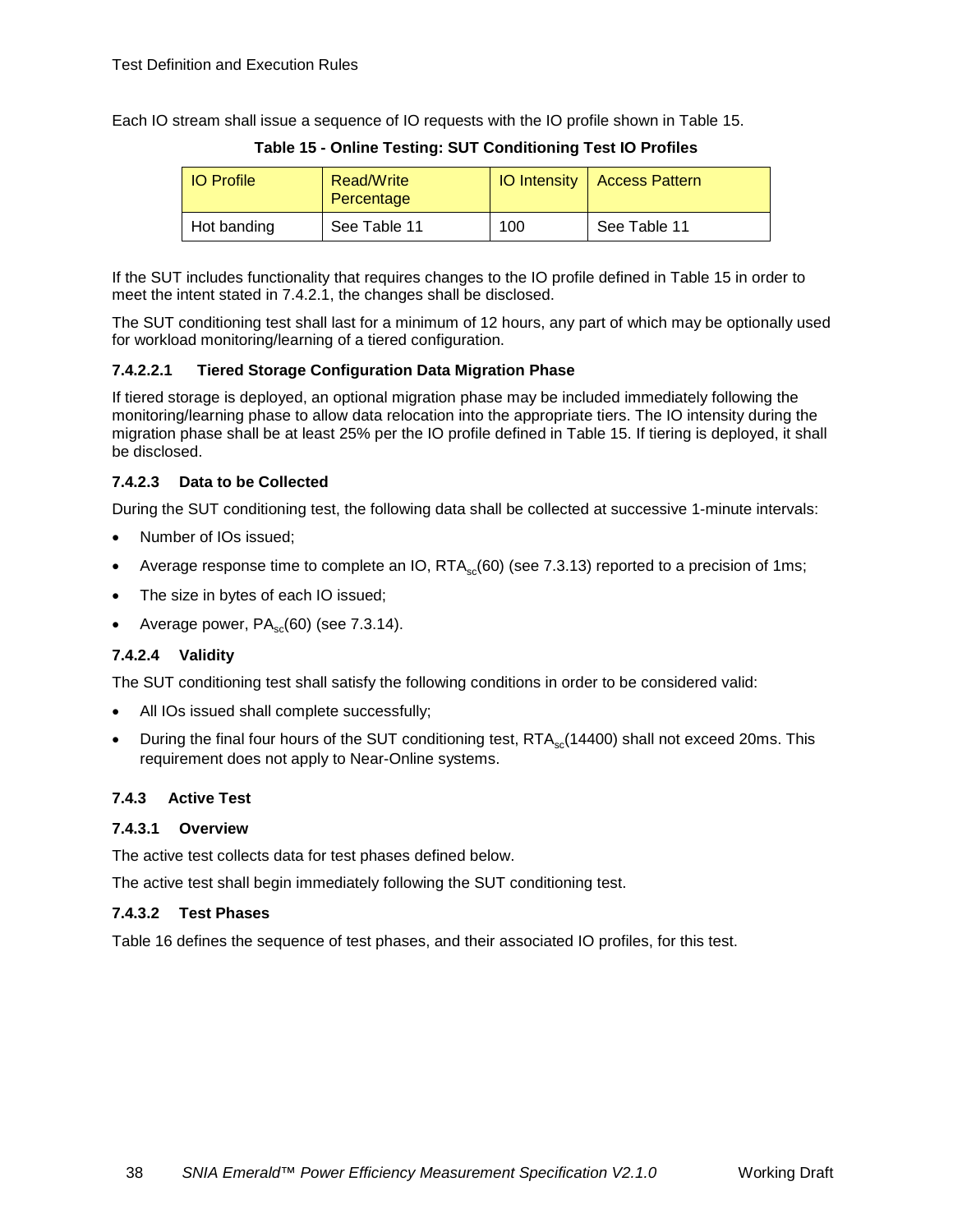<span id="page-38-0"></span>

|   | <b>IO</b> Profile<br>(Test Phase i)                                           | <b>IO Size</b><br>(KiB) | Read/Write<br>Percentage | <b>IO</b><br><b>Intensity</b> | <b>Transfer</b><br>Alignment<br>(KiB). | Access<br>Pattern |  |
|---|-------------------------------------------------------------------------------|-------------------------|--------------------------|-------------------------------|----------------------------------------|-------------------|--|
|   | Hot Band Workload (i=HB) <sup>a</sup>                                         | See Table<br>11         | See Table 11             | 100                           | See Table<br>11                        | See Table<br>11   |  |
| 2 | Random Write (i=RW)                                                           | 8                       | 0/100                    | 100                           | 8                                      | Random            |  |
| 3 | Random Read (i=RR)                                                            | 8                       | 100/0                    | 100                           | 8                                      | Random            |  |
| 4 | Sequential Write (i=SW)                                                       | 256                     | 0/100                    | 100                           | 256                                    | Sequential        |  |
| 5 | Sequential Read (i=SR)                                                        | 256                     | 100/0                    | 100                           | 256                                    | Sequential        |  |
|   | <sup>a</sup> Near-Online system hot band workload may require further review. |                         |                          |                               |                                        |                   |  |

| Table 16 - Online Testing: Active Test Phase IO Profiles |  |
|----------------------------------------------------------|--|
|----------------------------------------------------------|--|

## **7.4.3.3 Procedure**

The active test is composed of a set of test phases, which shall be executed as an uninterrupted sequence, in the order presented in [Table 16.](#page-38-0)

Within the active test, each test phase shall begin when the first request from its IO streams is issued by the benchmark driver.

Each test phase shall launch a test-sponsor-selected number of independent IO streams.

Each IO stream shall issue its IO requests synchronously, with each subsequent IO request issued immediately following the completion of its predecessor. All IO operations shall transfer data, either reading or writing. The IO stream does not include any idle or "think time."

Each IO stream shall issue a sequence of IO requests matching the IO profile defined for the current test phase in [Table 16.](#page-38-0)

Within the active test, each test phase shall last for a minimum of 40 minutes, comprised of a minimum 10 minute warm-up period followed by a minimum 30 minute measurement interval.

## **7.4.3.4 Data to be Collected**

During a given test phase, the following data shall be collected at successive 1-minute ( $T = 60$  second) intervals:

- Number of IOs issued;
- Average response time to complete an IO, RTA<sub>(60)</sub> (see [7.3.13](#page-32-1) reported to a precision of 1ms;
- The size in bytes of each IO issued;
- Average power, PA*<sup>i</sup>* (60) (see [7.3.14\)](#page-33-4);
- Operations rate,  $O_i(60)$  (see [7.3.15\)](#page-33-5).

## **7.4.3.5 Validity**

Each test phase execution shall satisfy the following conditions in order to be considered valid:

- The access pattern supplied by the benchmark driver shall match the IO profile selected for the test phase from [Table 16;](#page-38-0)
- All IOs issued in a test phase complete successfully;
- The EPP*<sup>i</sup>* (60) (see [7.3.16\)](#page-33-3) shall be stable (see [7.3.18\)](#page-34-0) throughout the measurement interval (see [7.3.17\)](#page-33-2). The test sponsor may use any consecutive 30-minute interval that is found to be stable as the measurement interval for the purposes of calculating the primary metric for that phase (see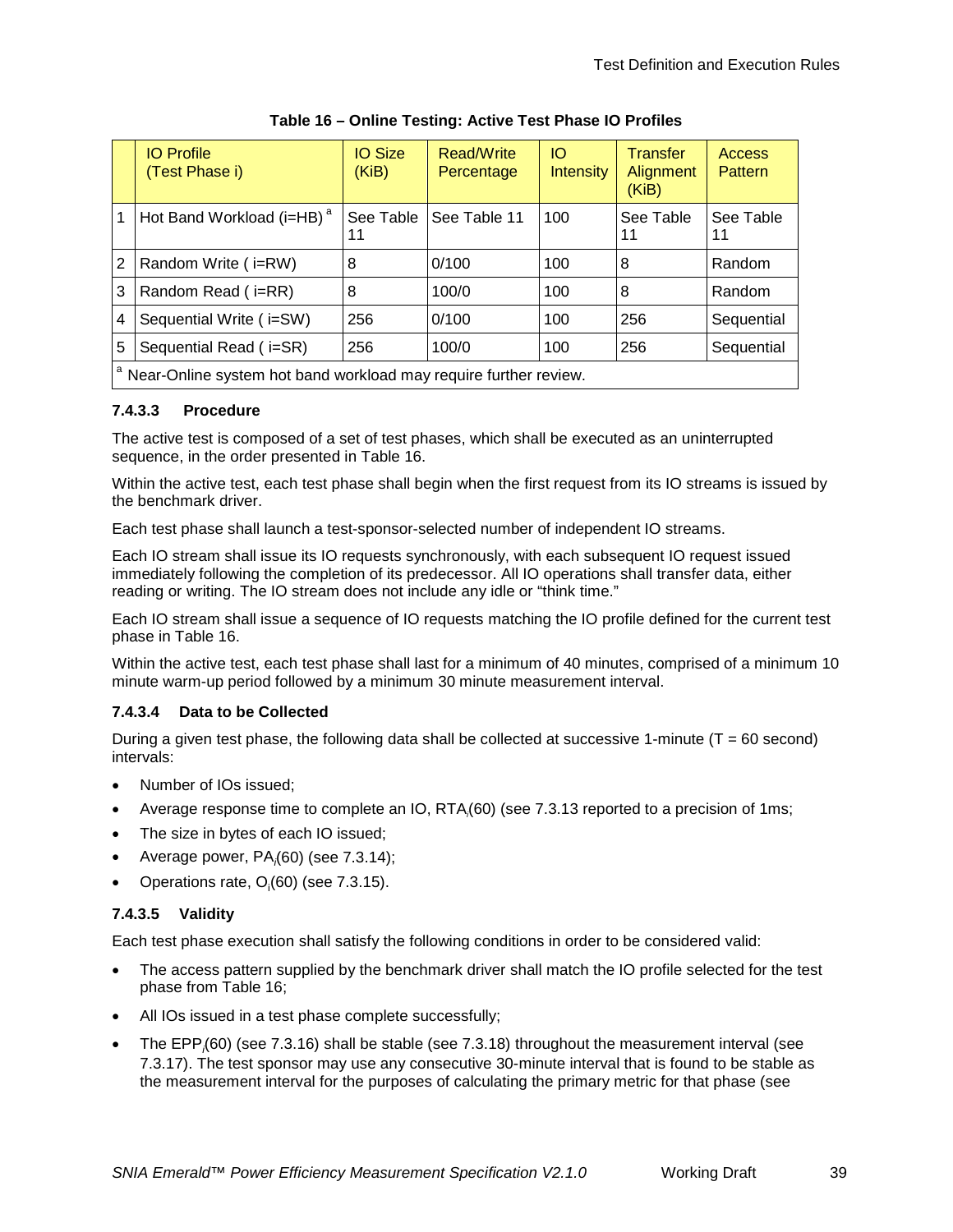[7.3.18\)](#page-34-0). A value of 0.1 shall be used for the weighing factor w and a value of 30 shall be used for K in 7.3.14;

- Each RTA<sub>HB</sub>(60), RTA<sub>RW</sub>(60), and RTA<sub>RR</sub>(60) within the measurement interval, shall not exceed 80 ms. This requirement does not apply to Near-Online systems;
- $RTA_{HR}(1800)$ , RTA<sub>RW</sub>(1800) and RTA<sub>RR</sub>(1800), based on the measurement interval, shall not exceed 20 ms. This requirement does not apply to Near-Online systems.

All COM functionality active during the capacity optimization test (see [7.4.5\)](#page-39-0) may be disabled at the discretion of the test sponsor during the active test.

## **7.4.4 Ready Idle Test**

#### **7.4.4.1 Overview**

The ready idle test collects data for the ready idle metric.

The ready idle test shall begin immediately following the active test.

#### **7.4.4.2 Procedure**

No foreground IO shall be initiated on the SUT during the ready idle test other than that required to satisfy the instrumentation requirements in [7.3.5.](#page-28-3)

The test sponsor may select the duration of the ready idle test, provided it is at least than two hours. The test sponsor shall use the final two hours of the test as the measurement interval for the purposes of calculating the average power for the ready idle test primary metric (see [8.3.1\)](#page-54-4).

#### <span id="page-39-0"></span>**7.4.5 Capacity Optimization Test**

#### **7.4.5.1 Overview**

This section defines qualitative heuristics for validating the existence and activation of COMs that are present on the SUT. Each heuristic is a simple pass/fail test, intended only to verify the presence and activation of a particular capacity optimization method.

#### **7.4.5.2 Testing Requirements**

The heuristics assess the impact on free space to determine whether or not a COM is present and active. The assessments rely on:

- $FS_{\text{sot}}$ : free space at the start of a test;
- $FS<sub>eot</sub>:$  free space at the end of a test;
- $S_{ds}$ : size of a data set (see [7.4.5.3\)](#page-40-1);
- I<sub>com</sub> the impact of the COM on overall space utilization within the heuristic. The precise formulation of this value is defined by each heuristic.

Test sponsors may select which of the heuristics they wish to execute. Only heuristics which are executed can be marked as passed (see [8.6.1\)](#page-56-2).

If test sponsors choose to execute a heuristic, they shall execute all of its steps in sequence. The testing of storage equipment may have minimal interruptions between heuristic COMs as needed to set up for each selected heuristic test. No configuration changes are allowed between each heuristic test.

No storage device may be added or removed, nor changed in state (taken on or offline, made a spare or incorporated, etc.) nor may any RAID groups be changed during any particular COM test. In the event of an automated disk failure and subsequent RAID rebuild at any time during a test, the test shall be restarted when the rebuild is completed and the failed disk replaced per manufacturers guidelines for installed and working systems.

Some of the following sections use the term "container" meaning a collection of logical blocks, e.g. a LUN.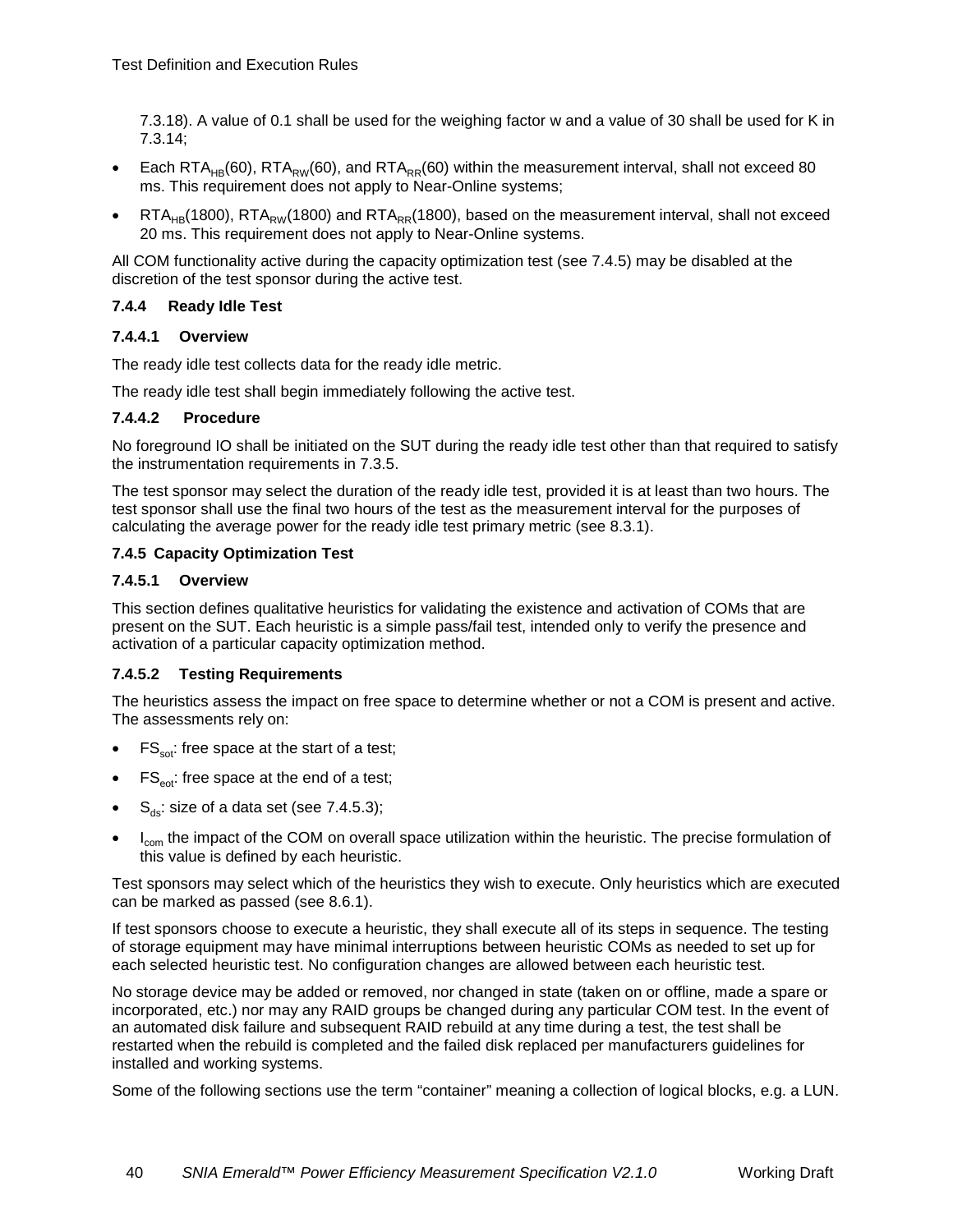## <span id="page-40-1"></span>**7.4.5.3 Generating Data Sets**

Most heuristics require the generation and use of specific data sets as part of their existence test. There are three different data set categories depending on the needs of the particular heuristic:

- Completely irreducible.
- Dedupable but not compressible;
- Compressible but not dedupable;

The required exclusivity of compressible and dedupable data sets comes from situations where certain systems may not have the ability to individually disable other COMs features during a particular heuristic test.

Each data set is to be approximately 2GB in size and shall be generated by com test data set generator available at [www.sniaemerald.com/download](http://www.sniaemerald.com/download) with details in [Table 17.](#page-40-0) Each data set will be created in a directory named "snia\_capop\_data". There are numerous files in each directory.

<span id="page-40-0"></span>

| Category           | <b>File</b>      | <b>Comments</b>                                                                                                                                                                                                                                                                                               |
|--------------------|------------------|---------------------------------------------------------------------------------------------------------------------------------------------------------------------------------------------------------------------------------------------------------------------------------------------------------------|
| <b>Irreducible</b> | irreducible.dat  | Use different salt values if there is a need<br>to use multiple irreducible data sets while<br>avoiding duplicates.                                                                                                                                                                                           |
| Dedupable          | dedupable.dat    | Contains duplicated files of various size<br>and duplicated blocks aligned on block<br>boundaries. Also contains duplicated<br>blocks of variable lengths not aligned on<br>block boundaries. Allows detection of<br>block-based schemes, variable-length<br>schemes, and single-instance storage<br>schemes. |
| Compressible       | compressible.dat | For bit-level compression and pattern-<br>oriented methods.                                                                                                                                                                                                                                                   |

| Table 17 - Data Sets |  |  |
|----------------------|--|--|
|----------------------|--|--|

## **7.4.5.4 Delta Snapshot Heuristics**

Delta snapshots in a storage system can be detected using a straightforward algorithm:

- 1. Query the free space before taking a snapshot.
- 2. Attempt to create a snapshot.
- 3. Write something to the snapshot in the case of a writeable one and then.
- 4. Query the free space after that snapshot to determine whether significant storage space has been used.

Read-only and writeable delta snapshots are treated separately so that systems that only do read-only snapshots may get credit for them.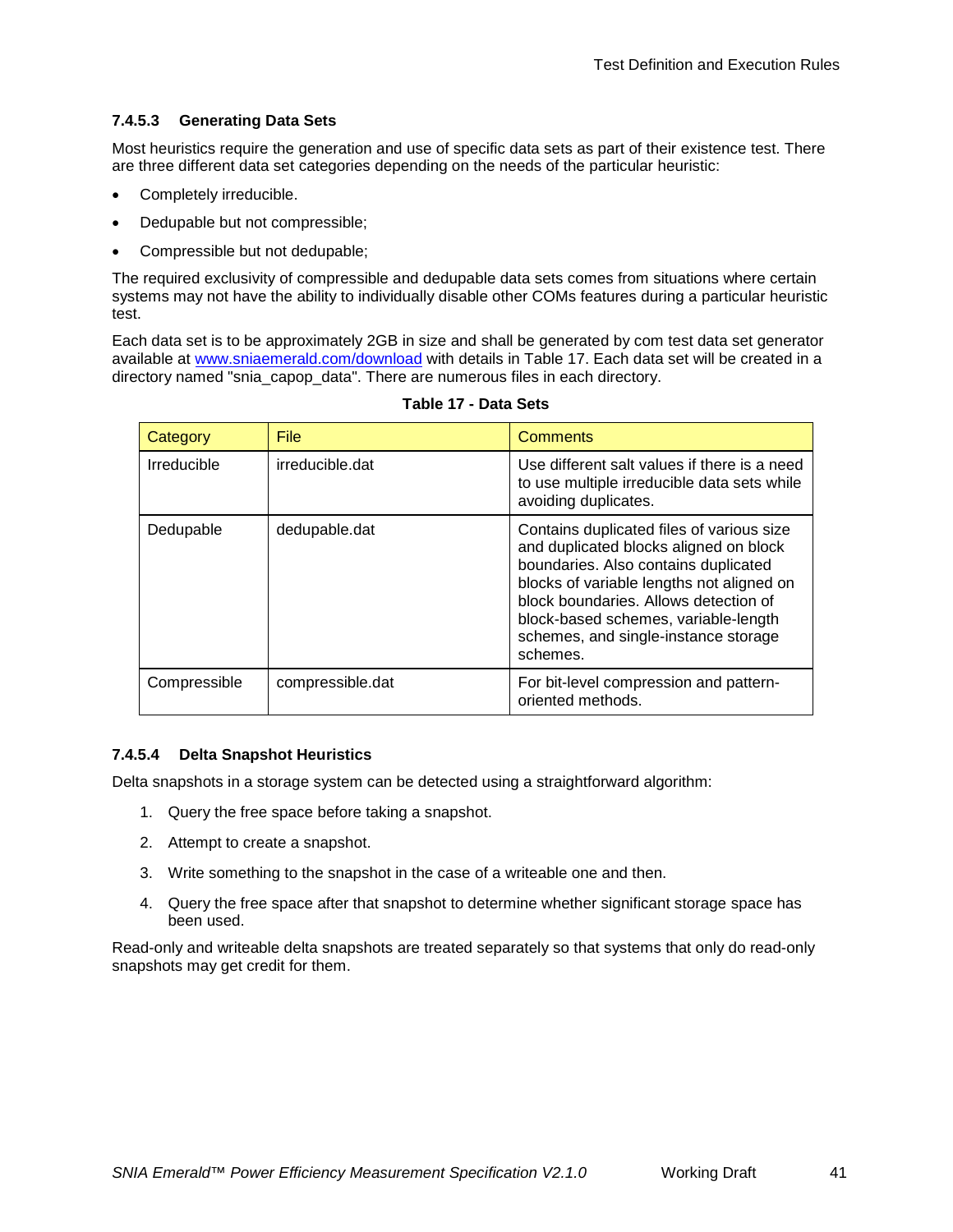## **7.4.5.4.1 Heuristic 1: Read-only delta snapshots**

The method varies according to where the SUT places snapshots. Follow steps 1 or 2, and then proceed to step 3.

- 1. For a SUT that places snapshots in separate containers:
	- a. On the SUT, create two containers, each 15GB in size. The amount of actual physical storage that must be committed will vary by SUT, and should have been determined by the test sponsor in trials before an official run of the test.
	- b. Mount the first container on a host, via any chosen protocol.
	- c. Determine the amount of free space  $FS_{\text{sat}}$  available on the SUT as seen by the SUT.
	- d. Write the irreducible data set to the first container.
	- e. Perform a read-only delta snapshot of the first container and expose it through the second container, disabling any optional background copying mechanism. As an example, the snapshot of lun1 may be exposed as lun2.
	- f. Perform whatever steps are necessary to mount the second container as a file system. Open a small file on this file system (i.e., one of the files in the irreducible data set), read some data from it, and close the file. Confirm that the file has been successfully read.
- 2. For a SUT that places snapshots on the originating container:
	- a. On the SUT, create a container of 15GB in size. The amount of actual physical storage that must be committed will vary by SUT, and should have been determined by the test sponsor in trials before an official run of the test.
	- b. Mount the container on the host via any chosen protocol.
	- c. Determine the amount of free space  $FS_{\text{sat}}$  available on the container as seen by the SUT.
	- d. Write the irreducible data set to the container.
	- e. Perform a read-only snapshot of the container, disabling any optional background copying mechanism.
	- f. Perform whatever steps are necessary to mount the container as a file system. Open a file in the snapshot, read some data from it, and close the file. Confirm that the file portion has been successfully read.
- 3. Determine the amount of free space, FS<sub>eot</sub>, available on the container containing the snapshot as seen by the SUT. Calculate the space required for the snapshot  $I_{com} = FS_{sot} - FS_{eot}$ . If  $I_{com}$  is less than 2.5 GB, then the SUT passes the test.

## **7.4.5.4.2 Heuristic 2: Writeable delta snapshots**

This method varies according to where the SUT places snapshots. Follow steps 1 or 2, and then proceed to step 3.

- 1. For a SUT that places snapshots in separate containers:
	- a. On the SUT, create two containers, each 15GB in size. The amount of actual physical storage that must be committed will vary by SUT, and should have been determined by the test sponsor in trials before an official run of the test.
	- b. Mount the first container on a host, via any chosen protocol.
	- c. Determine the amount of free space  $FS<sub>est</sub>$  available on the SUT as seen by the SUT.
	- d. Write the irreducible data set to the first container.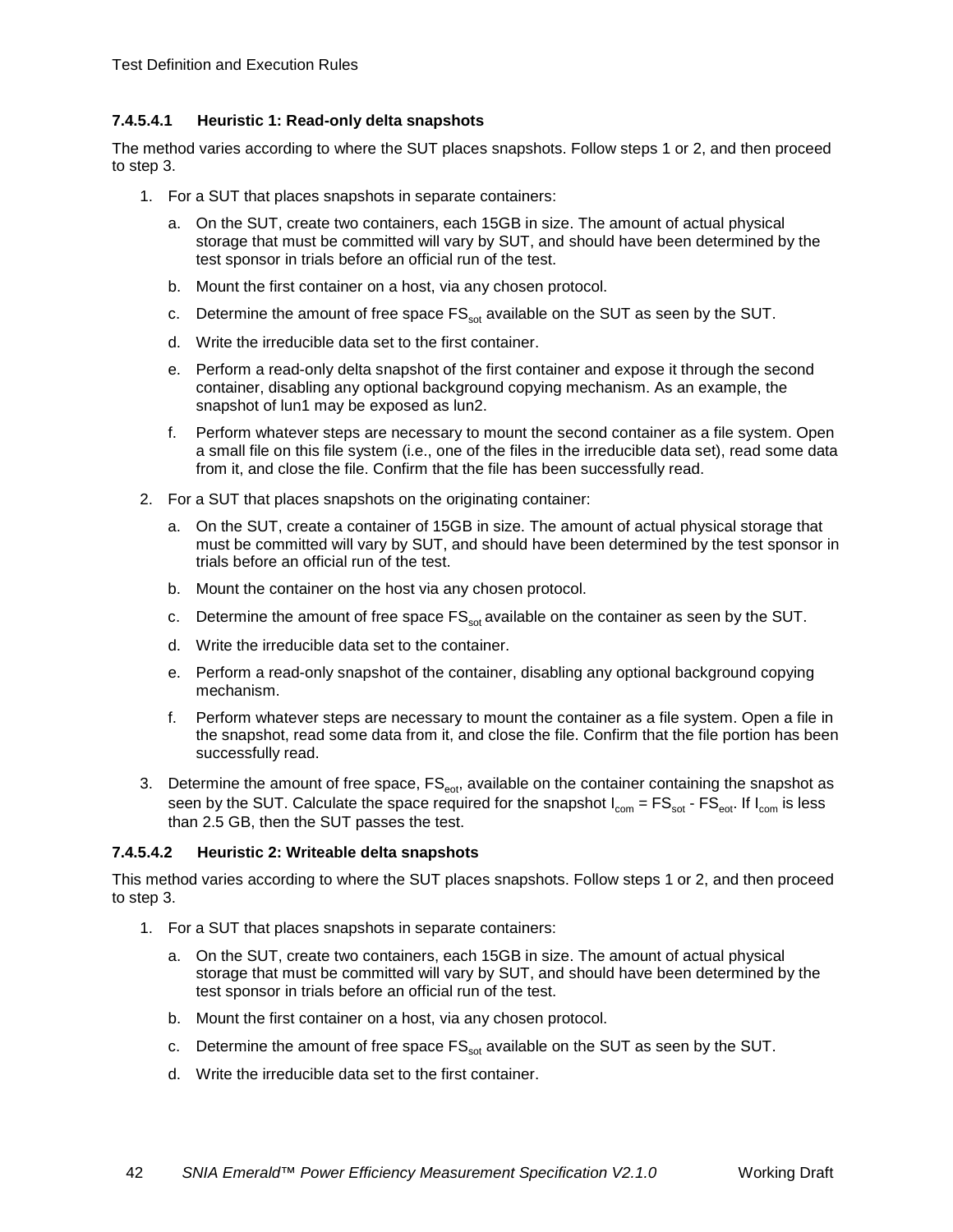- e. Perform a writeable snapshot of the first container and expose it through the second container, disabling any optional background copying mechanism. As an example, the snapshot of lun1 may be exposed as lun2.
- f. Perform whatever steps are necessary to mount the second container as a file system. Open a small file on this file system (i.e., one of the files in the irreducible data set), write a few characters to it, and close the file. Confirm that the file has been successfully written with its new contents.
- 2. For an SUT that places snapshots on the originating container:
	- a. On the SUT, create a container of 15GB in size. The amount of actual physical storage that must be committed will vary by SUT, and should have been determined by the test sponsor in trials before an official run of the test.
	- b. Mount the container on the host via any chosen protocol.
	- c. Determine the amount of free space  $FS_{\text{tot}}$  available on the container as seen by the SUT.
	- d. Write the irreducible data set to the container.
	- e. Perform a writeable snapshot of the container, disabling any optional background copying mechanism.
	- f. Perform whatever steps are necessary to mount the container as a file system. Open a small file in the snapshot (i.e., one of the files in the irreducible data set), write a few characters to it, and close the file. Confirm that the file has been successfully written.
- 3. Determine the amount of free space FS<sub>eot</sub> available on the container containing the snapshot as seen by the SUT. Calculate the space required for the snapshot  $I_{com} = FS_{sot} - FS_{eot}$ . If  $I_{com}$  is less than 2.5 GB and the small file was successfully written onto the writeable delta snapshot destination, then the SUT passes the test.

## **7.4.5.5 Thin Provisioning Heuristics**

The goal of this heuristic is not to highlight differences of thin provisioning implementations between vendors; it is to be used simply to ensure that the product under test does have some sort of thin provisioning capability.

A test sponsor seeking credit for thin provisioning shall:

- 1. Establish the total usable space or establish a pool of usable space as seen by the SUT.
- 2. Disable thin provisioning.
- 3. Request allocation of N LUNs of capacity M such that N\*M is at least 20% greater than the total (or pooled) usable space. This shall result in an allocation error message.
- 4. Enable thin provisioning.
- 5. Request allocation of N LUNs of capacity M such that N\*M is at least 20% greater than the total (or pooled) usable space. This shall result in an allocation of all requested LUNs.

Achieving the expected outcomes of items (3) and (5) results in the SUT passing the test.

#### **7.4.5.6 Data Deduplication Heuristics**

Data set size may not be important for the purposes of deduplication detection. However, larger data sets may be necessary to activate existing deduplication functionality. This heuristic allows the building of a larger data set, consisting of a single 2GB dedupable data set and the option of a test sponsordetermined integer number of 2GB irreducible data sets, collectively used to demonstrate deduplication capability. The addition of identical 2GB irreducible data sets can themselves be dedupable so it is a requirement to generate each with a different "salt" value.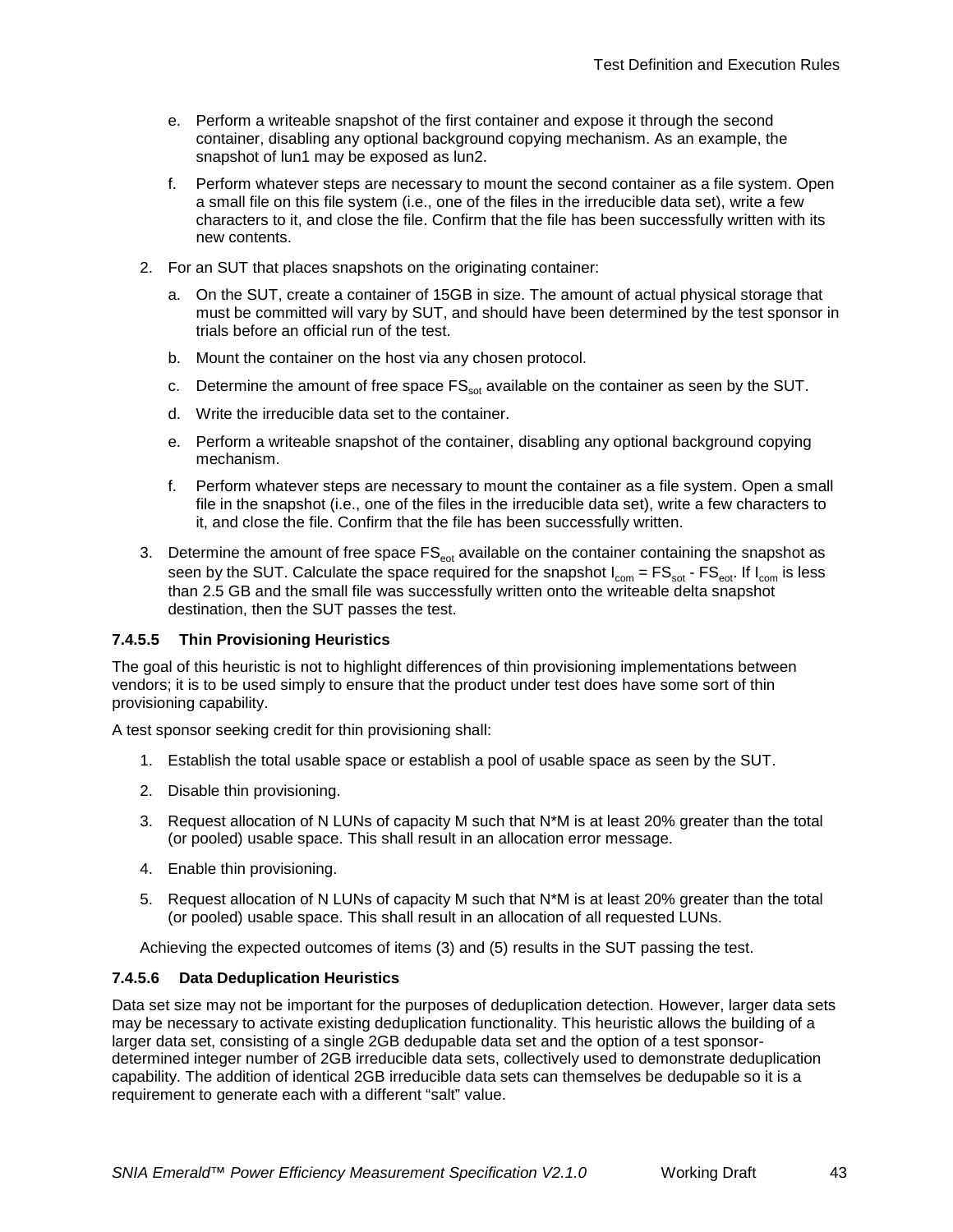A test sponsor seeking credit for deduplication of primary storage shall:

- 1. On the SUT, create a container large enough in size to engage the SUT deduplication mechanism. The amount of actual physical storage that must be committed will vary by SUT, and should have been determined by the test sponsor in trials before an official run of the test.
- 2. Perform whatever steps are necessary to make the container visible on the host from which tests are being run, and create and mount a local file system on that container.
- 3. Determine the amount of free space  $FS_{\text{tot}}$  available on the container as seen by the SUT.
- 4. For cases in which the 2GB dedupable data set is sufficient:
	- a) Write the 2GB dedupable data set to the container.
- 5. For cases in which a larger data set is required:
	- a) Establish the necessary data set size in 2GB increments;
	- b) Write the 2GB dedupable data set to the container;
	- c) In the same container, write as many instances of the 2GB irreducible data set as are required to meet system requirements for deduplication. For each:
		- i. Create a new directory for each data set;
		- ii. Invoke the gendddata tool on each directory with a different "salt" value each time (required);
		- iii. Delete the subdirectories containing the dedupable and compressible data sets so that only the irreducible data set remains;
		- iv. Copy the data set to the mounted file system on the SUT.
- 6. Wait a suitable amount of time as specified by the test sponsor for any non-inline deduplication processes to have completed.
- 7. Determine the amount of free space  $FS_{\text{ext}}$  available on the container as seen by the SUT.
- 8. Calculate the amount of formatted capacity saved by data deduplication  $I_{com} = (1 ((FS_{cor} FS_{cor}))$  $/ S_{ds}$ )) \* 100% where Sds is the size of the single dedupable data set. If I<sub>com</sub> is greater than 10%, then the SUT passes the test.

#### **7.4.5.7 Parity RAID Heuristics**

Capacity utilization and improvement relative to a comparable RAID-1 configuration--the relative storage efficiency ratio--is simple to calculate, given that RAID group sizes and parity requirements are simple and well known.

A test sponsor seeking credit for parity RAID shall:

- 1. Choose a RAID group configuration. Use the option with the highest capacity utilization. For example, if a product supports RAID 5 and RAID 6, use the configuration whose default size gives the best relative storage efficiency ratio. It is mandatory to use the default RAID group size for the given configuration.
- 2. Determine the number and capacity of the storage devices (e.g., hard disks) required to provision one RAID group of the default size for the system under test. Call the required number of drives D, and the number of parity drives P.
- <span id="page-43-0"></span>3. Calculate  $I_{com} = (D - P) / (D / 2)$ . This is the relative storage efficiency of the RAID group compared to the assumed capacity utilization of a RAID-1 array configuration. The P value can be determined from [Table 18.](#page-43-0) If  $I_{com}$  is greater than 1.0, then the SUT passes the test.

| <b>RAID Level</b> | Parity (P value) |
|-------------------|------------------|
| RAID-5            | $P=1$            |
| RAID-6            | $P=2$            |

|  |  |  |  |  | <b>Table 18 - RAID and Parity Settings</b> |
|--|--|--|--|--|--------------------------------------------|
|--|--|--|--|--|--------------------------------------------|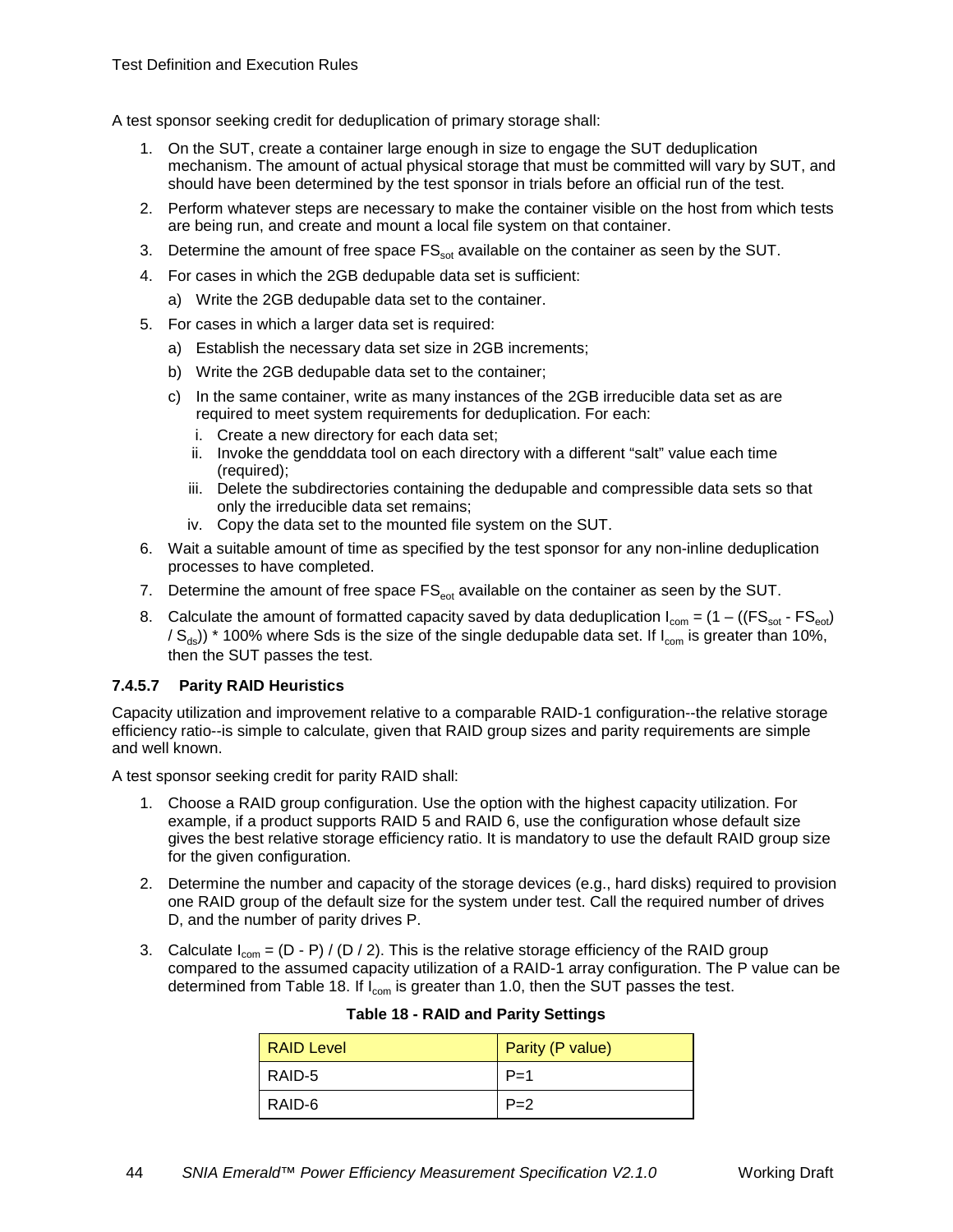### **7.4.5.8 Compression Heuristics**

Data set size may not be important for the purposes of compression detection. However, larger data sets may be necessary to activate existing compression functionality. This heuristic allows the building of a larger data set, consisting of a single 2GB compressible data set and the option of a test sponsordetermined integer number of 2GB irreducible data sets, collectively used to demonstrate compression capability. The addition of identical 2GB irreducible data sets can themselves be dedupable so it is a requirement to generate each with a different "salt" value.

A test sponsor seeking credit for compression of primary storage shall:

- 1. On the SUT, create a container large enough in size to engage the SUT deduplication mechanism. The amount of actual physical storage that must be committed will vary by SUT, and should have been determined by the test sponsor in trials before an official run of the test.
- 2. Perform whatever steps are necessary to make the container visible on the host from which tests are being run, and create and mount a local file system on that container.
- 3. Determine the amount of free space  $\text{FS}_{\text{sort}}$  available on the container as seen by the SUT.
- 4. For cases in which the 2GB compressible data set is sufficient:
	- a) Write the 2GB compressible data set to the container.
- 5. For cases in which a larger data set is required:
	- a) Establish the necessary data set size in 2GB increments;
	- b) Write the 2GB compressible data set to the container;
	- c) In the same container, write as many instances of the 2GB irreducible data set as are required to meet system requirements for compression. For each:
		- i. Create a new directory for each data set;
		- ii. Invoke the gendddata tool on each directory with a different "salt" value each time (required);
		- iii. Delete the subdirectories containing the dedupable and compressible data sets so that only the irreducible data set remains;
		- iv. Copy the data set to the mounted file system on the SUT.
- 6. Wait a suitable amount of time as specified by the test sponsor for any non-inline compression processes to have completed.
- 7. Determine the amount of free space  $FS<sub>eot</sub>$  available on the container as seen by the SUT.
- 8. Calculate the amount of formatted capacity saved by compression  $I_{com} = (1 ((FS_{sot} FS_{eot}) /$  $S_{ds}$ )) \* 100% where Sds is the size of the single compressible data set. If  $I_{com}$  is greater than 10%, then the SUT passes the test.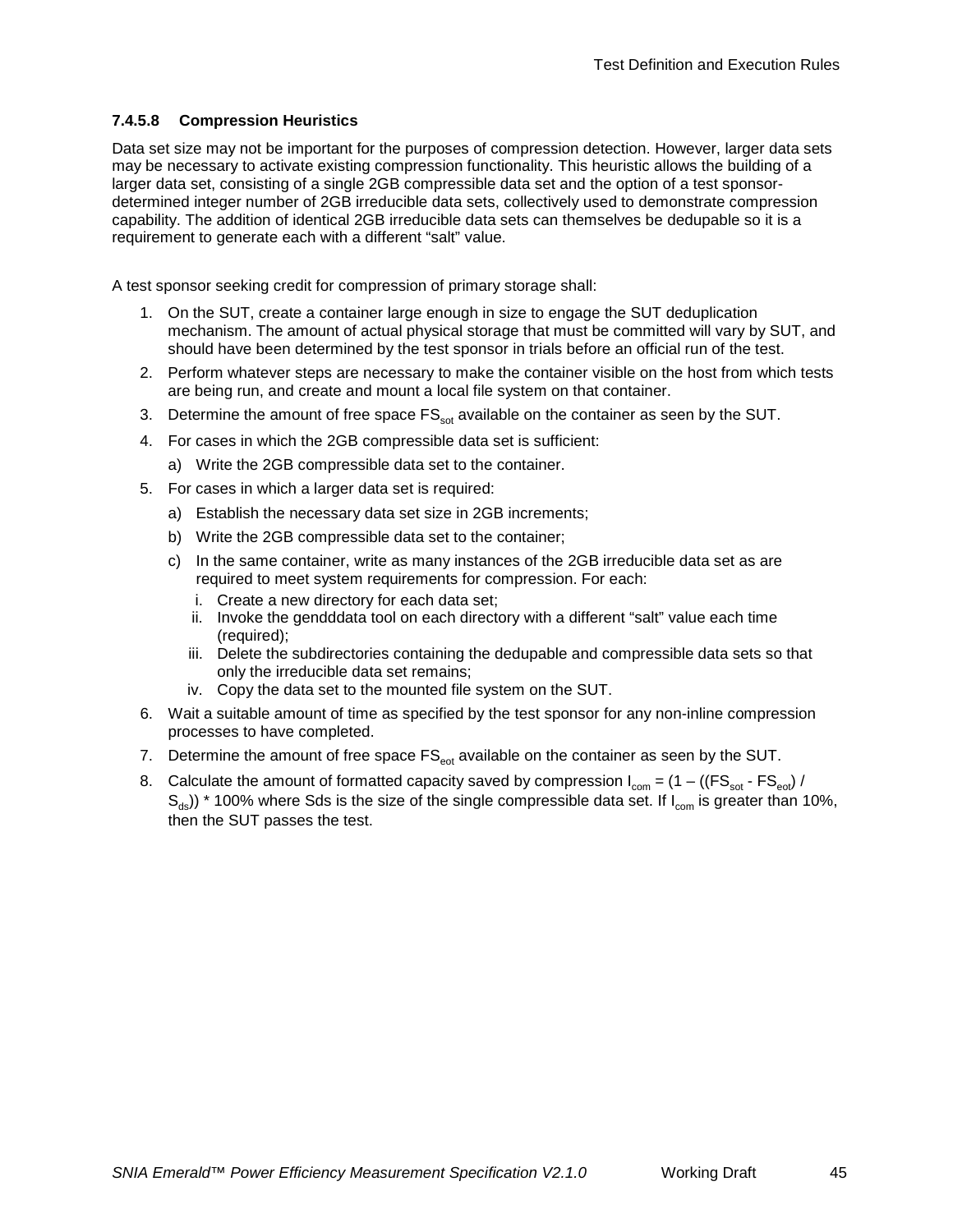## <span id="page-45-0"></span>**7.5 Removable Media Library Testing**

## **7.5.1 SUT Configuration**

<span id="page-45-1"></span>The SUT shall include the number of removable media drives given for the selected taxonomy category in [Table 19.](#page-45-1) There shall be no change to the number of drives in the SUT during the tests.

| <b>Category</b> | <b>Required Drive Count</b> |
|-----------------|-----------------------------|
| Removable-1     | Maximum supported           |
| Removable-2     | <b>Maximum Supported</b>    |
| Removable-3     | Maximum Supported           |
| Removable-4     | 24                          |
| Removable-5     | 24                          |

| <b>Table 19 - Required Drive Counts</b> |  |  |  |
|-----------------------------------------|--|--|--|
|-----------------------------------------|--|--|--|

## **7.5.2 Pre-fill Test**

There are no pre-fill requirements for removable media library testing.

All writes by the benchmark driver shall be 8-bit random data.

## **7.5.3 SUT Conditioning Test**

## <span id="page-45-2"></span>**7.5.3.1 Overview**

The SUT conditioning test is intended to provide a uniform initial condition for subsequent measurement(s) and to:

- Demonstrate the SUT's ability to process IO requests;
- Ensure that each storage device in the SUT is fully operational and capable of satisfying all supported requests within the constraints of the taxonomy classification identified for the SUT;
- Achieve typical operating temperature.

The limitations of timely benchmark execution make it impossible to remove all variability between results, or to provide complete pre-testing stability. Test sponsors are encouraged to minimize the impact of certain long-duration or infrequent changes to the SUT that can impact test results, including:

- Cache stability;
- Maintenance cycles.

## **7.5.3.2 Procedure**

Each IO stream shall issue each IO request synchronously, with each subsequent IO request issued immediately following the completion of its predecessor.

The SUT conditioning test shall begin when the first request from the IO streams is issued by the benchmark driver.

The benchmark driver shall uniformly distribute the required IO requests among the IO streams, such that the maximum number of IO requests serviced by an IO stream is no more than 10% greater than minimum number of IO requests serviced by an IO stream.

The test sponsor shall ensure that all tape/optical drives are accessed at some time during the SUT conditioning test.

The benchmark driver shall initiate a number of independent IO streams equal to or greater than the number of tape/optical drives made available to the benchmark driver by the SUT.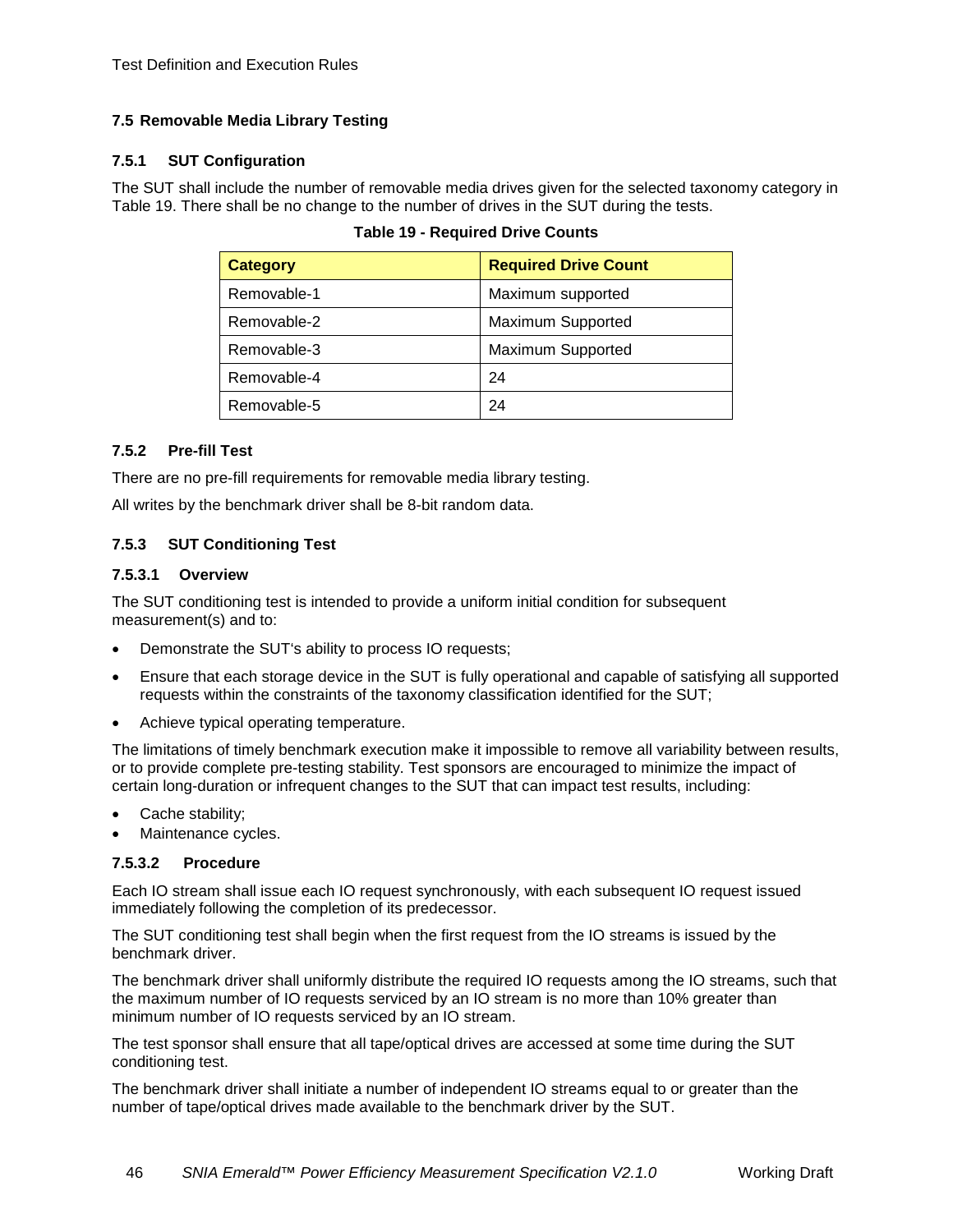## **7.5.3.3 Phases**

The SUT conditioning test shall consist of two phases, each lasting for a minimum of seven minutes. If the duration of either test phase is longer than the 7 minutes, the test sponsor shall designate the final 7 minutes of that test phase as the measurement interval for that test phase.

### **7.5.3.4 Tape/optical Drives**

The test sponsor shall ensure that all tape/optical drives are:

- Loaded prior to the SUT conditioning test;
- Rewound between the two phases of the SUT conditioning test;
- Rewound at the end of the SUT conditioning test.

#### <span id="page-46-0"></span>**7.5.3.5 IO Profiles**

#### **Table 20 - Removable Media Library Testing: SUT Conditioning Test IO Profiles**

| <b>IO</b> Profile       | <b>IO Size</b><br>(KiB) | Read/<br>Write<br>Percentage | IO<br><b>Intensity</b> | Transfer<br>Alignment<br>(KiB) | <b>Access Pattern</b> |
|-------------------------|-------------------------|------------------------------|------------------------|--------------------------------|-----------------------|
| Sequential Write (i=C1) | 256                     | 0/100                        | 100                    | 256                            | Sequential            |
| Sequential Read (i=C2)  | 256                     | 100/0                        | 100                    | 256                            | Sequential            |

Each IO stream shall issue a sequence of IO requests satisfying the Sequential Write IO profile shown in [Table 20](#page-46-0) during the first phase of the SUT conditioning test, and the Sequential Read IO profile shown in [Table 20](#page-46-0) during the second phase of the SUT conditioning test.

If the SUT includes functionality that requires changes to the IO profile defined in [Table 20](#page-46-0) in order to meet the intent stated in [7.5.3.1,](#page-45-2) the changes shall be disclosed.

#### **7.5.3.6 Data to be Collected**

During the SUT conditioning test, the following data shall be collected at successive 1-minute intervals:

- Number of IOs issued;
- Average response time to complete an IO, RTA(60) (see [7.3.13\)](#page-32-1), reported to a precision of 1ms;
- The size in bytes of each IO issued;
- Average power, PA*<sup>i</sup>* (60) (see [7.3.14\)](#page-33-4).

#### **7.5.3.7 Validity**

The SUT conditioning test shall be considered valid if all IOs issued in a test phase complete successfully.

#### **7.5.4 Active Test**

#### **7.5.4.1 Overview**

The active test shall begin immediately following the SUT conditioning test.

#### **7.5.4.2 Procedure**

Each test phase shall launch a number of independent IO streams equal to the number of drives present in the SUT. All drives in the SUT shall be capable of processing IO requests at the start of a test phase.

Each IO stream shall issue its IO requests synchronously, with each subsequent IO request issued immediately following the completion of its predecessor. All IO operations transfer data, either reading or writing. The IO stream does not include any idle or "think time."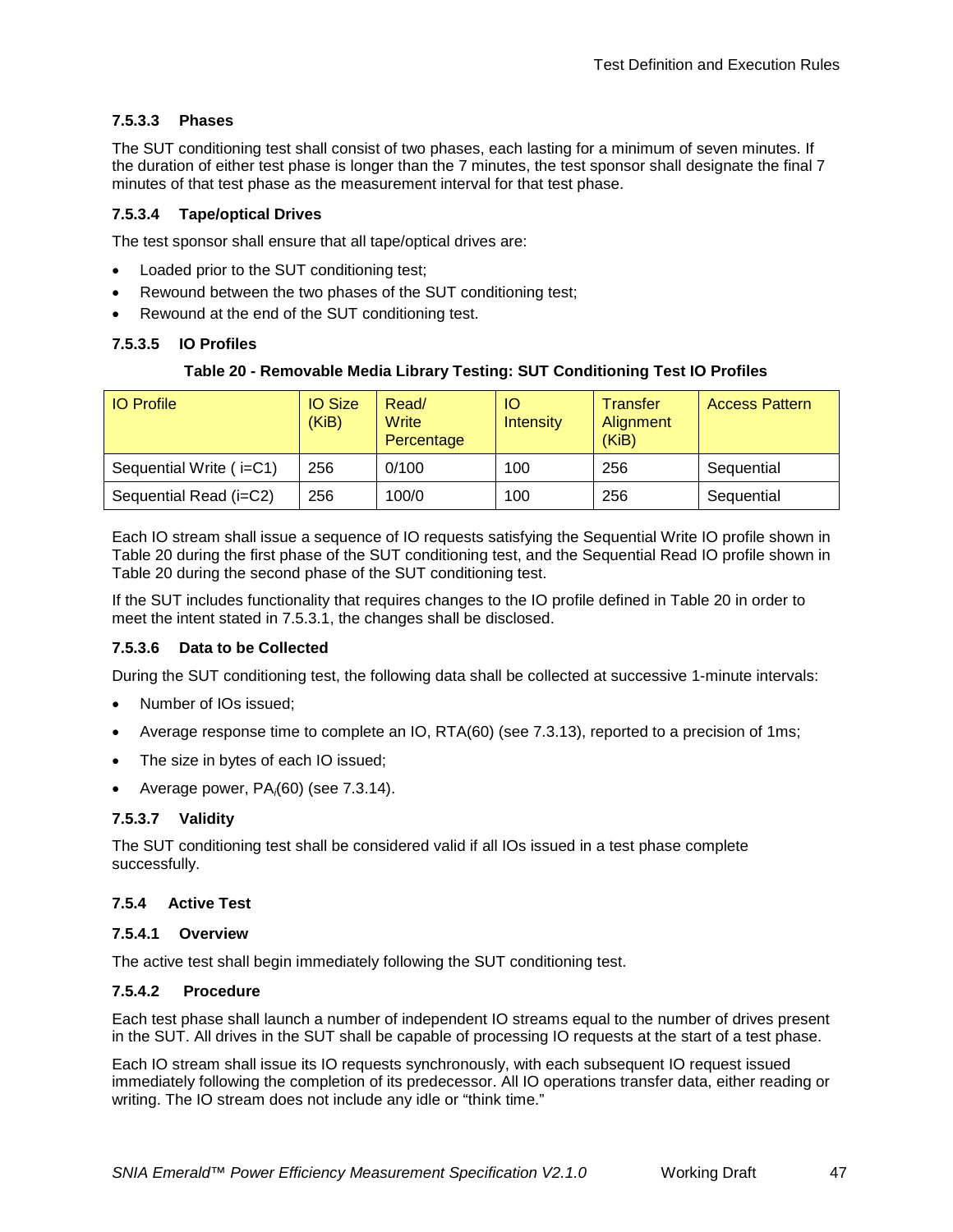## **Equation 7-6: Sequential Transfer Offset**

$$
O_{n+1} = \begin{pmatrix} O_n & + & S \end{pmatrix} \quad \text{MOD} \quad R
$$

<span id="page-47-0"></span>Where:

- $O_n$  is an IO offset;
- S is the IO size;
- R is the formatted capacity of the SUT.

#### **7.5.4.3 Sequential Access**

The first IO within a sequential IO Stream shall occur at Beginning of Tape (BOT). Each subsequent IO request shall be sent to and satisfied by the SUT in sequence using a transfer offset that satisfies [Equation 7-6.](#page-47-0)

The benchmark driver shall uniformly distribute the required IO requests among the IO streams, such that the maximum number of IO requests serviced by an IO stream is no more than 10% greater than minimum number of IO requests serviced by an IO stream.

<span id="page-47-1"></span>The test sponsor shall ensure that tape drives are accessed at some time during the active test.

| <b>IO</b> Profile<br>(Test Phase i) | <b>IO Size</b><br>(KiB) | Read/Write<br>Percentage | <b>IO</b> Intensity | <b>Transfer</b><br>Alignment (KiB) | <b>Access</b><br>Pattern |
|-------------------------------------|-------------------------|--------------------------|---------------------|------------------------------------|--------------------------|
| Sequential Write<br>$(i=SW)$        | 256                     | 0/100                    | 100                 | 256                                | Sequential               |
| Sequential Read<br>$(i=SR)$         | 256                     | 100/0                    | 100                 | 256                                | Sequential               |

**Table 21 - Removable Media Library Testing: Active Test Phase IO Profiles**

[Table 21](#page-47-1) defines the sequence of test phases, and their associated IO profiles, used during this test.

Each IO stream shall issue a sequence of IO requests matching the profile defined for the current test phase in [Table 21.](#page-47-1)

## **7.5.4.4 Test Phases**

The active test is composed of two test phases, which shall be executed as an uninterrupted sequence, and separated by a rewind to Beginning of Tape (BOT), in the order presented in [Table 21.](#page-47-1)

Within the active test, each test phase shall begin when the first request from its IO streams is issued by the benchmark driver.

Within the active test, the test sponsor may use any consecutive 30-minute interval, that is found stable as defined in [7.3.18,](#page-34-0) as the measurement interval, for the purposes of calculating the average power and operations rate for that phase. A value of 0.1 shall be used for the weighting factor *w* in [Equation 7-5.](#page-35-2)

## <span id="page-47-2"></span>**7.5.4.4.1 Data to be Collected**

During a given test phase, the following data shall be collected at successive 1-minute ( $T = 60$  second) intervals:

- Average data rate reported for each drive, reported in MiB/s;
- Average power, PA*<sup>i</sup>* (60) (see [7.3.14\)](#page-33-4);
- Operations rate,  $O_i(60)$  (see [7.3.15\)](#page-33-5).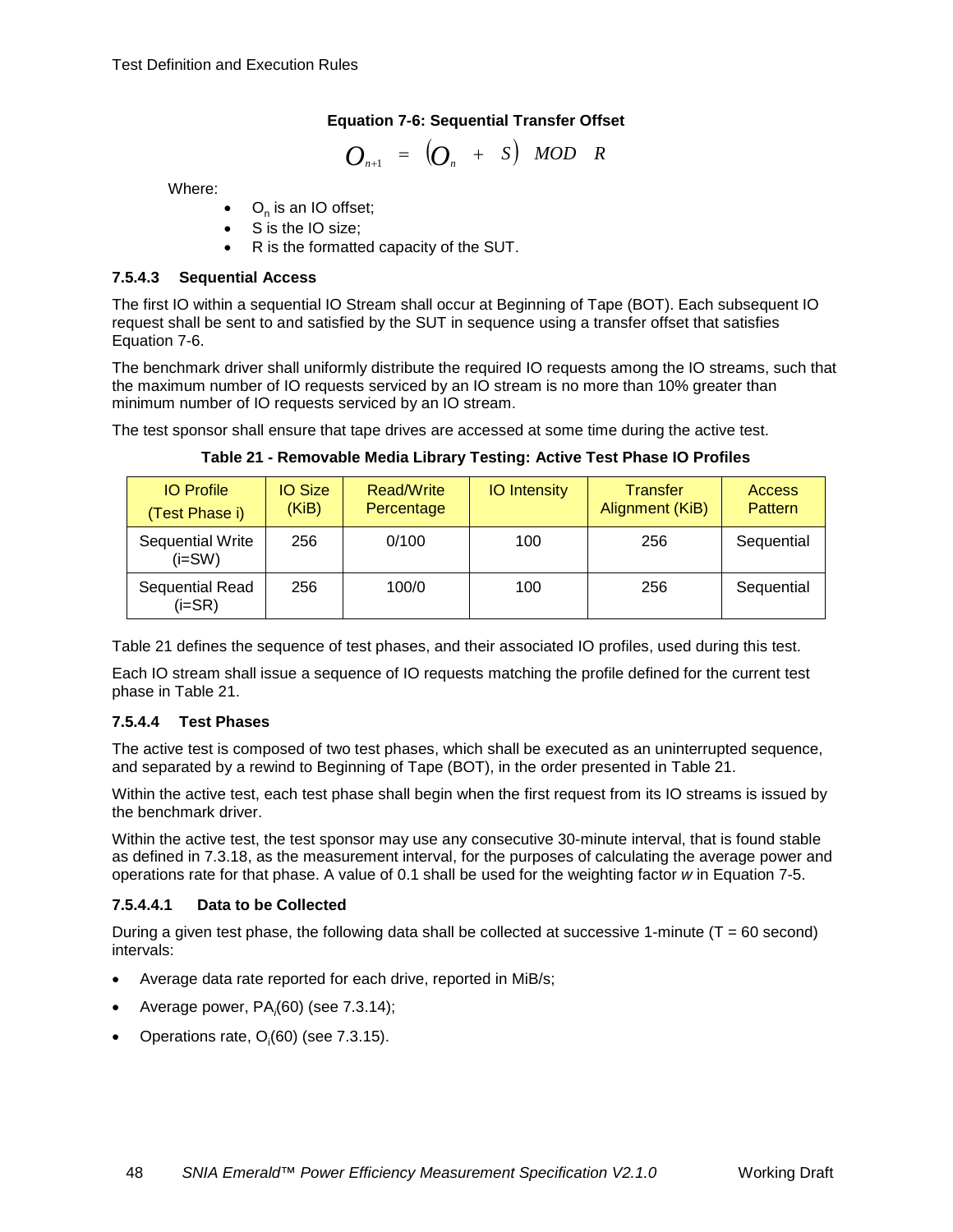## **7.5.4.4.2 Validity**

Each test phase execution shall satisfy the following conditions in order to be considered valid:

- All IOs issued in a test phase complete successfully.
- The access pattern supplied by the benchmark driver shall match the IO profile selected for the test phase from [Table 21.](#page-47-1)
- The EPP*<sup>i</sup>* (60) shall be stable (see [7.3.15](#page-33-5) and [7.3.16\)](#page-33-3), based on the 1-minute data collected according to [7.5.4.4.1,](#page-47-2) throughout the measurement interval.

#### **7.5.4.5 Data Rate**

The overall data rate for each drive used in a given configuration is defined to be the average of the average data rates collected for that drive according to [7.5.4.4.1.](#page-47-2)

The overall data rate for each drive present in the SUT for a given test phase shall be greater than or equal to 80% of the maximum published data rate for that drive type.

#### **7.5.4.6 Tape Robots**

If the SUT contains tape robots, they shall be enabled and ready to process a tape manipulation commands throughout the active test.

#### **7.5.4.7 Drive-level Compression**

If the SUT supports drive-level compression, it shall be disabled throughout the active test.

#### **7.5.4.8 Timing Requirements**

Not defined.

### **7.5.5 Ready Idle Test**

The ready idle test shall begin immediately following the active test.

No foreground IO shall be initiated on the SUT during the ready idle test other than that required to satisfy the instrumentation requirements in [7.3.5.](#page-28-3)

Average power for this test phase is known as  $PA_{\text{Pl}}(60)$ , as defined by [Equation 7-2.](#page-33-0)

The test sponsor may select the duration of the ready idle test, provided it is at least than two hours. The test sponsor shall use the final two hours of the test as the measurement interval for the purposes of calculating the average power.

The ready idle test shall begin after any loaded storage devices have been unloaded from the tape drives and any robotics activity has completed.

## **7.5.6 Capacity Optimization Test**

This specification does not define a capacity optimization method test for the Removable Media Library taxonomy category.

## <span id="page-48-0"></span>**7.6 Virtual Media Library Testing**

#### **7.6.1 Pre-fill**

There are no pre-fill requirements for removable media library testing.

All writes by the benchmark driver shall be 8-bit random data.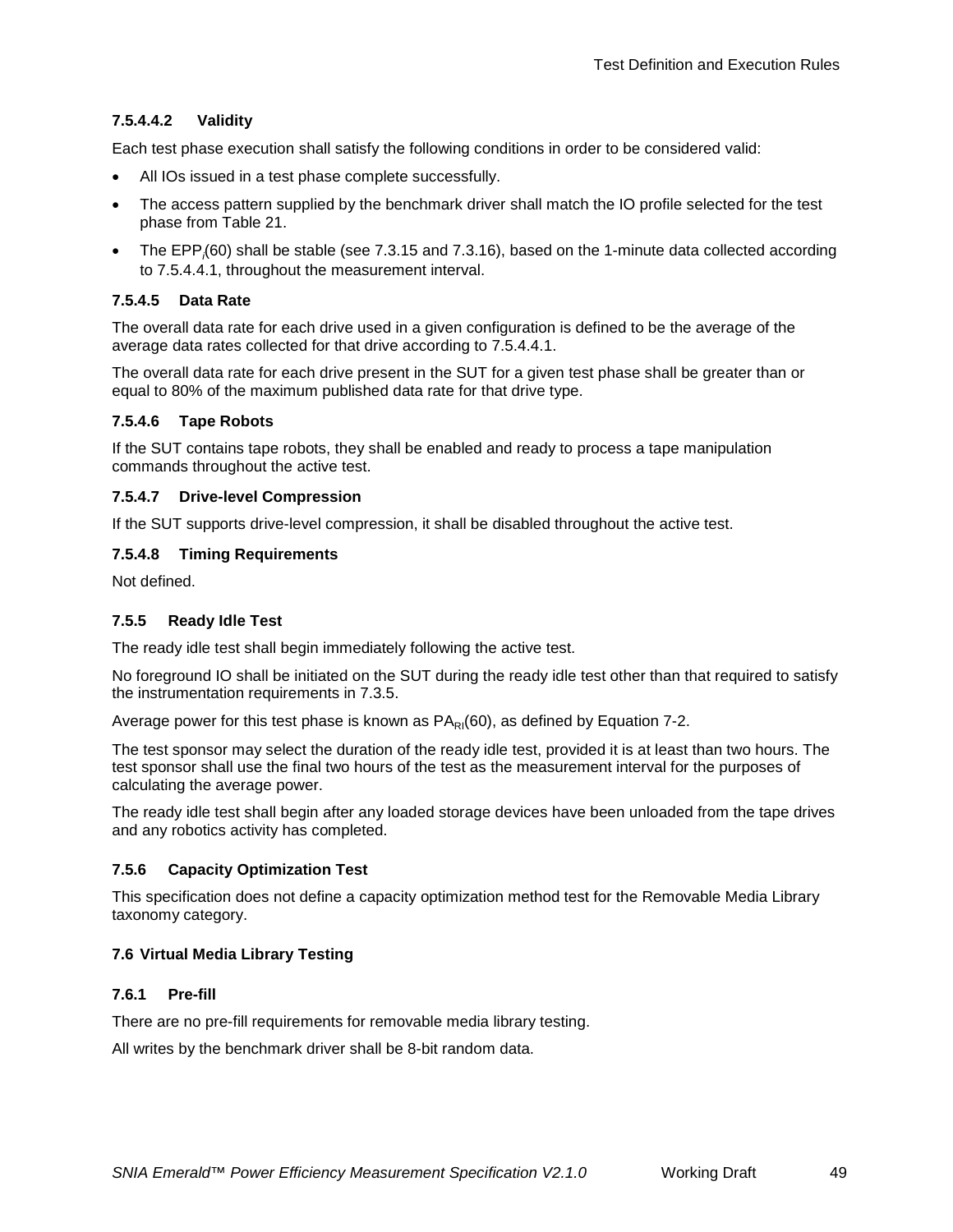## **7.6.2 SUT Conditioning Test**

### <span id="page-49-1"></span>**7.6.2.1 Overview**

The SUT conditioning test of a SNIA Emerald™ Power Efficiency Measurement is intended to provide a uniform initial condition for subsequent measurement(s) and to:

- Demonstrate the SUT's ability to process IO requests;
- Ensure that each storage device in the SUT is fully operational and capable of satisfying all supported requests within the constraints of the taxonomy classification identified for the SUT;
- Achieve typical operating temperature.

The limitations of timely benchmark execution make it impossible to remove all variability between results, or to provide complete pre-testing stability test sponsors are encouraged to minimize the impact of certain long-duration or infrequent changes to the SUT that can impact test results, including:

- Cache stability;
- Maintenance cycles.

#### **7.6.2.2 Procedure**

Each IO stream shall issue each IO request synchronously, with each subsequent IO request issued immediately following the completion of its predecessor.

The SUT conditioning test shall begin when the first request from the IO streams is issued by the benchmark driver.

The benchmark driver shall uniformly distribute the required IO requests among the IO streams, such that the maximum number of IO requests serviced by an IO stream is no more than 10% greater than minimum number of IO requests serviced by an IO stream.

The test sponsor shall ensure that all storage devices are accessed at some time during the SUT conditioning test.

The benchmark driver shall initiate a number of independent IO streams equal to or greater than the number of virtual drives made available to the benchmark driver by the SUT.

## **7.6.2.3 Phases**

The SUT conditioning test shall consist of two phases, each lasting for a minimum of 7 minutes. If the duration of either test phase is longer than the 7 minutes, the test sponsor shall designate the final 7 minutes of that test phase as the measurement interval for that test phase.

## **7.6.2.4 Virtual Drives**

The test sponsor shall ensure that all virtual drives are:

- Loaded prior to the SUT conditioning test;
- Rewound between the two phases of the SUT conditioning test;
- <span id="page-49-0"></span>• Rewound at the end of the SUT conditioning test.

## **Table 22 - Virtual Media Library Testing: SUT Conditioning Test IO Profiles**

| <b>IO Profile</b>       | <b>IO Size</b><br>(KiB) | Read/<br>Write<br>Percentage | <b>IO</b><br>Intensity | <b>Transfer</b><br>Alignment<br>(KiB) | <b>Access</b><br><b>Pattern</b> |
|-------------------------|-------------------------|------------------------------|------------------------|---------------------------------------|---------------------------------|
| Sequential Write (i=C1) | 256                     | 0/100                        | 100                    | 256                                   | Sequential                      |
| Sequential Read (i=C2)  | 256                     | 100/0                        | 100                    | 256                                   | Sequential                      |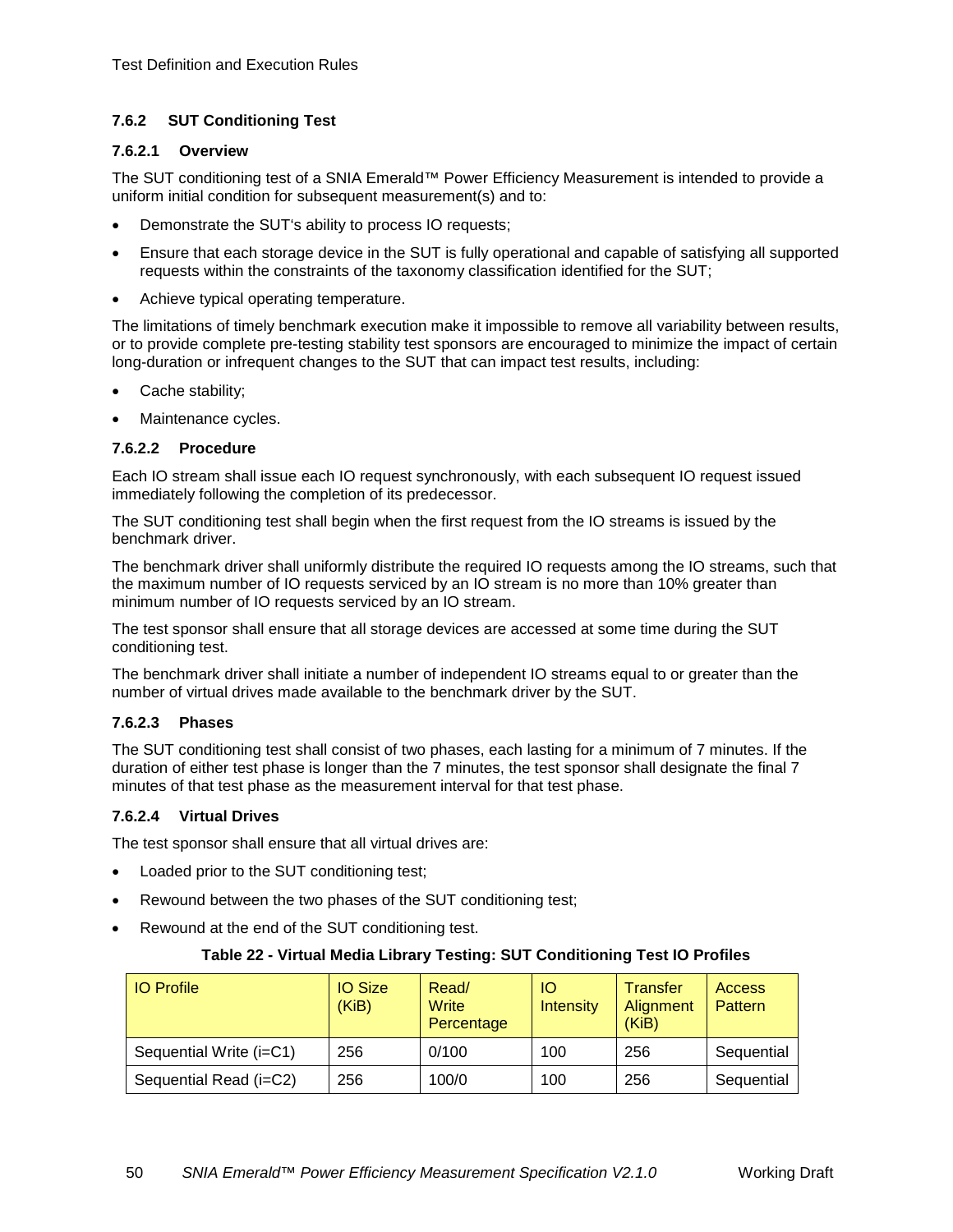## **7.6.2.5 Sequence**

Each IO stream shall issue a sequence of IO requests satisfying the Sequential Write IO profile shown in [Table 22](#page-49-0) during the first phase of the SUT conditioning test, and the Sequential Read IO profile shown in [Table 22](#page-49-0) during the second phase of the SUT conditioning test.

If the SUT includes functionality that requires changes to the IO profile defined [Table 22](#page-49-0) in order to meet the intent stated in [7.6.2.1,](#page-49-1) the changes shall be disclosed.

#### **7.6.2.6 Data to be Collected**

During the SUT conditioning test, the following data shall be collected at successive 1-minute intervals:

- Number of IOs issued;
- Average response time to complete an IO, RTA<sub>i</sub>(60), reported to a precision of 1ms;
- The size in bytes of each IO issued;
- Average power, PA*<sup>i</sup>* (60) (see [7.3.14\)](#page-33-4).

#### **7.6.2.7 Validity**

The SUT conditioning test shall be considered valid if all IOs issued in a test phase complete successfully.

#### **7.6.3 Active Test**

#### **7.6.3.1 Overview**

The active test shall begin immediately following the SUT conditioning test.

#### **7.6.3.2 Procedure**

During the active test, the SUT shall include a number of virtual drives that is sufficient to reach 80% of maximum published data rate for the drive type being emulated. There shall be no change to the number of virtual drives in the SUT between the sequential write and sequential read test phases.

Each test phase shall launch a number of independent IO streams equal to the number of virtual drives present in the SUT. All virtual drives in the SUT shall be capable of processing IO requests prior to the start of a test phase.

Each IO stream shall issue its IO requests synchronously, with each subsequent IO request issued immediately following the completion of its predecessor. All IO operations shall transfer data, either reading or writing. The IO stream does not include any idle or "think time."

#### **7.6.3.3 Sequential Access**

<span id="page-50-0"></span>The first IO within an IO Stream shall use occur at Beginning of Tape (BOT). Each subsequent IO request shall be sent to and satisfied by the SUT in sequence using a transfer offset that satisfies [Equation 7-7.](#page-50-0)

#### **Equation 7-7: Sequential Transfer Offset**

$$
O_{n+1} = \left( O_n + S \right) \quad \text{MOD} \quad R
$$

Where:

- $\bullet$  O<sub>n</sub> is an IO offset;
- S is the IO size;
- R is the formatted capacity of the SUT.

The benchmark driver shall uniformly distribute the required IO requests among the IO streams, such that the maximum number of IO requests serviced by an IO stream is no more than 10% greater than minimum number of IO requests serviced by an IO stream.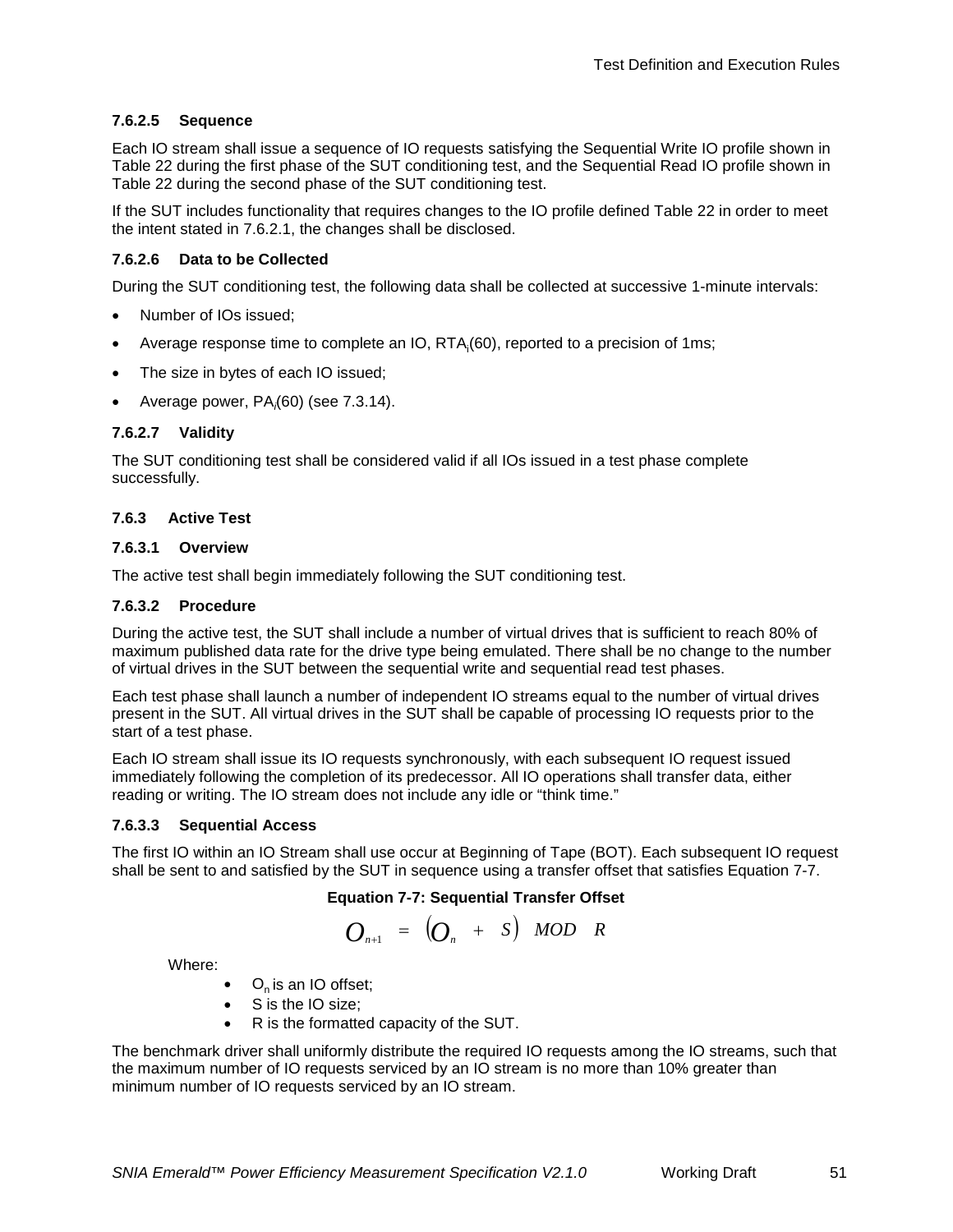The test sponsor shall ensure that all storage devices that comprise the formatted capacity are accessed at some time during the active test.

### <span id="page-51-0"></span>**7.6.3.4 Sequence**

**Table 23 – Virtual Media Library Testing: Active Test Phase IO Profiles**

| <b>IO Profile</b><br>(Test Phase i) | <b>IO Size</b><br>(KiB) | Read/Write<br>Percentage | <b>Transfer</b><br>Alignment<br>(KiB) | <b>Access Pattern</b> |
|-------------------------------------|-------------------------|--------------------------|---------------------------------------|-----------------------|
| Sequential Write (i=SW)             | 256                     | 0/100                    | 256                                   | Sequential            |
| Sequential Read (i=SR)              | 256                     | 100/0                    | 256                                   | Sequential            |

[Table 23](#page-51-0) defines the sequence of test phases, and their associated IO profile for this test.

Each IO stream shall issue a sequence of IO requests matching the profile defined for the current test phase in [Table 23.](#page-51-0)

#### **7.6.3.5 Test Phases**

The active test is composed of a set of test phases, which shall be executed as an uninterrupted sequence, separated by a rewind to Beginning of Tape (BOT), in the order presented in [Table 23.](#page-51-0)

Within the active test, each test phase shall begin when the first request from its IO streams is issued by the benchmark driver.

Within the active test, the test sponsor may use any consecutive 30-minute interval, that is found stable as defined in Section [7.3.18,](#page-34-0) as the measurement interval, for the purposes of calculating the average power and operations rate for that phase. A value of 0.1 shall be used for the weighting factor *w* in [Equation 7-5.](#page-35-2)

## <span id="page-51-1"></span>**7.6.3.6 Data to be Collected**

During a given test phase, the following data shall be collected at successive 1-minute ( $T = 60$  second) intervals:

- Average data rate reported for each virtual drive in the SUT, reported in MiB/s;
- Average power, PA*<sup>i</sup>* (60) (see [7.3.14\)](#page-33-4);
- Operations rate,  $O_i(60)$  (see [7.3.15\)](#page-33-5).

## **7.6.3.7 Validity**

Each test phase execution shall satisfy the following conditions in order to be considered valid:

- All IOs issued in a test phase complete successfully;
- The access pattern supplied by the benchmark driver shall match the IO profile selected for the test phase from [Table 23;](#page-51-0)
- The EPPi (60) shall be stable (see [7.3.15](#page-33-5) and [7.3.16\)](#page-33-3), based on the 1-minute data collected according to [7.6.3.6,](#page-51-1) throughout the measurement interval.

The overall data rate for each virtual drive used in a given test phase is defined to be the average of the average data rates collected for that drive according to [7.6.3.6.](#page-51-1)

Overall data rate for each virtual drive present in the SUT for a given test phase shall be greater than or equal to 90% of the maximum published data rate for the emulated drive type.

If the SUT supports drive-level compression, it shall be disabled throughout the active test.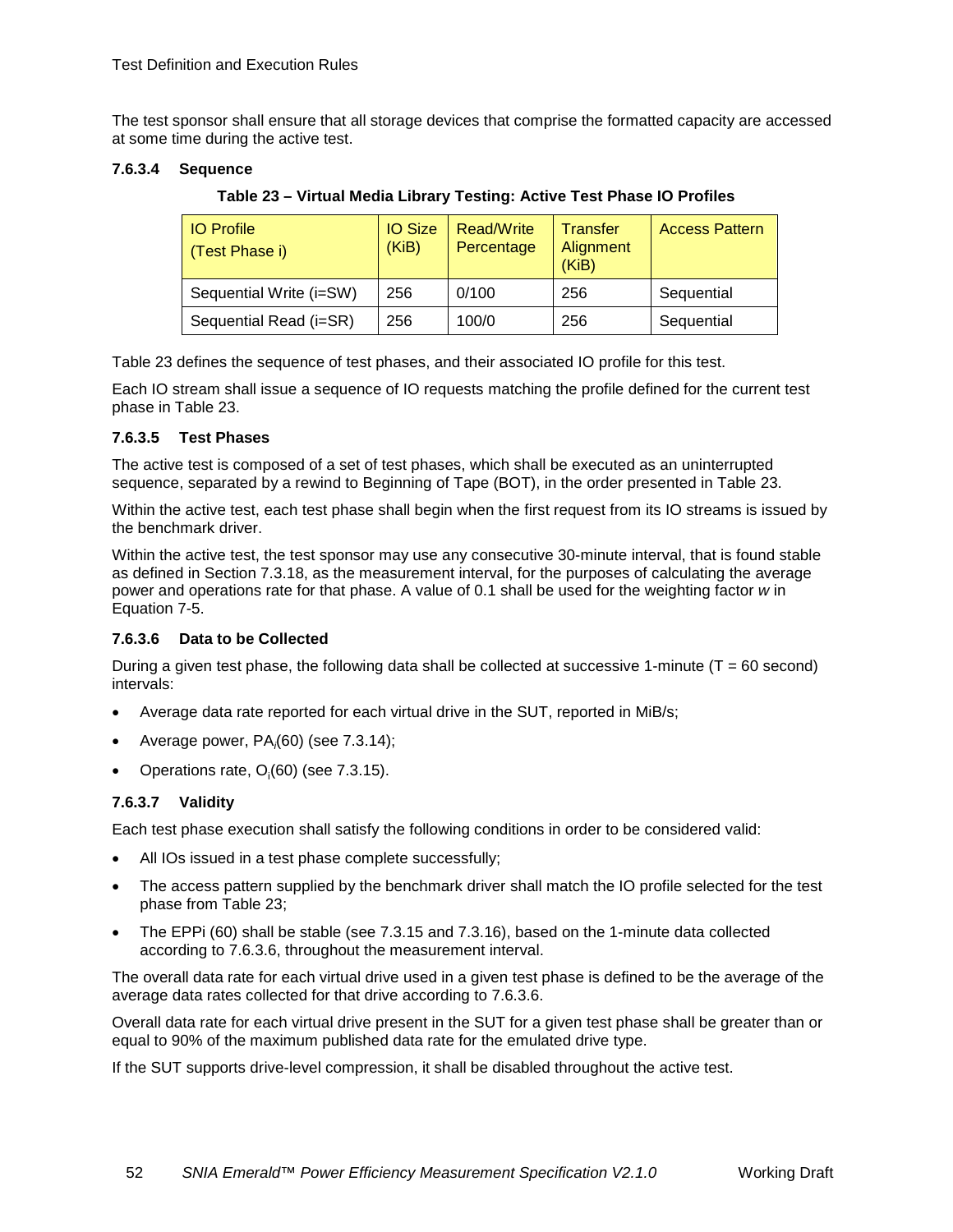## **7.6.3.8 Timing Requirements**

Not defined.

#### **7.6.4 Ready Idle Test**

#### **7.6.4.1 Overview**

The ready idle test shall begin immediately following the active test.

#### **7.6.4.2 Procedure**

No foreground IO shall be initiated on the SUT during the ready idle test other than that required to satisfy the instrumentation requirements in [7.3.5.](#page-28-3)

Average power for this test phase is known as  $PA<sub>RI</sub>(60)$ , as defined by [Equation 7-2.](#page-33-0)

The test sponsor may select the duration of the ready idle test, provided it is at least than two hours. The test sponsor shall use the final two hours of the test as the measurement interval for the purposes of calculating the average power.

## **7.6.5 Capacity Optimization Test**

This specification does not define a capacity optimization method test for the Virtual Media Library taxonomy category.

## <span id="page-52-0"></span>**7.7 Adjunct Product Testing**

#### **7.7.1 Pre-fill Test**

This specification does not define a pre-fill test for the Adjunct Product taxonomy category.

## **7.7.2 SUT Conditioning Test**

This specification does not define a SUT conditioning test for the Adjunct Product taxonomy category.

## **7.7.3 Active Test**

This specification does not define an active test for the Adjunct Product taxonomy category.

## **7.7.4 Ready Idle Test**

This specification does not define a ready idle test for the Adjunct Product taxonomy category.

## **7.7.5 Capacity Optimization Test**

This specification does not define a capacity optimization test for the Adjunct Product taxonomy category.

## <span id="page-52-1"></span>**7.8 Interconnect Element Testing**

#### **7.8.1 SUT Conditioning Test**

This specification does not define a SUT conditioning test for the Interconnect Element taxonomy category.

#### **7.8.2 Active Test**

This specification does not define an active test for the Interconnect Element taxonomy category.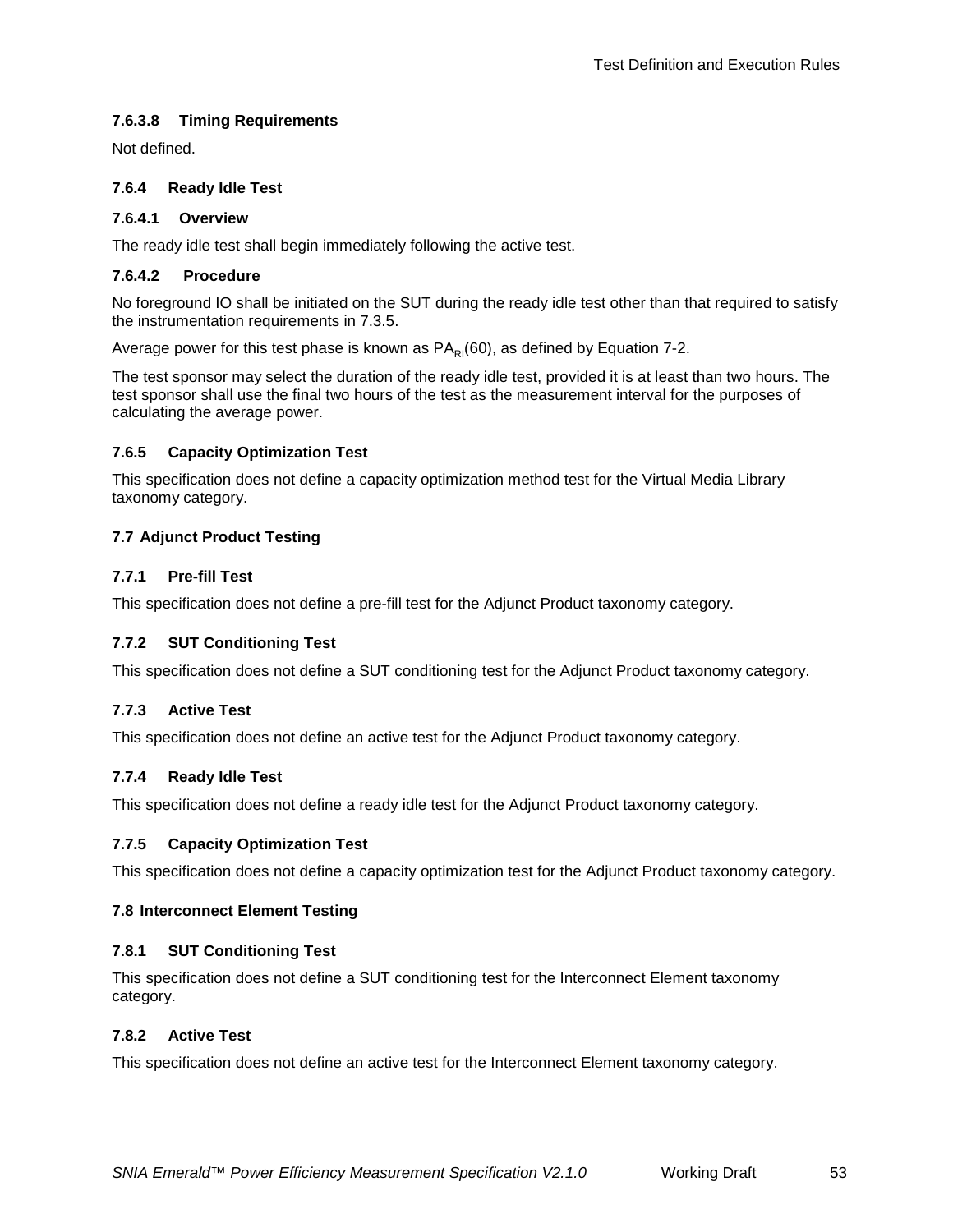[Test Definition and Execution](#page-27-0) Rules

## **7.8.3 Ready Idle Test**

This specification does not define a ready idle test for the Interconnect Element taxonomy category.

## **7.8.4 Capacity Optimization Test**

This specification does not define a capacity optimization test for the Interconnect Element taxonomy category.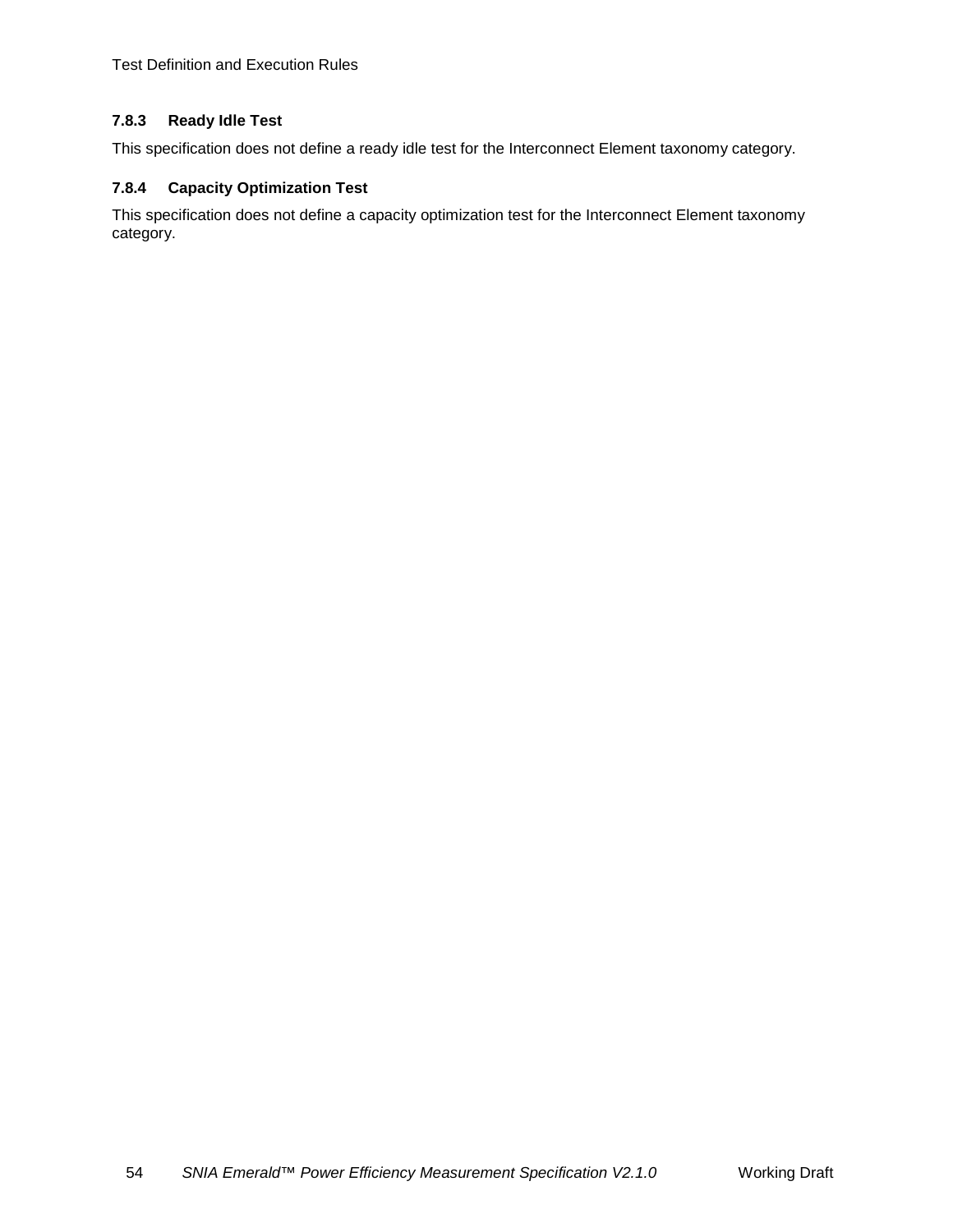## <span id="page-54-0"></span>**8 Metrics**

## <span id="page-54-1"></span>**8.1 Taxonomy Considerations**

This specification defines metrics for the Online, Near Online, Removable Media Library, and Virtual Media Library taxonomy categories only. Metrics for additional taxonomy categories may be defined in future revisions of the specification.

## <span id="page-54-5"></span><span id="page-54-2"></span>**8.2 Primary Metrics**

This specification defines the following primary metrics:

- Power efficiency for each test phase for Online and Near Online systems (see [8.3\)](#page-54-3):
	- $EP_{HB}$  for Hot band
	- EP<sub>RR</sub> for Random Read
	- $EP_{RW}$  for Random Write
	- $\bullet$  EP<sub>SR</sub> for Sequential Read
	- $\bullet$  EP<sub>SW</sub> for Sequential Write
	- $EP_{RI}$  for Ready Idle
- Power efficiency for each test phase for Removable Media Library systems (see [8.4\)](#page-55-0):
	- $\bullet$  EP<sub>SW</sub> for Sequential Write
	- $\bullet$  EP<sub>SR</sub> for Sequential Read
	- $EP_{R1}$  for Ready Idle
- Power efficiency for each test phase for Virtual Media Library systems (see [8.5\)](#page-56-0):
	- $\bullet$  EP<sub>SW</sub> for Sequential Write
	- $\bullet$  EP<sub>SR</sub> for Sequential Read
	- $EP_{R1}$  for Ready Idle

## <span id="page-54-3"></span>**8.3 Power Efficiency Metric for Online and Near Online Systems**

## <span id="page-54-4"></span>**8.3.1 Ready Idle Test**

For the ready idle test, the power efficiency metric represents the amount of raw capacity supported per watt of power required by the SUT. It is calculated as shown in [Equation 8-1,](#page-55-1) as the ratio of:

- The total raw capacity of the SUT, measured in GB;
- The average power, from the ready idle test, measured in watts.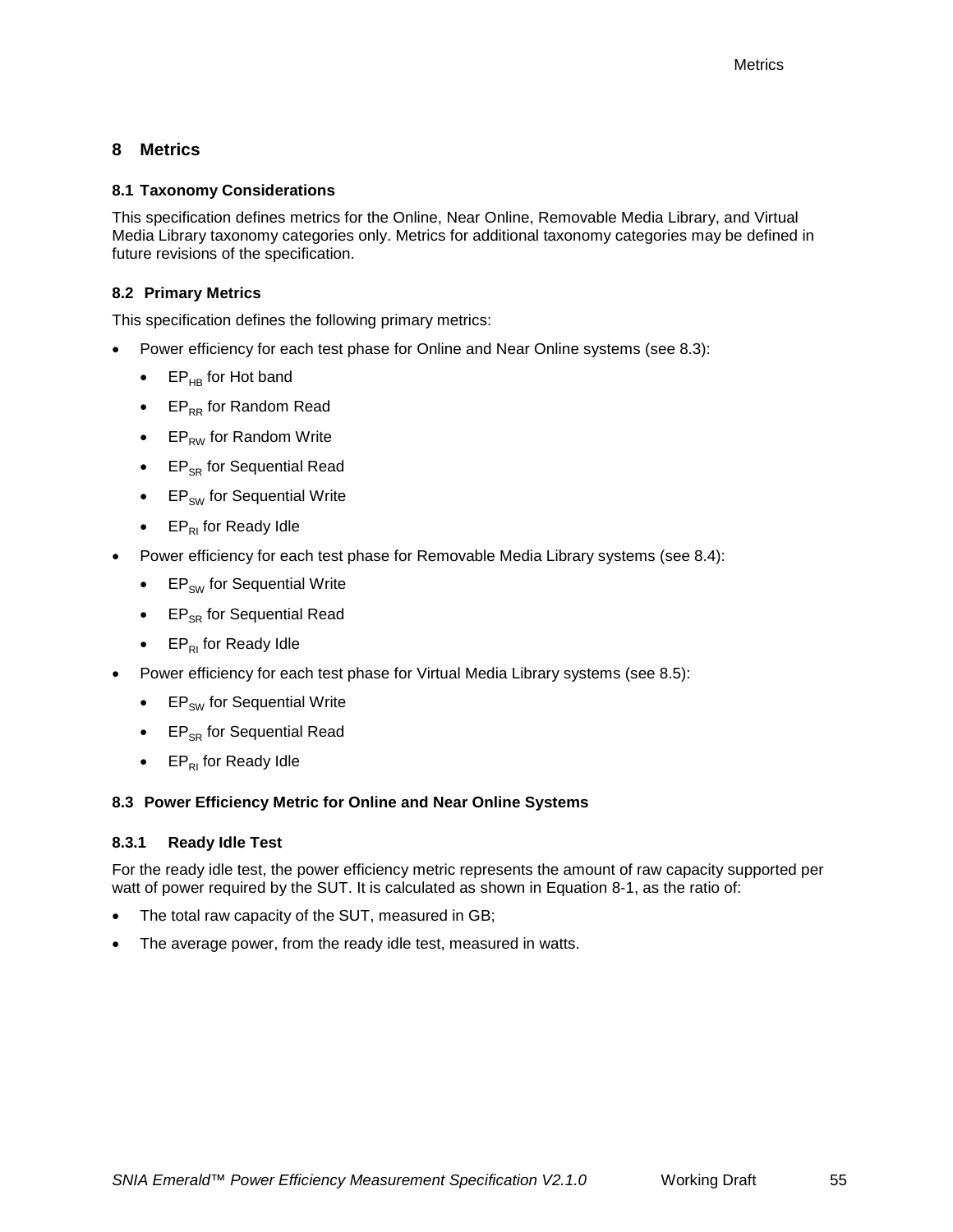## **Equation 8-1 Power Efficiency, Ready Idle**

$$
EP_{RI} = \frac{C_R}{PA_{RI}(7200)}
$$

<span id="page-55-1"></span>Where:

- $EP_{RI}$  is the power efficiency metric for the ready idle test;
- $C_R$  is the raw capacity of the SUT (see [4.2.24\)](#page-16-0);
- $PA<sub>RI</sub>(7200)$  is the average power over the 2-hour measurement interval for the ready idle test.

## **8.3.2 Active Test**

For each test phase of the active test, the power efficiency metric represents the rate of data transfer supported per watt of power required by the SUT during a selected stable measurement interval. It is calculated, as shown in [Equation 8-2,](#page-55-2) as the ratio of:

- The operations rate, during the measurement interval of the active test, measured in IO/s or MiB/s;
- <span id="page-55-2"></span>The average power, during the measurement interval of the active test, measured in watts.

## **Equation 8-2 Power Efficiency, Active**

$$
EP_i = \frac{O_i(1800)}{PA_i(1800)}
$$

Where:

- EP<sub>i</sub> is the power efficiency metric for Active Test test phase *i*;
- $PA_i(1800)$  is the average power over the 30-minute measurement interval for Active Test test phase *i*;
- $\bullet$   $O_i(1800)$  is the operations rate over the 30-minute measurement interval for Active Test test phase *i.*

## **8.3.3 Reporting**

The power efficiency metric shall be reported to three significant digits.

## <span id="page-55-0"></span>**8.4 Power Efficiency Metric for Removable Media Library Systems**

## **8.4.1 Ready Idle Test**

-

For the ready idle test, the power efficiency metric represents the amount of raw capacity supported per watt of power required by the SUT. It is calculated as shown in [Equation 8-1,](#page-55-1) as the ratio of:

- The total raw capacity<sup>[1](#page-55-3)</sup> of the SUT, measured in GB;
- The average power, from the ready idle test, measured in watts.

<span id="page-55-3"></span><sup>1</sup> As tape cartridges themselves do not impact energy consumption, not all tape cartridges that could be present in a given configuration need to be present at the time of the test.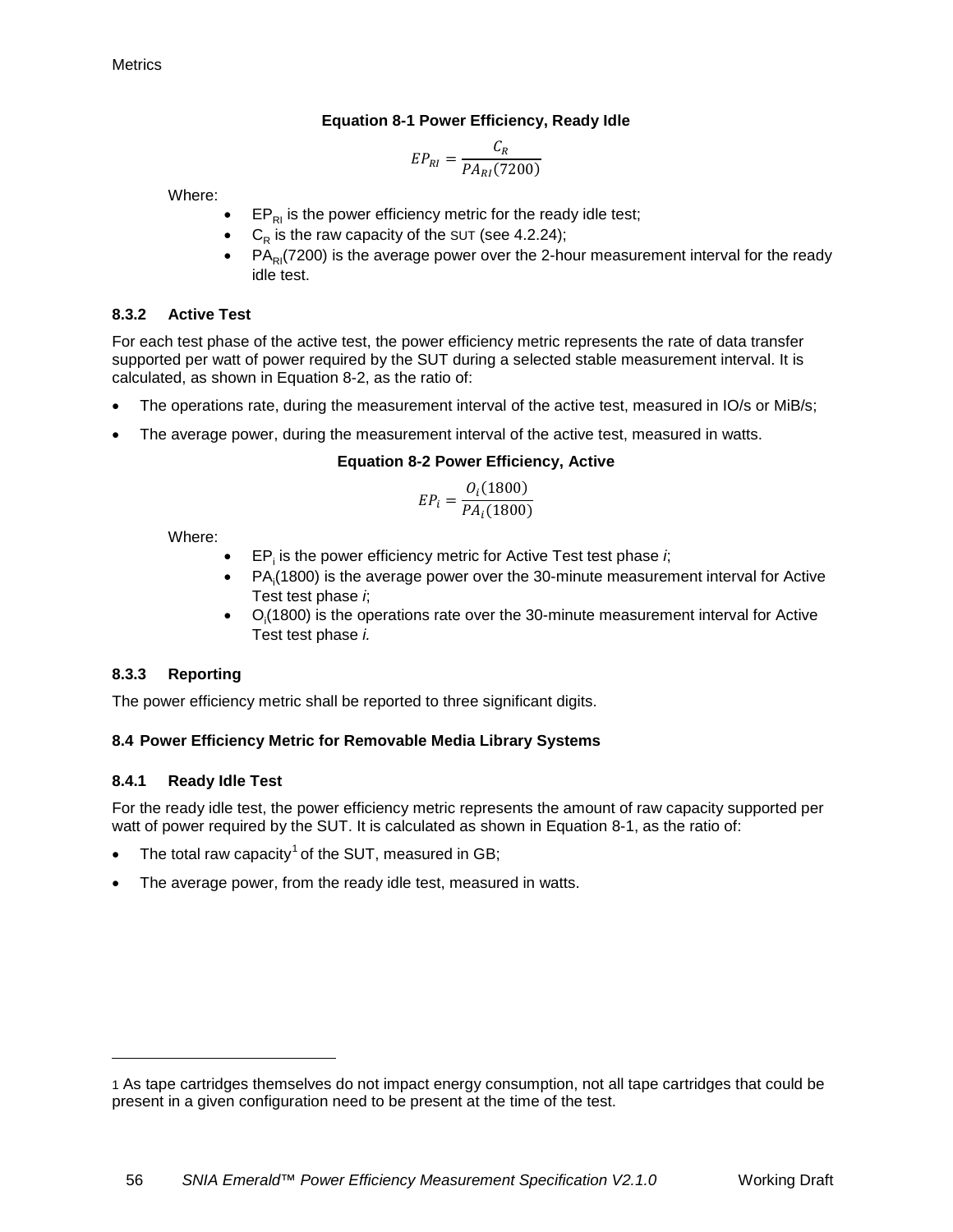## **8.4.2 Active Test**

For each test phase of the active test, the power efficiency metric represents the rate of data transfer supported per watt of power required by the SUT during a selected stable measurement interval. It is calculated, as shown in [Equation 8-2,](#page-55-2) as the ratio of:

- The operations rate, during the measurement interval of the active test, measured in MiB/s;
- The average power during the measurement interval of the active test, measured in watts.

## **8.4.3 Reporting**

The power efficiency metric shall be reported to three significant digits.

#### <span id="page-56-0"></span>**8.5 Storage Power Efficiency Metric for Virtual Media Library Systems**

#### **8.5.1 Ready Idle Test**

For the ready idle test, the power efficiency metric represents the amount of raw capacity supported per watt of power consumed by the SUT. It is calculated as shown in [Equation 8-1,](#page-55-1) as the ratio of:

- The total raw capacity of the SUT, measured in GB;
- The average power, from the ready idle test, measured in watts.

## **8.5.2 Active Test**

For each test phase of the active test, the power efficiency metric represents the rate of data transfer supported per watt of power required by the SUT during a selected stable measurement interval. It is calculated, as shown in [Equation 8-2,](#page-55-2) as the ratio of:

- The operations rate, during the measurement interval of the active test, reported in MiB/s;
- The average power during the measurement interval of the active test, measured in watts.

## **8.5.3 Reporting**

The power efficiency metrics, when reported, shall be reported to three significant digits.

#### <span id="page-56-1"></span>**8.6 Secondary Metrics**

#### <span id="page-56-2"></span>**8.6.1 Capacity Optimization Metrics**

This specification defines capacity optimization tests for the Online and Near Online taxonomy categories. The tests result in six binary, secondary metrics, which are given a value of 1 if the SUT satisfies the named COM heuristic, and 0 (zero) if it does not. The secondary metrics are:

- $COM<sub>RD</sub>$  based on the delta snapshots heuristic;
- $COM_{WD}$  based on the delta snapshots heuristic;
- $COM_{\tau_{\text{D}}}$  based on the provisioning heuristic;
- $COM<sub>DD</sub>$  based on the data deduplication heuristic;
- $COM_R$  based on the RAID heuristic;
- $COM<sub>c</sub>$  based on the compression heuristic.

This specification defines no relationship between the binary, secondary metrics defined in this section and the quantitative, primary metrics defined in [8.2.](#page-54-5)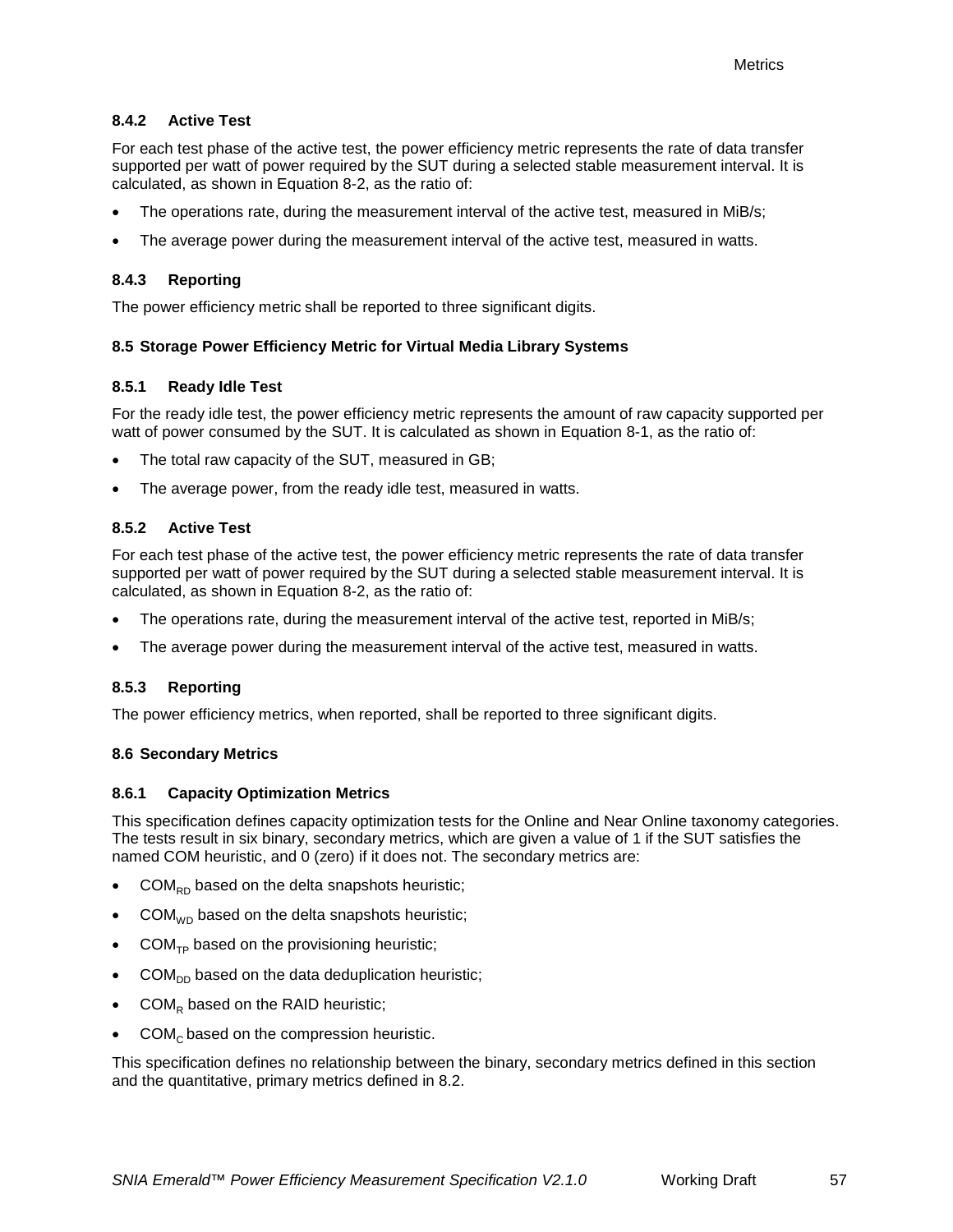## <span id="page-57-0"></span>**Annex A. (informative) Suggested Power and Environmental Meters**

#### **A 1. Overview**

The suggested meters for use in SNIA Emerald™ Power Efficiency Measurements are the same as the list of devices approved for use with the SPEC power benchmark [\(http://www.spec.org/power\\_ssj2008/\)](http://www.spec.org/power_ssj2008/). For an expanded list of additional suggested meters, please refer to the SNIA Emerald web site, [http://sniaemerald.com/download.](http://sniaemerald.com/download)

For more information on the appropriate use of a power meter in a SNIA Emerald™ Power Efficiency Measurement, see [7.3.14.](#page-33-4) For more information on the selection criteria for power meters and the approval process for adding a new meter to this list, please contact the SNIA.

#### **A 2. Alternate Meter Usage**

Over time, the SNIA intends to revise the list of suggested meters to ensure that it remains current and comprehensive. It is possible for a test sponsor to submit a measurement that was taken using a meter not yet on the list ("alternate meter"). If a measurement uses an alternate meter, its submission must be accompanied with sufficient documentation about the meter and its configuration and calibration to ensure that its use provides measurement data equivalent to that provided by the recommended meters.

Test sponsors submitting a result using an alternate meter shall attest to its equivalence to the meters then on the recommended benchmark driver list in the following areas:

- Accuracy;
- Resolution;
- Calibration.